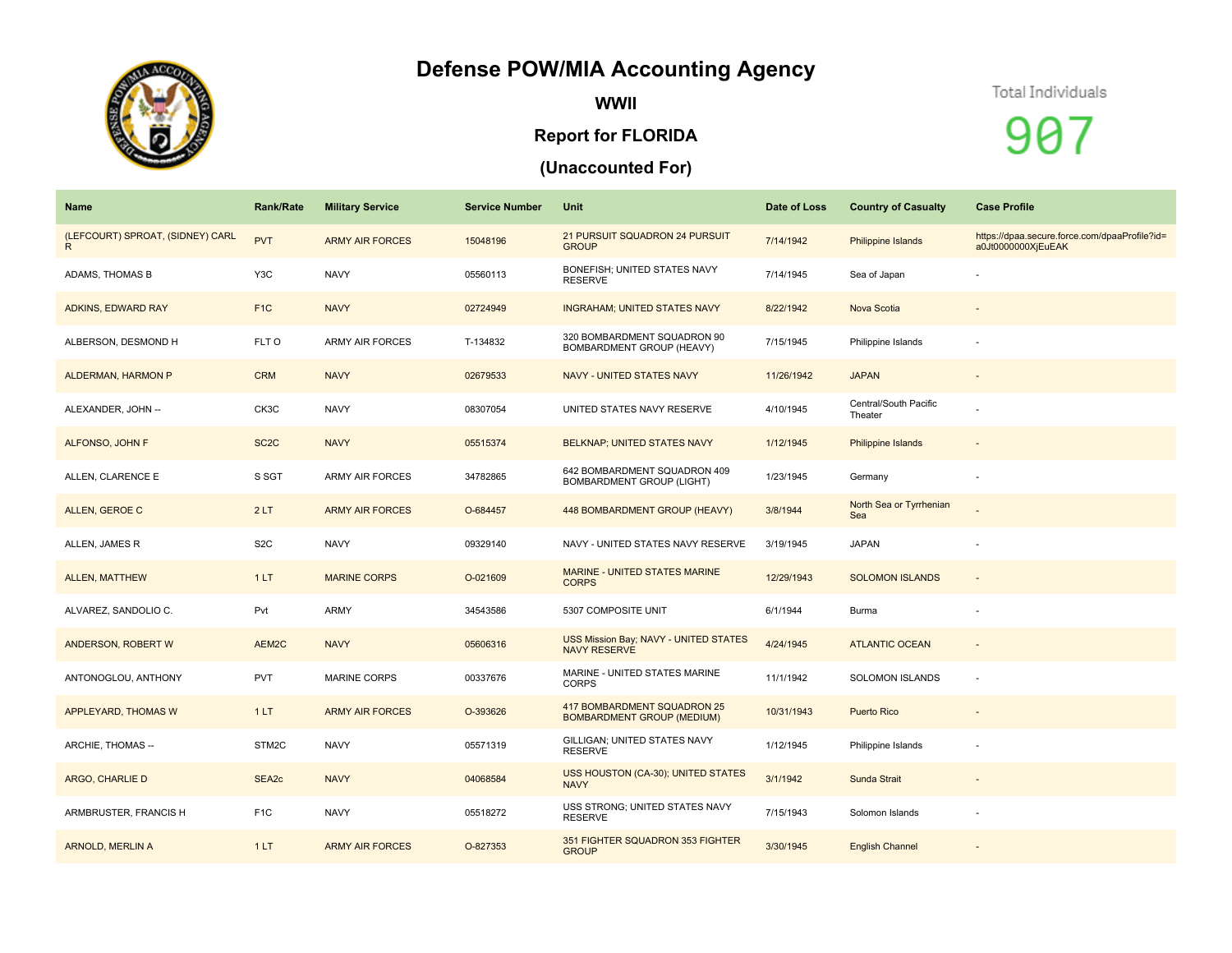| <b>Name</b>                    | <b>Rank/Rate</b>  | <b>Military Service</b> | <b>Service Number</b> | Unit                                                                                                      | Date of Loss | <b>Country of Casualty</b>                             | <b>Case Profile</b>                                                 |
|--------------------------------|-------------------|-------------------------|-----------------------|-----------------------------------------------------------------------------------------------------------|--------------|--------------------------------------------------------|---------------------------------------------------------------------|
| ARNOLD, WILLIAM M              | S <sub>2</sub> C  | <b>NAVY</b>             | 06367745              | NAVY - UNITED STATES NAVY RESERVE                                                                         | 8/30/1942    | TRINIDAD                                               |                                                                     |
| ARRANT, JOHN ANDERSON          | MM <sub>1</sub> C | <b>NAVY</b>             | 02682003              | <b>USS Arizona; UNITED STATES NAVY</b>                                                                    | 12/7/1941    | Hawaiian Islands                                       | https://dpaa.secure.force.com/dpaaProfile?id=<br>a0Jt0000000BT99EAG |
| ARTER, JOHN R.                 | T SGT             | ARMY AIR FORCES         | 14081231              | 303 BOMBARDMENT GROUP (HEAVY),<br>427 BOMBARDMENT SQUADRON                                                | 11/26/1943   | <b>NORTH SEA</b>                                       |                                                                     |
| <b>ATTISON, CECIL L</b>        | <b>T SGT</b>      | <b>ARMY AIR FORCES</b>  | 14182361              | 703 BOMBARDMENT SQUADRON 445<br><b>BOMBARDMENT GROUP (HEAVY)</b>                                          | 2/2/1944     | <b>British Isles</b>                                   |                                                                     |
| AULTMAN, EARL WESLEY           | Y3C               | <b>NAVY</b>             | 02685469              | USS LITTLE; UNITED STATES NAVY                                                                            | 9/5/1942     | Solomon Islands                                        |                                                                     |
| <b>BACHE, WILLIAM H</b>        | LT COL            | <b>ARMY</b>             | O-018870              | <b>HEADQUARTERS SIXTH ARMY</b>                                                                            | 2/7/1943     | Phoenix Islands                                        |                                                                     |
| <b>BACKUS, WILLIAM E</b>       | <b>SGT</b>        | ARMY                    | 20428352              | 177 ENGINEERS GENERAL SERVICES<br><b>REGIMENT</b>                                                         | 9/18/1944    | Alaska                                                 |                                                                     |
| <b>BACON, GENERAL W</b>        | EM3C              | <b>NAVY</b>             | 02690871              | R-12; UNITED STATES NAVY                                                                                  | 6/12/1943    | <b>Atlantic Ocean: North</b><br><b>American Waters</b> |                                                                     |
| BAIL, DAVID E.                 | 2LT               | <b>ARMY AIR FORCES</b>  | O-725419              | 335 BOMBARDMENT SQUADRON 95<br>BOMBARDMENT GROUP (HEAVY)                                                  | 7/26/1943    |                                                        |                                                                     |
| <b>BALDWIN, CURTIS A</b>       | AMM <sub>2c</sub> | <b>NAVY</b>             | 5518808               | <b>UNITED STATES NAVY</b>                                                                                 | 11/19/1943   | Solomon Islands                                        |                                                                     |
| <b>BALL, JAMES EUGENE</b>      | CAPT              | <b>MARINE CORPS</b>     | O-019204              | MARINE - UNITED STATES MARINE<br><b>CORPS</b>                                                             | 4/8/1945     | <b>SOLOMON ISLANDS</b>                                 |                                                                     |
| <b>BANKS, AUCKLAND MARSTON</b> | AOM3c             | <b>NAVY</b>             | 08300534              | <b>UNITED STATES NAVY</b>                                                                                 | 2/12/1945    | <b>Netherlands East Indies</b>                         |                                                                     |
| BANKS, EARL DERWOOD            | SC <sub>3</sub> C | <b>NAVY</b>             | 08302495              | LCT 988; UNITED STATES NAVY<br><b>RESERVE</b>                                                             | 5/15/1944    | Hawaiian Islands                                       |                                                                     |
| <b>BANKS, THADDEUS M</b>       | <b>CAPT</b>       | <b>MARINE CORPS</b>     | O-018697              | <b>MARINE - UNITED STATES MARINE</b><br><b>CORPS</b>                                                      | 2/20/1944    | Solomon Islands                                        | https://dpaa.secure.force.com/dpaaProfile?id=<br>a0Jt000001nzbqDEAQ |
| <b>BARNES, LEWIS ELYN</b>      | PVT               | <b>MARINE CORPS</b>     | 00298550              | Company C, 1st Battalion, 25th Marines, 4th<br>Marine Division, FMF, UNITED STATES<br><b>MARINE CORPS</b> | 6/15/1944    | <b>SAIPAN</b>                                          | https://dpaa.secure.force.com/dpaaProfile?id=<br>a0Jt000000grS9uEAE |
| <b>BARNHART, ROBERT E.</b>     | Pfc               | <b>ARMY</b>             | 7032645               | 22 INFANTRY 4 DIVISION                                                                                    | 3/31/1945    | Germany                                                |                                                                     |
| BARNWELL, CLIFFORD --          | <b>PFC</b>        | ARMY                    | 34053789              | 29 CHEMICAL DECONTAMINATION<br>COMPANY                                                                    | 5/21/1944    | Hawaiian Islands                                       | https://dpaa.secure.force.com/dpaaProfile?id=<br>a0Jt000001ChqY0EAJ |
| <b>BARROW, HERBERT T</b>       | S SGT             | <b>ARMY AIR FORCES</b>  | 34765871              | 23 BOMBARDMENT SQUADRON 5<br><b>BOMBARDMENT GROUP (HEAVY)</b>                                             | 6/23/1944    | <b>Caroline Islands</b>                                |                                                                     |
| <b>BARRS, JAMES FRANKLIN</b>   | SM3C              | <b>NAVY</b>             | 02697588              | Plymouth; UNITED STATES NAVY                                                                              | 8/5/1943     | Atlantic Ocean: North<br>American Waters               | https://dpaa.secure.force.com/dpaaProfile?id=<br>a0Jt0000000XdfDEAS |
| <b>BARTHOLF, JOHN F</b>        | <b>CAPT</b>       | <b>MARINE CORPS</b>     | O-014325              | MARINE - UNITED STATES MARINE<br><b>CORPS</b>                                                             | 2/15/1945    | <b>NEW BRITAIN ISLAND</b>                              | https://dpaa.secure.force.com/dpaaProfile?id=<br>a0Jt000001nzaQaEAI |
| BARWICK, HARRY --              | <b>PVT</b>        | ARMY                    | 14057700              | 54 SIGNAL COMPANY (AVIATION)                                                                              | 5/7/1942     | Philippine Islands                                     |                                                                     |
| <b>BASSETT, MILTON E</b>       | AMM <sub>2C</sub> | <b>NAVY</b>             | 02687938              | USS SARATOGA; UNITED STATES NAVY                                                                          | 2/21/1945    | Bonin & Volcano Islands                                |                                                                     |
| <b>BATCHELOR, MERRILL R</b>    | S <sub>2</sub> C  | <b>NAVY</b>             | 09696927              | BUSH; UNITED STATES NAVY RESERVE                                                                          | 4/6/1945     | China Seas                                             |                                                                     |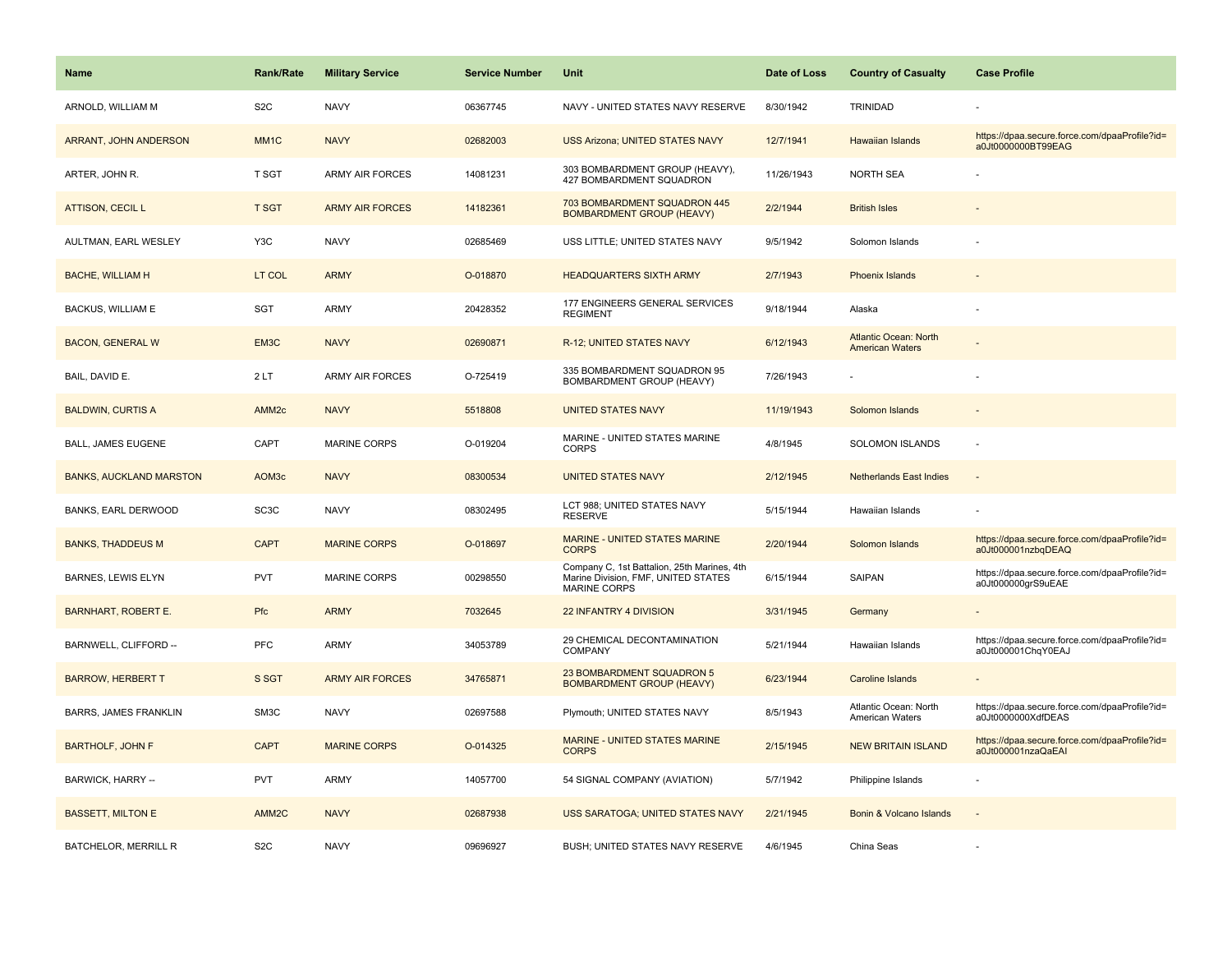| <b>Name</b>                  | <b>Rank/Rate</b>  | <b>Military Service</b> | <b>Service Number</b> | Unit                                                             | Date of Loss | <b>Country of Casualty</b>              | <b>Case Profile</b>                                                 |
|------------------------------|-------------------|-------------------------|-----------------------|------------------------------------------------------------------|--------------|-----------------------------------------|---------------------------------------------------------------------|
| BATES, MACK --               | F <sub>1</sub> C  | <b>NAVY</b>             | 05519517              | SWORDFISH; UNITED STATES NAVY<br><b>RESERVE</b>                  | 1/29/1945    | Ryukyus Islands                         |                                                                     |
| BATSON, ARTHUR --            | M SGT             | <b>ARMY AIR FORCES</b>  | 14041220              | 409 BOMBARDMENT SQUADRON 93<br>BOMBARDMENT GROUP (HEAVY)         | 1/15/1943    | Mediterranean Sea                       |                                                                     |
| <b>BAUMGARTNER, ROBERT W</b> | <b>ENS</b>        | <b>NAVY</b>             | O-125945              | UNITED STATES NAVY RESERVE                                       | 3/16/1943    | Fiji                                    |                                                                     |
| <b>BAXLEY, JAMES ARTHUR</b>  | S <sub>1</sub> C  | <b>NAVY</b>             | 06455630              | SS James Sprunt KG - 123; UNITED<br>STATES NAVY RESERVE          | 3/10/1943    | <b>Atlantic Ocean</b>                   |                                                                     |
| <b>BAXTER, CLIFFORD L</b>    | S <sub>2</sub> C  | <b>NAVY</b>             | 02697586              | SS Jack Carnes; UNITED STATES NAVY                               | 9/1/1943     | Portugal                                |                                                                     |
| BEARD, LOIS F                | 2LT               | <b>ARMY AIR FORCES</b>  | O-837616              | 677 BOMBARDMENT SQUADRON 444<br>BOMBARDMENT GROUP (VERY HEAVY)   | 5/25/1945    | Marianas Islands                        |                                                                     |
| BEASLEY, WALTER CLEMENTE     | LT/JG/            | <b>NAVY</b>             | O-124892              | UNITED STATES NAVY RESERVE                                       | 7/22/1943    | Solomon Islands                         |                                                                     |
| BEASON, ROSS --              | 2LT               | <b>ARMY AIR FORCES</b>  | O-443185              | 523 SQUADRON 27 FIGHTER BOMBER<br><b>GROUP</b>                   | 4/15/1944    | North Sea or Tyrrhenian<br>Sea          |                                                                     |
| <b>BEAT, WALTER B.</b>       | Maj               | <b>ARMY AIR FORCES</b>  | O-1699386             | 374 BOMBARDMENT SQUADRON 308<br><b>BOMBARDMENT GROUP (HEAVY)</b> | 8/21/1943    | China                                   |                                                                     |
| BEAZLEY, GLOVER --           | 2LT               | <b>ARMY AIR FORCES</b>  | O-443649              | 345 BOMBARDMENT SQUADRON 98<br>BOMBARDMENT GROUP (HEAVY)         | 8/21/1942    | Mediterranean Sea                       |                                                                     |
| <b>BECK, JAMES --</b>        | S <sub>2</sub> C  | <b>NAVY</b>             | 05518004              | SS Pan New York HX - 212; UNITED<br><b>STATES NAVY</b>           | 10/29/1942   | North Atlantic Ocean                    |                                                                     |
| BECKMAN, WILLIAM LAWRENCE    | SEA2              | <b>NAVY</b>             | 2690978               | UNITED STATES NAVY                                               | 8/3/1943     | Atlantic Ocean                          |                                                                     |
| <b>BEDDLA, MICHAEL J</b>     | <b>PVT</b>        | <b>MARINE CORPS</b>     | 00347391              | <b>MARINE - UNITED STATES MARINE</b><br><b>CORPS</b>             | 9/27/1942    | <b>SOLOMON ISLANDS</b>                  |                                                                     |
| BEDGOOD, LOUIS D             | CPL               | ARMY AIR FORCES         | 34548620              | 394 BOMBARDMENT SQUADRON 5<br>BOMBARDMENT GROUP (HEAVY)          | 3/9/1945     | Philippine Islands                      |                                                                     |
| <b>BEIDELMAN, FW</b>         | LT.               | <b>NAVY</b>             | O-116717              | USS SUWANNEE; UNITED STATES NAVY<br><b>RESERVE</b>               | 10/26/1944   | <b>Central/South Pacific</b><br>Theater |                                                                     |
| BELL, WARREN A               | S <sub>2</sub> C  | <b>NAVY</b>             | 05561370              | SS Arthur Middleton; UNITED STATES<br>NAVY RESERVE               | 1/1/1943     | Algeria                                 |                                                                     |
| <b>BENFIELD, PLEMON --</b>   | SEA <sub>2</sub>  | <b>NAVY</b>             | 02688561              | USS QUINCY; UNITED STATES NAVY                                   | 8/9/1942     | Solomon Islands                         |                                                                     |
| BENNAFIELD, WILLIAM F        | <b>PVT</b>        | ARMY                    | 34058562              | HMT Rohna; 853 ENGINEERS BATTALION<br>(AVIATION)                 | 11/26/1943   | Mediterranean Sea                       | https://dpaa.secure.force.com/dpaaProfile?id=<br>a0Jt0000000XdgAEAS |
| <b>BENNETT, CARL E</b>       | S <sub>1</sub> C  | <b>NAVY</b>             | 05560640              | SS Wade Hampton; UNITED STATES<br><b>NAVY RESERVE</b>            | 2/28/1943    | <b>Atlantic Ocean</b>                   |                                                                     |
| <b>BENNETT, GEORGE C</b>     | 1LT               | <b>MARINE CORPS</b>     | O-018299              | MARINE - UNITED STATES MARINE<br>CORPS                           | 9/9/1943     | Solomon Islands                         |                                                                     |
| <b>BENNETT, JOSEPH T</b>     | TM <sub>2</sub> C | <b>NAVY</b>             | 06043691              | Leary; UNITED STATES NAVY RESERVE                                | 12/24/1943   | North Atlantic Ocean                    |                                                                     |
| BENNETT, MORRIS CLINE        | SC <sub>1</sub> C | <b>NAVY</b>             | 02682573              | INGRAHAM; UNITED STATES NAVY                                     | 8/22/1942    | Nova Scotia                             |                                                                     |
| BETHEA, WILLIAM --           | S <sub>1</sub> C  | <b>NAVY</b>             | 02679004              | Langley; UNITED STATES NAVY                                      | 2/27/1942    | Java                                    |                                                                     |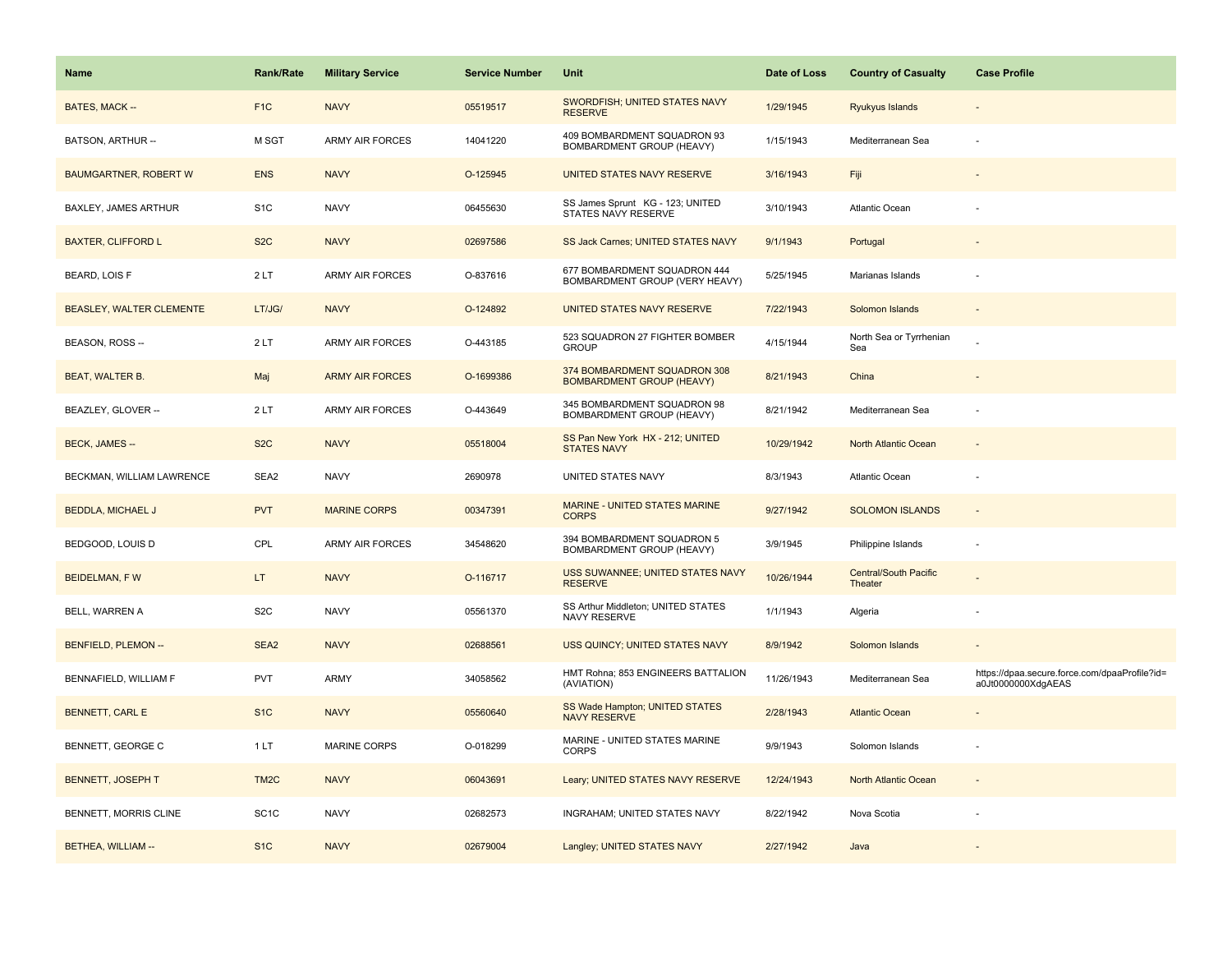| <b>Name</b>                 | <b>Rank/Rate</b>  | <b>Military Service</b> | <b>Service Number</b> | Unit                                                            | Date of Loss | <b>Country of Casualty</b>     | <b>Case Profile</b>                                                 |
|-----------------------------|-------------------|-------------------------|-----------------------|-----------------------------------------------------------------|--------------|--------------------------------|---------------------------------------------------------------------|
| BEYELER, ARNOLD W           | CAPT              | <b>ARMY</b>             | O-329181              | AIR CORPS                                                       | 12/6/1942    | Brazil                         |                                                                     |
| <b>BIBB, EDWARD B</b>       | <b>ENS</b>        | <b>NAVY</b>             | O-354984              | OMMANEY BAY; UNITED STATES NAVY<br><b>RESERVE</b>               | 1/4/1945     | <b>Philippine Islands</b>      |                                                                     |
| <b>BILLINGS, THOMAS E</b>   | CPL               | <b>ARMY AIR FORCES</b>  | 16066330              | 820 BOMBARDMENT SQUADRON 41<br>BOMBARDMENT GROUP (MEDIUM)       | 7/29/1945    | Japan/Okinawa                  |                                                                     |
| <b>BIRDSALL, WILBUR E</b>   | 1LT               | <b>MARINE CORPS</b>     | O-020351              | MARINE - UNITED STATES MARINE<br><b>CORPS</b>                   | 3/21/1944    | Solomon Islands                |                                                                     |
| BLACKBURN, D L              | 2LT               | <b>ARMY AIR FORCES</b>  | O-804779              | 90 SQUADRON 7 FERRY GROUP                                       | 5/4/1944     | Atlantic Ocean                 |                                                                     |
| <b>BLANCHARD, RAY M</b>     | AM <sub>2</sub> C | <b>NAVY</b>             | 02697592              | FRANKLIN; UNITED STATES NAVY                                    | 3/19/1945    | Japan                          |                                                                     |
| <b>BLANTON, ATTICUS LEE</b> | SF3C              | <b>NAVY</b>             | 02685451              | USS Arizona; UNITED STATES NAVY                                 | 12/7/1941    | Hawaiian Islands               | https://dpaa.secure.force.com/dpaaProfile?id=<br>a0Jt00000004sblEAQ |
| <b>BLANTON, ROY HOBSON</b>  | AFC1c             | <b>NAVY</b>             | 05568651              | UNITED STATES NAVY RESERVE                                      | 6/1/1945     | <b>Singapore Strait</b>        |                                                                     |
| BLEECH, OTTO R              | LT /JG/           | <b>NAVY</b>             | O-278304              | UNITED STATES NAVY RESERVE                                      | 8/10/1945    | Pacific Ocean                  |                                                                     |
| <b>BLOCKER, ROBERT H</b>    | <b>T SGT</b>      | <b>ARMY AIR FORCES</b>  | 14064077              | 400 BOMBARDMENT SQUADRON 90<br><b>BOMBARDMENT GROUP (HEAVY)</b> | 2/12/1943    | <b>Netherlands East Indies</b> |                                                                     |
| BLUE, JOHN S                | LT CDR            | <b>NAVY</b>             | O-059413              | USS JUNEAU; UNITED STATES NAVY                                  | 11/14/1943   | Solomon Islands                |                                                                     |
| <b>BOHNER, CHARLES R</b>    | BM1C              | <b>NAVY</b>             | 02679587              | Skill; UNITED STATES NAVY RESERVE                               | 9/25/1943    | North or Tyrrhenian Seas       | $\sim$                                                              |
| <b>BOLLES, JAY FRANKLIN</b> | ARM2C             | <b>NAVY</b>             | 06145287              | UNITED STATES NAVY RESERVE                                      | 6/11/1943    | Brazil                         |                                                                     |
| <b>BOLTON, JOHN ALDEN</b>   | RM <sub>1</sub> c | <b>NAVY</b>             | 02677878              | <b>SHARK; UNITED STATES NAVY</b>                                | 2/11/1942    | <b>Netherlands East Indies</b> | $\sim$                                                              |
| BONEY, OLIN C               | MM <sub>2</sub> C | <b>NAVY</b>             | 05515349              | Halligan; UNITED STATES NAVY<br><b>RESERVE</b>                  | 3/26/1945    | Ryukyus Islands                | ÷,                                                                  |
| BOROME, JOSEPH P            | S <sub>2</sub> C  | <b>NAVY</b>             | 05610582              | MINIVET; UNITED STATES NAVY<br><b>RESERVE</b>                   | 12/29/1945   | Japan                          |                                                                     |
| <b>BOSTICK, ROBERT J</b>    | PVT               | ARMY AIR FORCES         | 14014387              | 91 BOMBARDMENT SQUADRON 27<br><b>BOMBARDMENT GROUP (LIGHT)</b>  | 7/12/1942    | Philippine Islands             | https://dpaa.secure.force.com/dpaaProfile?id=<br>a0Jt0000000XmPREA0 |
| <b>BOWERS, JOHN W</b>       | SF3C              | <b>NAVY</b>             | 08373335              | <b>GAMBIER BAY; UNITED STATES NAVY</b><br><b>RESERVE</b>        | 10/25/1944   | <b>Philippine Sea</b>          |                                                                     |
| BOYETTE, ED --              | S <sub>2</sub> C  | <b>NAVY</b>             | 05516869              | SS Zaandam; UNITED STATES NAVY                                  | 11/2/1942    | Atlantic Ocean                 |                                                                     |
| <b>BOYKIN, DAVID S</b>      | S <sub>2</sub> C  | <b>NAVY</b>             | 02689358              | Atik; UNITED STATES NAVY                                        | 3/27/1942    | Bermuda                        |                                                                     |
| <b>BRAZEAL, ROBERT C</b>    | 2LT               | <b>ARMY AIR FORCES</b>  | O-735036              | 422 BOMBARDMENT SQUADRON 305<br>BOMBARDMENT GROUP (HEAVY)       | 7/4/1943     | France                         |                                                                     |
| <b>BREINING, STEPHEN K</b>  | S SGT             | <b>ARMY AIR FORCES</b>  | 06814915              | 97 BOMBARDMENT SQUADRON 47<br><b>BOMBARDMENT GROUP (LIGHT)</b>  | 4/7/1943     | Tunisia                        |                                                                     |
| BRENDLA, GEORGE A           | AMM2C             | <b>NAVY</b>             | 05516558              | VB-137, UNITED STATES NAVY<br><b>RESERVE</b>                    | 12/23/1943   | Pacific Ocean                  |                                                                     |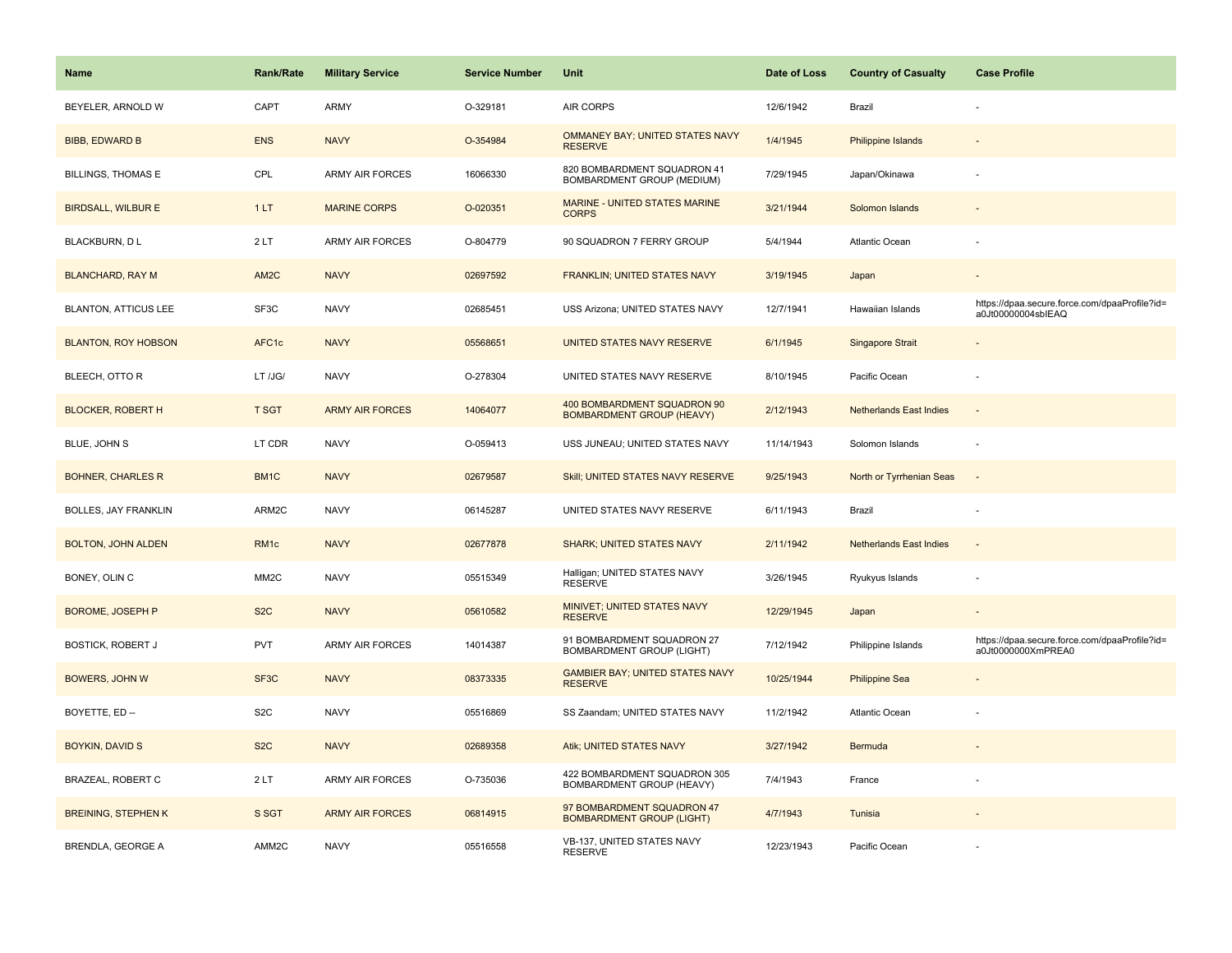| <b>Name</b>                 | <b>Rank/Rate</b>   | <b>Military Service</b> | <b>Service Number</b> | Unit                                                              | Date of Loss | <b>Country of Casualty</b>               | <b>Case Profile</b> |
|-----------------------------|--------------------|-------------------------|-----------------------|-------------------------------------------------------------------|--------------|------------------------------------------|---------------------|
| <b>BRENNAN, SIDNEY F</b>    | S <sub>1</sub> C   | <b>NAVY</b>             | 05568553              | LCI(M)-974; UNITED STATES NAVY<br><b>RESERVE</b>                  | 1/10/1945    | <b>Philippine Islands</b>                |                     |
| BREWER, JOHN TOL            | S <sub>1</sub> C   | <b>NAVY</b>             | 02685745              | Jacob Jones; UNITED STATES NAVY                                   | 2/28/1942    | Atlantic Ocean: North<br>American Waters |                     |
| <b>BREWER, WILLIAM B</b>    | MOMM1C             | <b>NAVY</b>             | 02687825              | <b>BARBEL; UNITED STATES NAVY</b>                                 | 2/18/1945    | China Seas                               |                     |
| BRILL, ROLAND C             | S <sub>1</sub> C   | <b>NAVY</b>             | 05609698              | UNITED STATES NAVY RESERVE                                        | 5/10/1945    | Pacific Ocean                            |                     |
| <b>BRINSON, PHILIP L</b>    | S SGT              | <b>ARMY AIR FORCES</b>  | 34208695              | 450 BOMBARDMENT SQUADRON 322<br><b>BOMBARDMENT GROUP (MEDIUM)</b> | 9/9/1943     | <b>English Channel</b>                   |                     |
| BROOKS, GLENN U             | 1 LT               | <b>ARMY AIR FORCES</b>  | O-437931              | 92 BOMBARDMENT GROUP (HEAVY), 327<br>BOMBARDMENT SQUADRON         | 3/22/1943    | North Sea or Tyrrhenian<br>Sea           |                     |
| <b>BROOKS, JOSEPH P</b>     | SOM <sub>1</sub> C | <b>NAVY</b>             | 05565151              | NAVY - UNITED STATES NAVY RESERVE                                 | 12/3/1944    | PHILIPPINE ISLANDS                       | $\sim$              |
| BROWN, EDWARD T             | 1 LT               | <b>MARINE CORPS</b>     | O-017827              | MARINE - UNITED STATES MARINE<br><b>CORPS</b>                     | 11/8/1943    | Solomon Islands                          |                     |
| <b>BROWN, FLETCHER L</b>    | <b>MAJ</b>         | <b>MARINE CORPS</b>     | O-005613              | MARINE - UNITED STATES MARINE<br><b>CORPS</b>                     | 9/6/1942     | Solomon Islands                          |                     |
| BROWN, HUGH D               | MOMM2C             | <b>NAVY</b>             | 02688400              | S-28; UNITED STATES NAVY                                          | 7/4/1944     | Pacific Ocean                            |                     |
| <b>BROWN, JAMES V</b>       | TEC <sub>5</sub>   | <b>ARMY</b>             | 34017853              | <b>QUARTERMASTER CORPS</b>                                        | 4/8/1944     | Solomon Islands                          |                     |
| BROWN, JOSEPH EDWARD        | AMM <sub>2c</sub>  | <b>NAVY</b>             | 2729143               | UNITED STATES NAVY                                                | 5/1/1944     | Pacific Ocean                            |                     |
| <b>BROWN, MORRIS R</b>      | LT.                | <b>NAVY</b>             | O-101070              | USS Borie; UNITED STATES NAVY<br><b>RESERVE</b>                   | 11/1/1943    | <b>Atlantic Ocean</b>                    |                     |
| BROWN, RAYMOND EARL         | F <sub>2</sub> C   | <b>NAVY</b>             | 02686809              | USS VINCENNES; UNITED STATES NAVY                                 | 8/9/1942     | Solomon Islands                          |                     |
| <b>BROWN, WALTER F</b>      | ARM1C              | <b>NAVY</b>             | 02690256              | <b>VB-105</b>                                                     | 2/26/1944    | <b>British Isles</b>                     |                     |
| BROWN, WILBUR C             | Pvt                | ARMY                    | 6927862               | 60 COAST ARTILLERY REGIMENT                                       | 4/6/1942     | Philippine Islands                       |                     |
| <b>BROWNE, WILLIAM P</b>    | SM3C               | <b>NAVY</b>             | 02688720              | SS Samuel Heintzelman; UNITED STATES<br><b>NAVY</b>               | 7/14/1943    | Indian Ocean                             |                     |
| <b>BRUBAKER, ELTON S</b>    | F <sub>1</sub> C   | <b>NAVY</b>             | 05568748              | FLIER; UNITED STATES NAVY                                         | 8/13/1944    | Philippine Islands                       |                     |
| <b>BRUBAKER, JAMES E</b>    | 1LT                | <b>MARINE CORPS</b>     | O-018683              | MARINE - UNITED STATES MARINE<br><b>CORPS</b>                     | 7/21/1944    | New Britain Island                       |                     |
| BRUCE, JAMES L              | LT /JG/            | <b>NAVY</b>             | O-243224              | USS Essex - VF 15; UNITED STATES<br>NAVY RESERVE                  | 6/23/1944    | Marianas Islands                         |                     |
| <b>BRUSA, SANDRO JOSEPH</b> | <b>CPL</b>         | <b>MARINE CORPS</b>     | 00539528              | MARINE - UNITED STATES MARINE<br><b>CORPS</b>                     | 11/30/1944   | Bonin & Volcano Islands                  | $\sim$              |
| BRYAN, EMORY J              | 2LT                | ARMY AIR FORCES         | O-809317              | 27 SQUADRON 2 FERRY GROUP                                         | 3/10/1944    | Newfoundland                             |                     |
| BRYANT, DENVER M            | <b>T SGT</b>       | <b>ARMY AIR FORCES</b>  | 34782874              | 71 BOMBARDMENT SQUADRON 38<br><b>BOMBARDMENT GROUP (MEDIUM)</b>   | 3/13/1945    | China Seas                               |                     |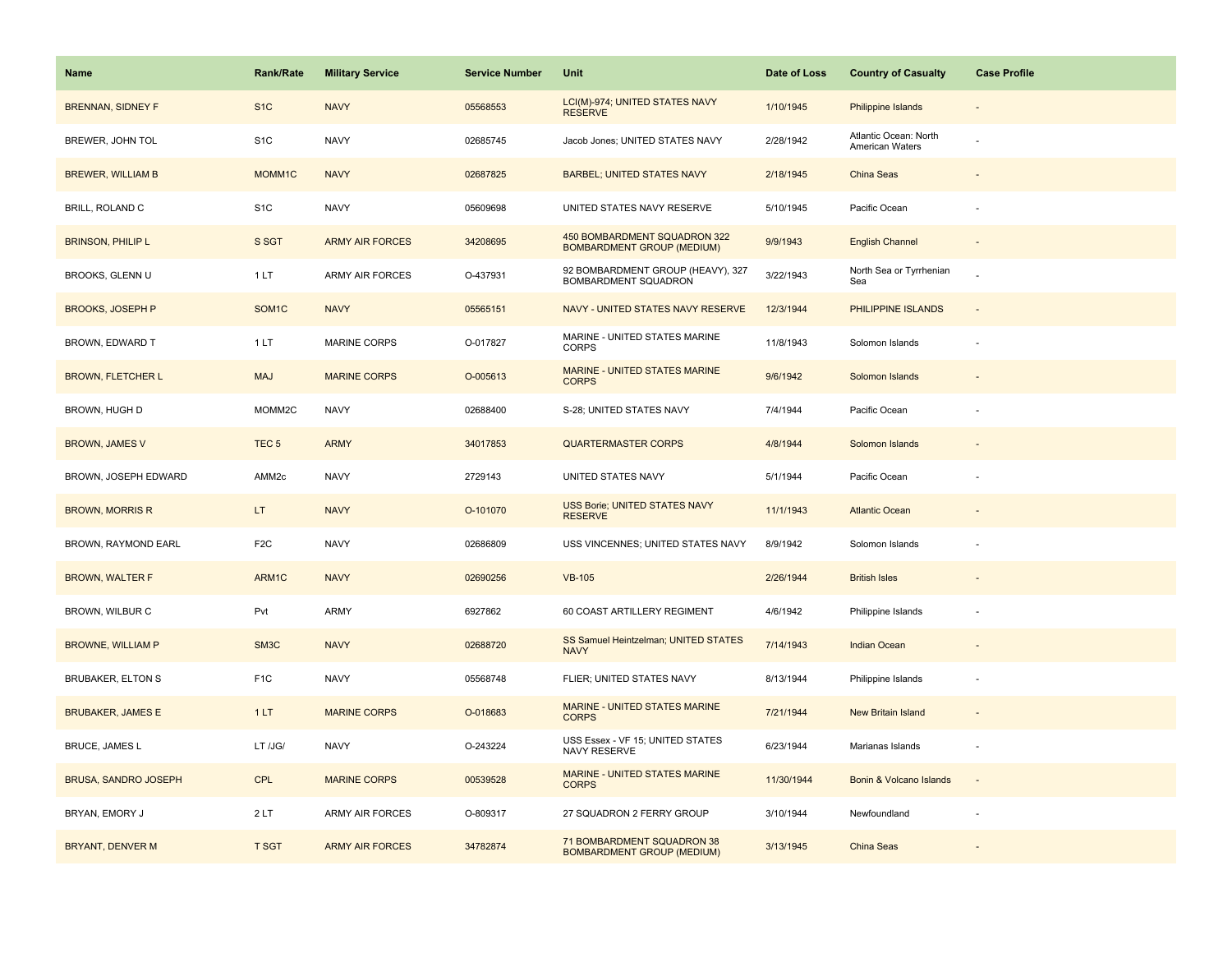| <b>Name</b>                  | <b>Rank/Rate</b> | <b>Military Service</b> | <b>Service Number</b> | Unit                                                            | Date of Loss | <b>Country of Casualty</b>                             | <b>Case Profile</b>                                                 |
|------------------------------|------------------|-------------------------|-----------------------|-----------------------------------------------------------------|--------------|--------------------------------------------------------|---------------------------------------------------------------------|
| BRYANT, DONALD A             | S <sub>2</sub> C | <b>NAVY</b>             | 05516305              | SS Esso Williamsburg; UNITED STATES<br><b>NAVY RESERVE</b>      | 9/22/1942    | Iceland                                                |                                                                     |
| <b>BUCKHALT, JOHN CARMEN</b> | <b>PVT</b>       | <b>MARINE CORPS</b>     | 00347312              | <b>MARINE - UNITED STATES MARINE</b><br><b>CORPS</b>            | 8/19/1942    | Solomon Islands                                        |                                                                     |
| BUFORD, JOHN D               | <b>MACH</b>      | <b>NAVY</b>             | 00316551              | GAMBIER BAY; UNITED STATES NAVY                                 | 10/25/1944   | Philippine Sea                                         |                                                                     |
| <b>BULL, RICHARD --</b>      | LT/JG/           | <b>NAVY</b>             | O-081658              | UNITED STATES NAVY RESERVE                                      | 2/5/1942     | <b>Netherlands East Indies</b>                         |                                                                     |
| <b>BUNKLEY, JERRY B</b>      | S <sub>2</sub> C | <b>NAVY</b>             | 02688178              | USS Liscome Bay - VC 39; UNITED<br><b>STATES NAVY</b>           | 11/24/1943   | Gilbert Islands                                        |                                                                     |
| <b>BURDICK, ALLEN FROST</b>  | S <sub>2</sub> C | <b>NAVY</b>             | 02688607              | Jacob Jones; UNITED STATES NAVY                                 | 2/28/1942    | <b>Atlantic Ocean: North</b><br><b>American Waters</b> |                                                                     |
| BURLESON, CECIL D            | S <sub>2</sub> C | <b>NAVY</b>             | 05571161              | NAVY - UNITED STATES NAVY RESERVE                               | 2/11/1945    | PHILIPPINE SEA                                         | ÷,                                                                  |
| BURNETT, CLARENCE J.         | <b>T SGT</b>     | <b>ARMY AIR FORCES</b>  | 06809338              | 336 BOMBARDMENT SQUADRON 95<br><b>BOMBARDMENT GROUP (HEAVY)</b> | 3/23/1945    | <b>English Channel</b>                                 | $\sim$                                                              |
| <b>BURNHAM, BRUCE P</b>      | LT CDR           | <b>NAVY</b>             | O-067186              | USS JOHN PENN; UNITED STATES NAVY<br><b>RESERVE</b>             | 8/13/1943    | Solomon Islands                                        | ÷.                                                                  |
| BUSTO, DAVID --              | F <sub>2</sub> C | <b>NAVY</b>             | 08311244              | Fiske; UNITED STATES NAVY RESERVE                               | 8/2/1944     | North Atlantic Ocean                                   |                                                                     |
| <b>BUTLER, MILTON L</b>      | SM3C             | <b>NAVY</b>             | 02682320              | YP-345; UNITED STATES NAVY                                      | 10/31/1942   | Hawaiian Islands                                       |                                                                     |
| <b>BUTTER, WALTER R</b>      | EM <sub>1C</sub> | <b>NAVY</b>             | 05561529              | LCS(L)(3)-15; UNITED STATES NAVY<br><b>RESERVE</b>              | 4/22/1945    | Japan                                                  |                                                                     |
| BUZZES, ALVORIDA --          | <b>PVT</b>       | <b>ARMY</b>             | 34911758              | 4404 QUARTERMASTER SERVICES<br>COMPANY                          | 6/9/1945     | Germany                                                |                                                                     |
| CALPO, FELICIANO             | <b>CBM</b>       | <b>NAVY</b>             | 04205275              | <b>UNITED STATES NAVY</b>                                       | 3/1/1942     | Java                                                   | $\overline{\phantom{a}}$                                            |
| CAMPBELL, GEORGE M           | LT /JG/          | <b>NAVY</b>             | O-136949              | UNITED STATES NAVY                                              | 6/4/1942     | Midway Island                                          |                                                                     |
| <b>CANN, WILLIAM ARTHUR</b>  | 1LT              | <b>ARMY AIR FORCES</b>  | O-507249              | 71 SQUADRON 20 FERRY GROUP                                      | 3/24/1943    |                                                        |                                                                     |
| CANNON, JULIAN C             | CPL              | <b>ARMY</b>             | 34051430              | 894 TANK DESTROYER BATTALION                                    | 6/30/1944    | Italy                                                  |                                                                     |
| CARAWAY, JAMES OTIS          | RM1C             | <b>NAVY</b>             | 02683050              | USS ASTORIA; UNITED STATES NAVY                                 | 8/9/1942     | Solomon Islands                                        |                                                                     |
| CARMICHAEL, MILLARD F        | S <sub>1</sub> C | <b>NAVY</b>             | 06042983              | USS HELENA; UNITED STATES NAVY<br><b>RESERVE</b>                | 7/6/1943     | Solomon Islands                                        |                                                                     |
| CARP, PAUL I                 | LT /JG/          | <b>NAVY</b>             | O-184815              | UNITED STATES NAVY RESERVE                                      | 1/9/1945     | ** Documentation Errors                                | $\overline{\phantom{a}}$                                            |
| CARPENTER, MANUEL R          | CPL              | ARMY                    | 14013405              | ARISAN MARU; 808 MILITARY POLICE<br>COMPANY                     | 10/24/1944   | China Seas                                             | ÷,                                                                  |
| CARTE, KERMIT A              | <b>CAPT</b>      | <b>ARMY AIR FORCES</b>  | O-501971              | 71 SQUADRON 20 FERRY GROUP                                      | 4/5/1943     | <b>French Morocco</b>                                  |                                                                     |
| CARTER, BROWARD L.           | <b>PVT</b>       | MARINE CORPS            | 00444095              | MARINE - UNITED STATES MARINE<br><b>CORPS</b>                   | 11/20/1943   | Gilbert Islands                                        | https://dpaa.secure.force.com/dpaaProfile?id=<br>a0Jt0000000QrhtEAC |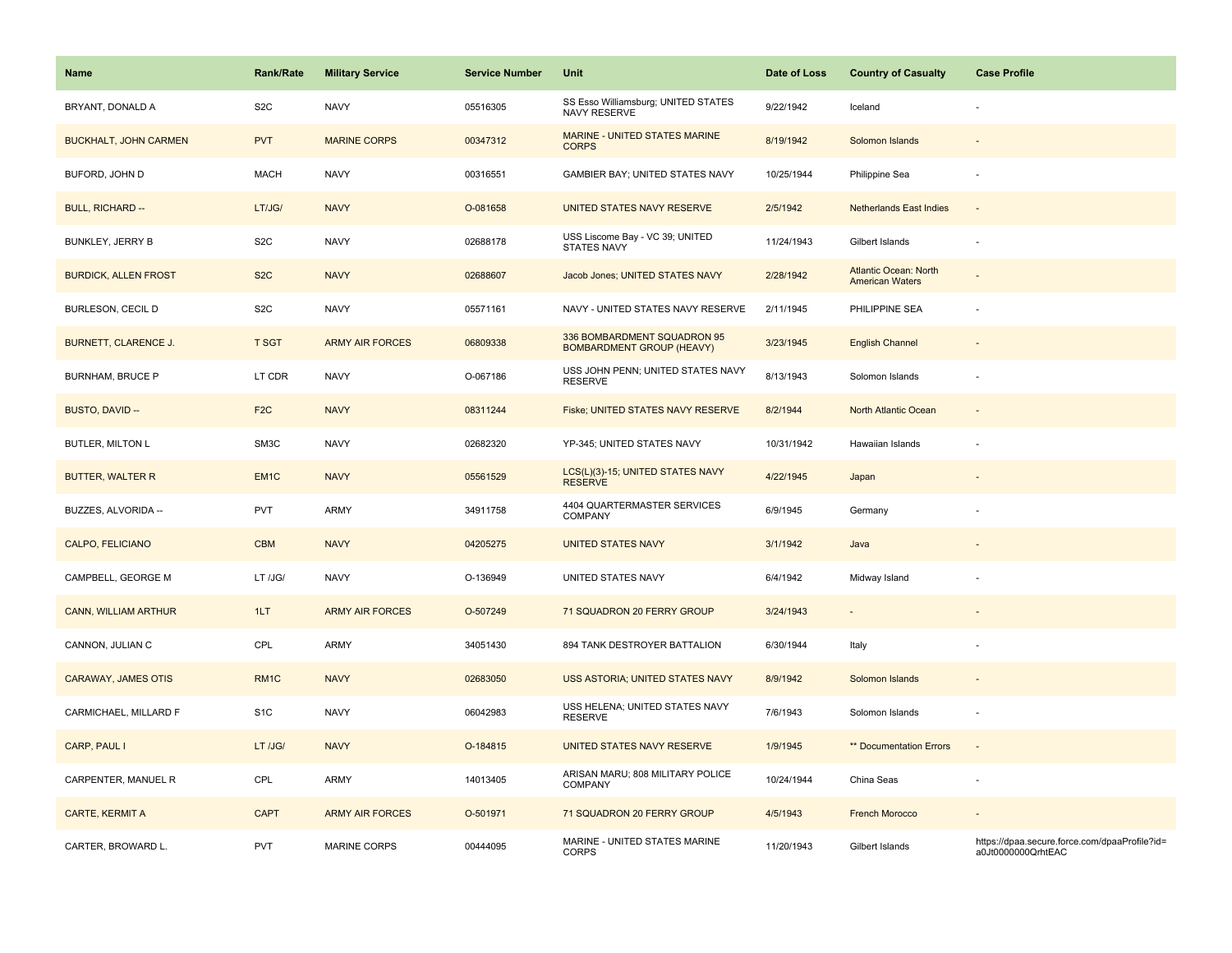| <b>Name</b>                  | <b>Rank/Rate</b> | <b>Military Service</b> | <b>Service Number</b> | Unit                                                                 | Date of Loss | <b>Country of Casualty</b>     | <b>Case Profile</b>      |
|------------------------------|------------------|-------------------------|-----------------------|----------------------------------------------------------------------|--------------|--------------------------------|--------------------------|
| <b>CARTER, HUBERT E</b>      | LT CDR           | <b>NAVY</b>             | O-082507              | ROBALO; UNITED STATES NAVY                                           | 7/2/1944     | <b>Philippine Islands</b>      |                          |
| CARTER, IRWIN W              | MAJ              | MARINE CORPS            | O-007542              | MARINE - UNITED STATES MARINE<br><b>CORPS</b>                        | 1/5/1943     | Solomon Islands                |                          |
| CARTER, JACK --              | AOM3C            | <b>NAVY</b>             | 02686624              | <b>UNITED STATES NAVY</b>                                            | 1/10/1942    | <b>Atlantic Ocean</b>          |                          |
| CARTWRIGHT, PERRY B          | S SGT            | ARMY AIR FORCES         | 34205256              | 82 BOMBARDMENT SQUADRON 12<br>BOMBARDMENT GROUP (MEDIUM)             | 6/20/1944    | India                          |                          |
| <b>CASSELS, HUGH R</b>       | S SGT            | <b>ARMY AIR FORCES</b>  | 14188966              | 789 BOMBARDMENT SQUADRON 467<br><b>BOMBARDMENT GROUP (HEAVY)</b>     | 3/4/1945     | North Sea or Tyrrhenian<br>Sea |                          |
| CAULEY, JACK --              | S <sub>1</sub> C | <b>NAVY</b>             | 02723428              | USS CUSHING; UNITED STATES NAVY                                      | 11/13/1942   | Solomon Islands                |                          |
| <b>CHABOT, OLIVER JOSEPH</b> | F <sub>3</sub> C | <b>NAVY</b>             | 06360224              | USS VINCENNES; UNITED STATES NAVY<br><b>RESERVE</b>                  | 8/9/1942     | Solomon Islands                | $\overline{\phantom{a}}$ |
| CHANCELLOR, ROY L            | S SGT            | <b>ARMY</b>             | 14119337              | 369 BOMBARDMENT SQUADRON 306<br>BOMBARDMENT GROUP (HEAVY)            | 1/1/1945     | North Sea or Tyrrhenian<br>Sea |                          |
| CHASON, ELTON E.             | <b>PVT</b>       | <b>ARMY</b>             | 34531281              | 339 INFANTRY 85 DIVISION                                             | 5/11/1944    | Italy                          |                          |
| CHAVOUS, SAMMUEL J           | CPL              | ARMY                    | 34054771              | 501 PARACHUTE INFANTRY REGIMENT                                      | 6/9/1945     | France                         |                          |
| CHESHIRE, JOHN W             | 2LT              | <b>ARMY AIR FORCES</b>  | O-671282              | 323 BOMBARDMENT SQUADRON 91<br><b>BOMBARDMENT GROUP (HEAVY)</b>      | 7/10/1943    | <b>English Channel</b>         |                          |
| CHESHIRE, NELSON G           | FC3C             | <b>NAVY</b>             | 02678935              | USS MEREDITH; UNITED STATES NAVY                                     | 10/15/1942   | Solomon Islands                |                          |
| CHESSER, ROBERT L.           | <b>CAPT</b>      | <b>ARMY AIR FORCES</b>  | O-789135              | 779 BOMBARDMENT SQUADRON 464<br><b>BOMBARDMENT GROUP (HEAVY)</b>     | 5/26/1945    | France                         |                          |
| CHEYNE-STOUT, RONALD         | AS               | <b>NAVY</b>             | 02697593              | SS Penelope; UNITED STATES NAVY                                      | 3/13/1942    |                                |                          |
| <b>CHIPLEY, SIMON B</b>      | 1LT              | <b>ARMY</b>             | O-475895              | ARMY - 101 FINANCE DISBURSEMENT<br><b>SECURITY</b>                   | 11/28/1943   | <b>GREENLAND</b>               |                          |
| CHITWOOD, JOE C              | AMM1C            | <b>NAVY</b>             | 02680067              | UNITED STATES NAVY                                                   | 2/1/1942     | Jaluit Atoll                   |                          |
| <b>CLARK, WILLIAM C</b>      | FLT O            | <b>ARMY AIR FORCES</b>  | T-127986              | <b>HEADQUARTERS SQUADRON 515 AIR</b><br><b>SERVICES GROUP</b>        | 7/8/1945     | <b>French West Africa</b>      |                          |
| CLEMONS, ARCHIE D            | T SGT            | ARMY AIR FORCES         | 15013217              | 68 BOMBARDMENT SQUADRON 44<br>BOMBARDMENT GROUP (HEAVY)              | 4/8/1944     | Germany                        |                          |
| <b>CLONTS, JOHN E</b>        | <b>MAJ</b>       | <b>ARMY AIR FORCES</b>  | O-420830              | <b>HEADQUARTERS SQUADRON 452</b><br><b>BOMBARDMENT GROUP (HEAVY)</b> | 9/3/1944     | <b>English Channel</b>         |                          |
| COBB, JAMES W                | ARM3C            | <b>NAVY</b>             | 08304191              | UNITED STATES NAVY RESERVE                                           | 2/19/1945    | Pacific Ocean                  |                          |
| <b>COBURN, JOSEPH D</b>      | Sgt              | <b>ARMY</b>             | 34543548              | 5307 COMPOSITE UNIT                                                  | 7/27/1944    | <b>Burma</b>                   |                          |
| COCKE, WILLIAM T             | SGT              | <b>ARMY AIR FORCES</b>  | 34795102              | 1 BOMBARDMENT SQUADRON 9<br>BOMBARDMENT GROUP (VERY HEAVY)           | 3/25/1945    | Japan/Okinawa                  |                          |
| <b>COHEN, EDWARD B</b>       | 1STLT            | <b>MARINE CORPS</b>     | O-016707              | MARINE - UNITED STATES MARINE<br><b>CORPS</b>                        | 1/16/1946    | <b>SOLOMON ISLANDS</b>         |                          |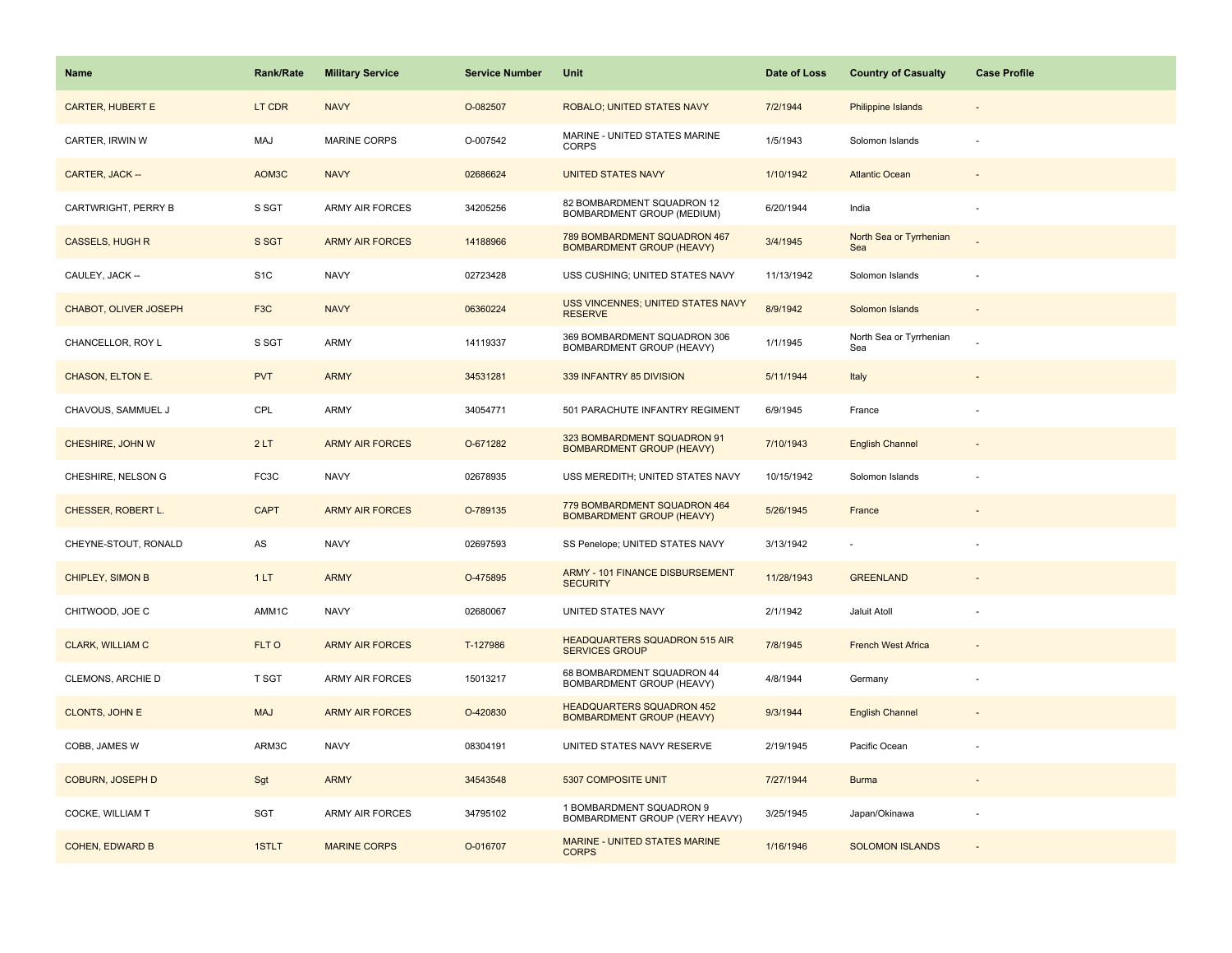| <b>Name</b>                 | <b>Rank/Rate</b> | <b>Military Service</b> | <b>Service Number</b> | Unit                                                             | Date of Loss | <b>Country of Casualty</b>                      | <b>Case Profile</b>                                                 |
|-----------------------------|------------------|-------------------------|-----------------------|------------------------------------------------------------------|--------------|-------------------------------------------------|---------------------------------------------------------------------|
| COLEMAN, ALVIN D            | 2LT              | <b>ARMY AIR FORCES</b>  | O-2072649             | 576 BOMBARDMENT SQUADRON 392<br>BOMBARDMENT GROUP (HEAVY)        | 3/15/1945    | North Sea or Tyrrhenian<br>Sea                  |                                                                     |
| <b>COLEMAN, IDUS F</b>      | <b>T SGT</b>     | <b>ARMY AIR FORCES</b>  | 34243641              | 328 BOMBARDMENT SQUADRON 93<br><b>BOMBARDMENT GROUP (HEAVY)</b>  | 10/18/1943   | North Sea or Tyrrhenian<br>Sea                  |                                                                     |
| COLEMAN, JAMES E            | <b>PVT</b>       | <b>ARMY</b>             | 34838011              | USAT J.W. McAndrews; INFANTRY                                    | 3/13/1945    | Portugal                                        |                                                                     |
| <b>COLLINS, CARL E</b>      | S SGT            | <b>ARMY AIR FORCES</b>  | 14045351              | 13 BOMBARDMENT SQUADRON 3<br><b>BOMBARDMENT GROUP (LIGHT)</b>    | 12/31/1942   | Australia                                       |                                                                     |
| COLLINS, EDWARD B           | 1 LT             | <b>ARMY AIR FORCES</b>  | O-750948              | 869 BOMBARDMENT SQUADRON 497<br>BOMBARDMENT GROUP (VERY HEAVY)   | 4/2/1945     | Marianas Islands                                |                                                                     |
| <b>COLLINS, ORVAL B</b>     | <b>MAJ</b>       | <b>ARMY AIR FORCES</b>  | O-428475              | 67 FIGHTER SQUADRON 347 FIGHTER<br><b>GROUP</b>                  | 3/21/1944    | <b>New Britain Island</b>                       |                                                                     |
| COLTER, ROBERT L            | PFC              | ARMY AIR FORCES         | 14014485              | 91 BOMBARDMENT SQUADRON 27<br><b>BOMBARDMENT GROUP (LIGHT)</b>   | 7/28/1942    | Philippine Islands                              | https://dpaa.secure.force.com/dpaaProfile?id=<br>a0Jt0000000XfJCEA0 |
| <b>CONANT, MARK H</b>       | MM3C             | <b>NAVY</b>             | 06041699              | <b>Gwin; UNITED STATES NAVY RESERVE</b>                          | 7/13/1943    | Solomon Islands                                 |                                                                     |
| CONEY, JOE --               | STM1C            | <b>NAVY</b>             | 05561655              | Skill; UNITED STATES NAVY RESERVE                                | 9/25/1943    | North or Tyrrhenian Seas                        | $\sim$                                                              |
| CONN, DAVID M.              | 2LT              | <b>ARMY AIR FORCES</b>  | O-732171              | 27 FIGHTER SQUADRON 1 FIGHTER<br><b>GROUP</b>                    | 6/24/1943    | Sardinia                                        |                                                                     |
| COOPER, OSCAR L             | SGT              | ARMY                    | 06549170              | ARISAN MARU; HEADQUARTERS<br>COMPANY PHILIPPINES DEPARTMENT      | 10/24/1944   | China Seas                                      |                                                                     |
| <b>COPPINGER, RICHARD D</b> | S <sub>1C</sub>  | <b>NAVY</b>             | 05517327              | UNITED STATES NAVY RESERVE                                       | 12/31/1942   | <b>French Morocco</b>                           |                                                                     |
| CORDES, RAYMOND F           | RM3C             | <b>NAVY</b>             | 02685739              | Jacob Jones; UNITED STATES NAVY                                  | 2/28/1942    | Atlantic Ocean: North<br>American Waters        |                                                                     |
| CORPENING, CLARENCE C       | 1LT              | <b>ARMY AIR FORCES</b>  | O-659358              | 530 BOMBARDMENT SQUADRON 380<br><b>BOMBARDMENT GROUP (HEAVY)</b> | 5/26/1943    | Hawaiian Islands                                |                                                                     |
| COSSON, THOMAS W            | EM1C             | <b>NAVY</b>             | 02725199              | NAVY - UNITED STATES NAVY                                        | 3/19/1945    | <b>JAPAN</b>                                    |                                                                     |
| COSTON, LEROY --            | STM3C            | <b>NAVY</b>             | 08305578              | Partridge; UNITED STATES NAVY<br><b>RESERVE</b>                  | 6/11/1944    | <b>English Channel</b>                          |                                                                     |
| COUSE, FRED A               | 1 LT             | <b>ARMY AIR FORCES</b>  | O-728597              | 372 BOMBARDMENT SQUADRON 307<br>BOMBARDMENT GROUP (HEAVY)        | 8/30/1943    | Solomon Islands                                 | https://dpaa.secure.force.com/dpaaProfile?id=<br>a0Jt000001nzXnhEAE |
| <b>COWART, BLANE E</b>      | SOM2C            | <b>NAVY</b>             | 05607673              | <b>NAVY - UNITED STATES NAVY</b>                                 | 11/10/1944   | <b>ADMIRALTY ISLANDS</b>                        | https://dpaa.secure.force.com/dpaaProfile?id=<br>a0Jt0000000XeFPEA0 |
| COWART, MELVIN WRIGHT       | SM3C             | <b>NAVY</b>             | 02685743              | Jacob Jones; UNITED STATES NAVY                                  | 2/28/1942    | Atlantic Ocean: North<br><b>American Waters</b> |                                                                     |
| <b>CRAFT, CARLTON K</b>     | <b>PVT</b>       | <b>ARMY</b>             | 34201789              | <b>MEDICAL DEPARTMENT</b>                                        | 11/1/1942    | Nigeria                                         |                                                                     |
| CRAIG, JOHN R               | CDR              | <b>NAVY</b>             | O-063273              | <b>GRAMPUS; UNITED STATES NAVY</b>                               | 3/22/1943    | New Britain Island                              |                                                                     |
| <b>CRAMER, ANTHONY --</b>   | 2LT              | <b>MARINE CORPS</b>     | O-034882              | MARINE - UNITED STATES MARINE<br><b>CORPS</b>                    | 7/24/1945    | <b>Philippine Islands</b>                       |                                                                     |
| <b>CRAVER, CHARLES R</b>    | BKR1C            | <b>NAVY</b>             | 06361214              | SPENCE; UNITED STATES NAVY<br><b>RESERVE</b>                     | 12/18/1944   | Philippine Islands                              |                                                                     |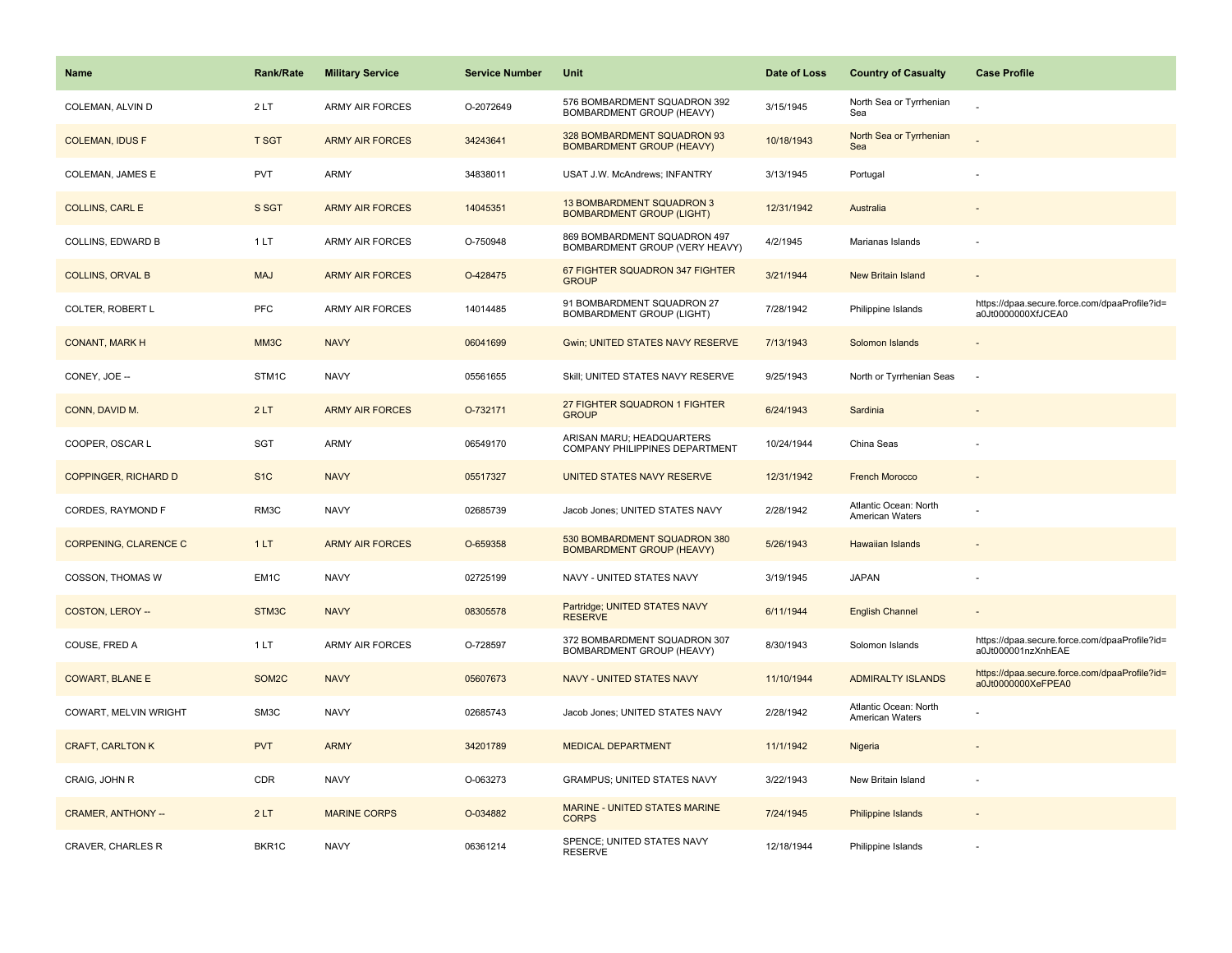| Name                       | Rank/Rate         | <b>Military Service</b> | <b>Service Number</b> | Unit                                                             | Date of Loss | <b>Country of Casualty</b>     | <b>Case Profile</b>      |
|----------------------------|-------------------|-------------------------|-----------------------|------------------------------------------------------------------|--------------|--------------------------------|--------------------------|
| <b>CRAWFORD, TOMMY R</b>   | <b>SGT</b>        | <b>ARMY</b>             | 14014037              | <b>743 TANK BATTALION</b>                                        | 7/30/1944    | France                         |                          |
| CREACH, EDSEL DAVID        | SC <sub>3</sub> C | <b>NAVY</b>             | 02724430              | Truxton; UNITED STATES NAVY                                      | 2/18/1942    | Newfoundland                   |                          |
| <b>CRIBB, CHARLES H</b>    | <b>PVT</b>        | <b>ARMY</b>             | 14085682              | <b>30 INFANTRY 3 DIVISION</b>                                    | 4/26/1945    | Italy                          |                          |
| CROSS, FITZHUGH L          | AMM2C             | <b>NAVY</b>             | 05607232              | UNITED STATES NAVY                                               | 2/1/1945     | Pacific Ocean                  |                          |
| CROZIER, ROY D.            | S SGT             | <b>ARMY AIR FORCES</b>  | 14064058              | 339 BOMBARDMENT SQUADRON 96<br><b>BOMBARDMENT GROUP (HEAVY)</b>  | 6/13/1943    | North Sea or Tyrrhenian<br>Sea |                          |
| CRUIKSHANK, EDWARD H       | <b>WOJG</b>       | ARMY                    | W-2135945             | ARISAN MARU; 31 INFANTRY REGIMENT                                | 10/24/1944   | Philippine Sea                 |                          |
| <b>CRUM, YOUELL LESTER</b> | <b>CAPT</b>       | <b>MARINE CORPS</b>     | O-010849              | <b>MARINE - UNITED STATES MARINE</b><br><b>CORPS</b>             | 1/2/1943     | Solomon Islands                | $\overline{\phantom{a}}$ |
| CRUMLEY, HIRAM S           | S <sub>1</sub> C  | <b>NAVY</b>             | 05519999              | SS MERIWETHER LEWIS; UNITED<br><b>STATES NAVY</b>                | 3/2/1943     | Greenland                      | ÷                        |
| <b>CULLUM, ROBERT LEE</b>  | HA <sub>2</sub> C | <b>NAVY</b>             | 05570023              | NAVY - UNITED STATES NAVY RESERVE                                | 4/2/1945     | <b>RYUKYUS ISLANDS</b>         | $\blacksquare$           |
| CURTIS, DILLON L           | S SGT             | <b>ARMY AIR FORCES</b>  | 34545944              | 344 BOMBARDMENT SQUADRON 98<br>BOMBARDMENT GROUP (HEAVY)         | 1/11/1944    | Adriatic Sea                   |                          |
| DAHL, LLOYD D              | PHOM2C            | <b>NAVY</b>             | 06386119              | UNITED STATES NAVY RESERVE                                       | 1/22/1944    | <b>Atlantic Ocean</b>          |                          |
| DAILEY, JIM --             | CK <sub>1</sub> C | <b>NAVY</b>             | 04382049              | UNITED STATES NAVY                                               | 6/6/1942     | Midway Island                  |                          |
| DAIR, WILLIAM C            | S SGT             | <b>ARMY AIR FORCES</b>  | 34546716              | 13 BOMBARDMENT SQUADRON 3<br><b>BOMBARDMENT GROUP (LIGHT)</b>    | 5/27/1945    | <b>Philippine Islands</b>      |                          |
| DALE, JOHN T.              | <b>PFC</b>        | <b>ARMY</b>             | 34542210              | 4132 QUARTERMASTER SERVICES<br>COMPANY                           | 5/13/1945    | Germany                        | ÷,                       |
| DALEY, MARION H            | <b>T SGT</b>      | <b>ARMY AIR FORCES</b>  | 14085097              | 515 BOMBARDMENT SQUADRON 376<br><b>BOMBARDMENT GROUP (HEAVY)</b> | 11/11/1944   | <b>Adriatic Sea</b>            |                          |
| DANA, EDWIN L              | Y <sub>1</sub> C  | <b>NAVY</b>             | 02683226              | Atik; UNITED STATES NAVY                                         | 3/27/1942    | Bermuda                        | ÷                        |
| DANIELS, JAMES K           | S SGT             | <b>ARMY AIR FORCES</b>  | 34058754              | 19 ANTISUB SQUADRON 479 ANTISUB<br><b>GROUP</b>                  | 8/18/1943    | France                         |                          |
| DANLEY, JAMES P            | <b>PVT</b>        | ARMY                    | 34057973              | 32 FIELD ARTILLERY BATTALION 1<br><b>DIVISION</b>                | 3/23/1943    | Tunisia                        |                          |
| DANNER, MAYNARD H          | MM <sub>2</sub> C | <b>NAVY</b>             | 02689250              | <b>USS AARON WARD; UNITED STATES</b><br><b>NAVY</b>              | 4/7/1943     | Solomon Islands                |                          |
| DARBY, JOHN A              | MOMM1C            | <b>NAVY</b>             | 02683663              | GROWLER; UNITED STATES NAVY                                      | 11/7/1944    | China Seas                     |                          |
| DAUGHERTY, GW              | AS                | <b>NAVY</b>             | 02666504              | CORVINA; UNITED STATES NAVY                                      | 11/16/1943   | <b>Marshall Islands</b>        |                          |
| DAVID, ROBERT B            | S SGT             | ARMY                    | 34054782              | ARMY - 509 PARACHUTE INFANTRY<br><b>BATTALION</b>                | 8/15/1944    | <b>FRANCE</b>                  |                          |
| DAVIS, EDWARD S            | S <sub>1</sub> C  | <b>NAVY</b>             | 02725746              | <b>SUBMARINE Amberjack; UNITED STATES</b><br><b>NAVY</b>         | 3/22/1943    | Pacific Ocean                  |                          |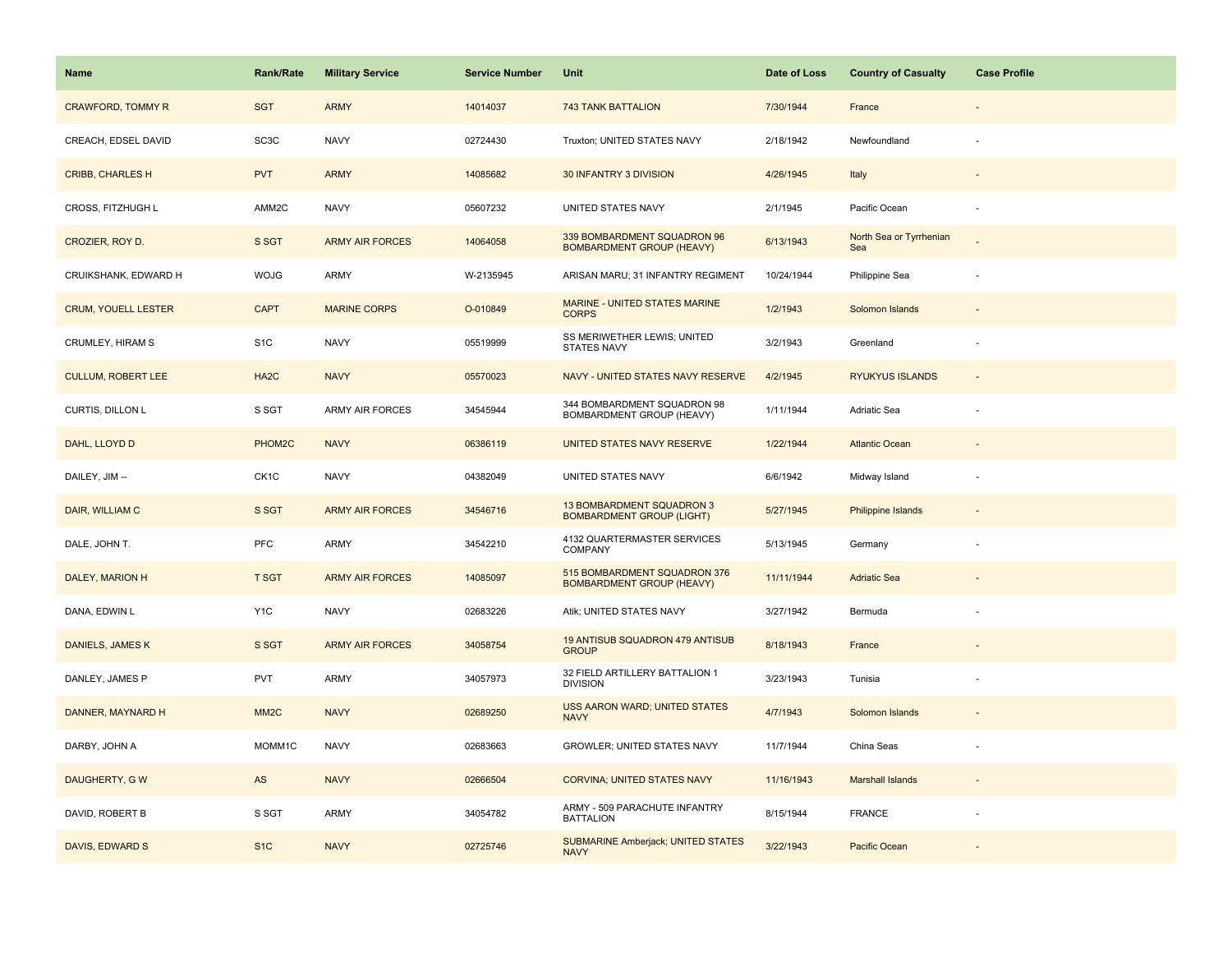| <b>Name</b>                 | <b>Rank/Rate</b>  | <b>Military Service</b> | <b>Service Number</b> | Unit                                                             | Date of Loss | <b>Country of Casualty</b> | <b>Case Profile</b>                                                 |
|-----------------------------|-------------------|-------------------------|-----------------------|------------------------------------------------------------------|--------------|----------------------------|---------------------------------------------------------------------|
| DAVIS, GRADY T              | TM <sub>2</sub> C | <b>NAVY</b>             | 02722535              | PICKEREL; UNITED STATES NAVY                                     | 5/6/1943     | Sea of Japan               |                                                                     |
| DAVIS, HENRY D              | <b>PFC</b>        | <b>ARMY</b>             | 34405458              | 370 INFANTRY 92 DIVISION                                         | 4/6/1945     | Italy                      |                                                                     |
| DAVIS, HERMAN W             | EM2C              | <b>NAVY</b>             | 05516181              | SWORDFISH; UNITED STATES NAVY<br><b>RESERVE</b>                  | 1/29/1945    | Ryukyus Islands            |                                                                     |
| DAVIS, JACK --              | 1LT               | <b>ARMY AIR FORCES</b>  | O-678698              | 400 BOMBARDMENT SQUADRON 90<br><b>BOMBARDMENT GROUP (HEAVY)</b>  | 5/15/1945    | Philippine Islands         |                                                                     |
| DAVIS, JOSEPH W             | COX               | <b>NAVY</b>             | 08303341              | BATES; UNITED STATES NAVY RESERVE                                | 5/25/1945    | Japan                      |                                                                     |
| DAVIS, MARQUIS E            | <b>PFC</b>        | <b>ARMY</b>             | 20423042              | 504 PARACHUTE INFANTRY 82<br><b>AIRBORNE DIVISION</b>            | 7/11/1943    | Sicily                     |                                                                     |
| DAVIS, WILLIAM J            | ARM1C             | <b>NAVY</b>             | 05567693              | UNITED STATES NAVY RESERVE                                       | 2/1/1945     | Pacific Ocean              |                                                                     |
| DAWSON, CHARLES P           | <b>PVT</b>        | <b>ARMY</b>             | 14057748              | ARISAN MARU; 454 ORDNANCE<br><b>COMPANY (AVIATION)</b>           | 10/24/1944   | China Seas                 |                                                                     |
| DAWSON, MERLYN B            | AP1C              | <b>NAVY</b>             | 03465173              | UNITED STATES NAVY                                               | 6/4/1942     | Alaska                     |                                                                     |
| DEADWYLER, JOE L.           | 2LT               | <b>ARMY AIR FORCES</b>  | O-715932              |                                                                  | 11/7/1944    | Guinea-Bissau              |                                                                     |
| DEAL, WILLIAM O             | 1 LT              | ARMY AIR FORCES         | O-671228              | 322 BOMBARDMENT SQUADRON 91<br>BOMBARDMENT GROUP (HEAVY)         | 6/28/1943    | France                     |                                                                     |
| <b>DEAN, HALLOCK W</b>      | GM3C              | <b>NAVY</b>             | 02697697              | <b>UNITED STATES NAVY</b>                                        | 10/28/1942   | North Atlantic Ocean       | $\sim$                                                              |
| DECUBELLIS, RALPH           | S <sub>1</sub> C  | <b>NAVY</b>             | 08306578              | NAVY - UNITED STATES NAVY RESERVE                                | 10/25/1944   | PHILIPPINE ISLANDS         | $\sim$                                                              |
| DEES, WORTH ORBIA           | S <sub>1C</sub>   | <b>NAVY</b>             | 05516073              | UNITED STATES NAVY RESERVE                                       | 11/14/1942   | North Atlantic Ocean       | $\sim$                                                              |
| DEFOOR, CHARLES W           | 1st Lt            | <b>ARMY AIR FORCES</b>  | O-803353              | 85 FIGHTER SQUADRON 79 FIGHTER<br><b>GROUP</b>                   | 3/31/1944    | Italy                      |                                                                     |
| DELIDLE, CLARENCE C         | S <sub>1C</sub>   | <b>NAVY</b>             | 02685458              | USS LITTLE; UNITED STATES NAVY                                   | 9/5/1942     | Solomon Islands            |                                                                     |
| DELONG, CYRUS W             | Capt              | ARMY                    | O-398200              | 2 GENERAL HOSPITAL                                               | 1/9/1945     | Philippine Islands         | https://dpaa.secure.force.com/dpaaProfile?id=<br>a0Jt000001R7aCzEAJ |
| DEUCHARE, DANIEL D          | 2LT               | <b>ARMY AIR FORCES</b>  | O-662757              | 424 BOMBARDMENT SQUADRON 307<br><b>BOMBARDMENT GROUP (HEAVY)</b> | 2/13/1943    | Solomon Islands            | https://dpaa.secure.force.com/dpaaProfile?id=<br>a0Jt000001nzYJIEA2 |
| DEVANE, WALLACE W           | SF3C              | <b>NAVY</b>             | 02685066              | NAVY - UNITED STATES NAVY                                        | 11/13/1942   | SOLOMON ISLANDS            |                                                                     |
| <b>DEVAUGHN, JACK BEVIS</b> | 1stLt             | <b>MARINE CORPS</b>     | O-24634               | MARINE - UNITED STATES MARINE<br><b>CORPS</b>                    | 1/29/1944    | New Britain Island         |                                                                     |
| DIAMOND, ROBERT F           | ARM1C             | <b>NAVY</b>             | 02727619              | UNITED STATES NAVY                                               | 7/1/1944     | Atlantic Ocean             |                                                                     |
| DIAMOND, WILLIAM V          | RM1C              | <b>NAVY</b>             | 02722905              | <b>HARDER; UNITED STATES NAVY</b>                                | 8/24/1944    | Philippine Islands         |                                                                     |
| DIAZ, HENRY G.              | PFC               | <b>ARMY</b>             | 34240387              | 40 TANK BATTALION 7 ARMORED<br><b>DIVISION</b>                   | 8/29/1944    | France                     |                                                                     |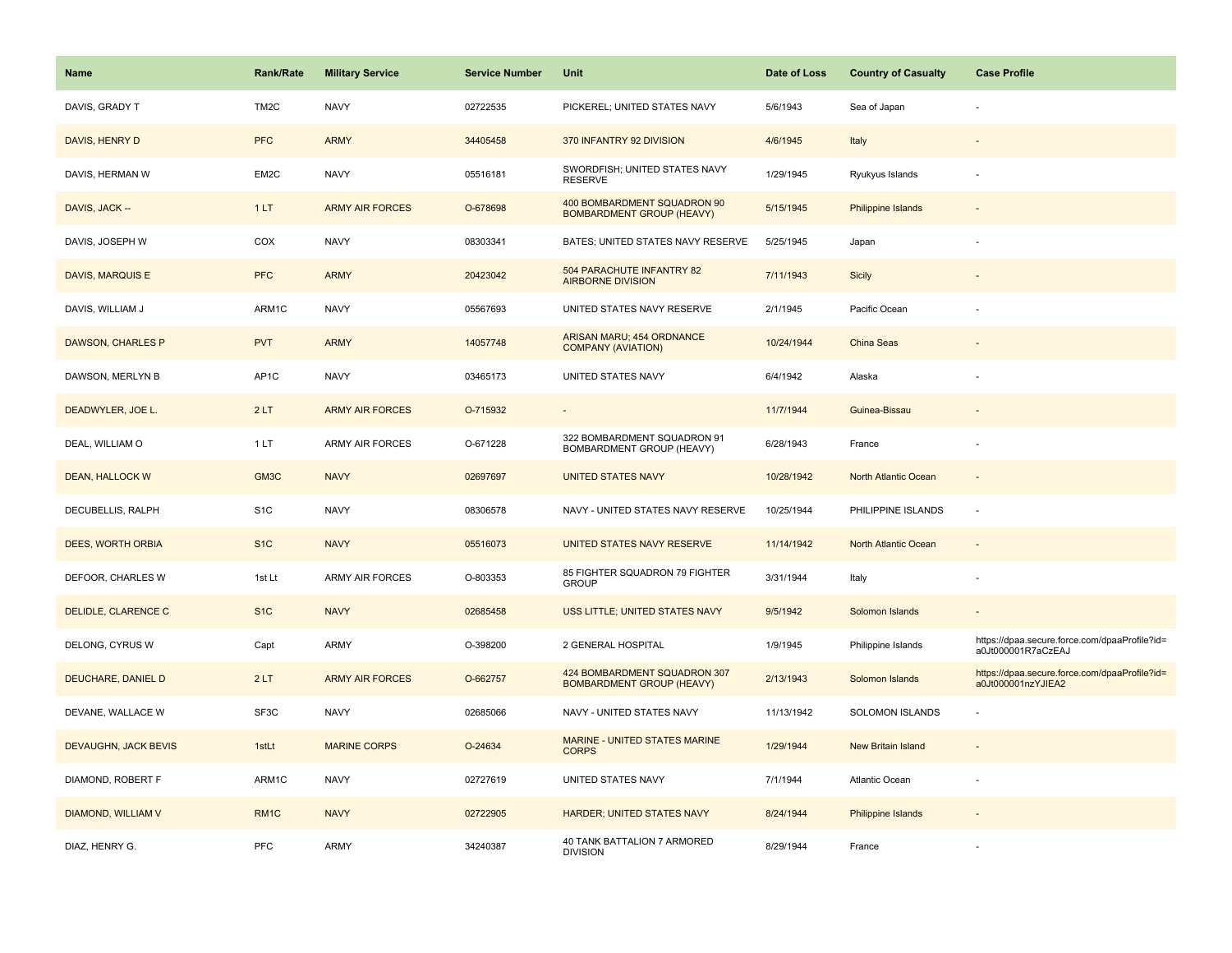| <b>Name</b>                 | <b>Rank/Rate</b> | <b>Military Service</b> | <b>Service Number</b> | Unit                                                             | Date of Loss | <b>Country of Casualty</b>     | <b>Case Profile</b>                                                 |
|-----------------------------|------------------|-------------------------|-----------------------|------------------------------------------------------------------|--------------|--------------------------------|---------------------------------------------------------------------|
| <b>DICK, HAROLD GUSTAVE</b> | <b>PVT</b>       | <b>MARINE CORPS</b>     | 00360129              | MARINE - UNITED STATES MARINE<br><b>CORPS</b>                    | 9/27/1942    | <b>SOLOMON ISLANDS</b>         |                                                                     |
| DICKENSON, BEN W            | <b>ENS</b>       | <b>NAVY</b>             | O-356171              | GUDGEON; UNITED STATES NAVY                                      | 5/5/1944     | Marianas Islands               |                                                                     |
| DICKINSON, NELSON R.        | <b>SGT</b>       | <b>ARMY AIR FORCES</b>  | 34912073              | 418 BOMBARDMENT SQUADRON 100<br><b>BOMBARDMENT GROUP (HEAVY)</b> | 12/31/1944   | North Sea or Tyrrhenian<br>Sea |                                                                     |
| DICKINSON, ROBERT H.        | 2LT              | <b>ARMY AIR FORCES</b>  | O-2005730             | 751 BOMBARDMENT SQUADRON 457<br>BOMBARDMENT GROUP (HEAVY)        | 1/13/1945    | Germany                        |                                                                     |
| DIGHTON, SAMUEL R           | LT /JG/          | <b>NAVY</b>             | O-098094              | <b>GRUNION; UNITED STATES NAVY</b><br><b>RESERVE</b>             | 8/1/1942     | Aleutian Islands               |                                                                     |
| DIXON, FRANK                | S Sgt            | ARMY                    | 7006719               | 894 TANK DESTROYER BATTALION                                     | 1/30/1944    | Italy                          |                                                                     |
| DOBSON, EDWIN J             | S <sub>1</sub> C | <b>NAVY</b>             | 05570141              | LST-531; UNITED STATES NAVY                                      | 4/28/1944    | <b>English Channel</b>         | $\sim$                                                              |
| DODD, JAMES E               | 1LT              | <b>ARMY AIR FORCES</b>  | O-780230              | 548 BOMBARDMENT SQUADRON 385<br>BOMBARDMENT GROUP (HEAVY)        | 4/4/1945     | North Sea or Tyrrhenian<br>Sea |                                                                     |
| DODD, JOHN J                | S SGT            | <b>ARMY AIR FORCES</b>  | 34051595              | 779 BOMBARDMENT SQUADRON 464<br><b>BOMBARDMENT GROUP (HEAVY)</b> | 5/25/1945    | Mediterranean Sea              |                                                                     |
| DODD, ROBERT T.             | S SGT            | ARMY AIR FORCES         | 14027063              | 4 ANTISUB SQUADRON 479 ANTISUB<br><b>GROUP</b>                   | 8/8/1943     | Atlantic Ocean                 |                                                                     |
| DOMINGUEZ, JOE MANUEL       | <b>ACK</b>       | <b>MARINE CORPS</b>     | 00290920              | MARINE - UNITED STATES MARINE<br><b>CORPS</b>                    | 7/16/1942    | <b>Philippine Islands</b>      | https://dpaa.secure.force.com/dpaaProfile?id=<br>a0Jt0000000Xh4nEAC |
| DOSH, LOUIS N               | CAPT             | <b>ARMY</b>             | O-021290              | BRAZIL MARU; 57 INFANTRY REGIMENT<br>(PHILIPPINE SCOUT)          | 1/20/1945    | Philippine Islands             | https://dpaa.secure.force.com/dpaaProfile?id=<br>a0Jt000001Bmh99EAB |
| DOUBERLEY, OZELL --         | S <sub>1</sub> C | <b>NAVY</b>             | 04069123              | USS WASP; UNITED STATES NAVY<br><b>RESERVE</b>                   | 9/15/1942    | Solomon Islands                |                                                                     |
| DOXEY, WILLIAM S            | CAPT             | ARMY AIR FORCES         | O-128801              | 873 BOMBARDMENT SQUADRON 498<br>BOMBARDMENT GROUP (VERY HEAVY)   | 12/3/1944    | Bonin & Volcano Islands        | $\sim$                                                              |
| DRAWDY, OSCAR L             | TEC <sub>5</sub> | <b>ARMY</b>             | 34784005              | <b>462 AMPHIBIOUS TRUCK COMPANY</b>                              | 4/28/1944    | <b>English Channel</b>         |                                                                     |
| DUDLEY, DANIEL EDWIN        | SK3C             | <b>NAVY</b>             | 02685450              | USS LITTLE; UNITED STATES NAVY                                   | 9/5/1942     | Solomon Islands                |                                                                     |
| <b>DUHART, LIMUS --</b>     | <b>PFC</b>       | <b>ARMY</b>             | 34404982              | 370 INFANTRY 92 DIVISION                                         | 10/29/1945   | Italy                          |                                                                     |
| DUKE, GEORGE R              | CPL              | <b>ARMY</b>             | 20423154              | 757 TANK BATTALION                                               | 5/24/1944    | Italy                          |                                                                     |
| DUMM, PAUL ARNOLD           | RDM3C            | <b>NAVY</b>             | 02697692              | Plymouth; UNITED STATES NAVY                                     | 8/5/1943     | <b>Atlantic Ocean</b>          | https://dpaa.secure.force.com/dpaaProfile?id=<br>a0Jt0000000XegTEAS |
| DUNBAR, JOHN R              | S SGT            | ARMY AIR FORCES         | 14080883              | HEADQUARTERS SQUADRON 12<br><b>FIGHTER COMMAND</b>               | 8/23/1943    | North Sea or Tyrrhenian<br>Sea |                                                                     |
| DUNCAN, JOHNNY MARTIN       | S <sub>2</sub> C | <b>NAVY</b>             | 02689611              | Sims; UNITED STATES NAVY                                         | 5/7/1942     | <b>Coral Sea</b>               | $\overline{\phantom{a}}$                                            |
| DUNGAN, RAYMOND LEE         | S <sub>1</sub> C | <b>NAVY</b>             | 02724399              | UNITED STATES NAVY                                               | 8/22/1942    | North or Tyrrhenian Seas       | $\sim$                                                              |
| <b>DUNN, JAMES A</b>        | S <sub>1C</sub>  | <b>NAVY</b>             | 02722425              | Langley; UNITED STATES NAVY                                      | 3/1/1942     | <b>Indian Ocean</b>            |                                                                     |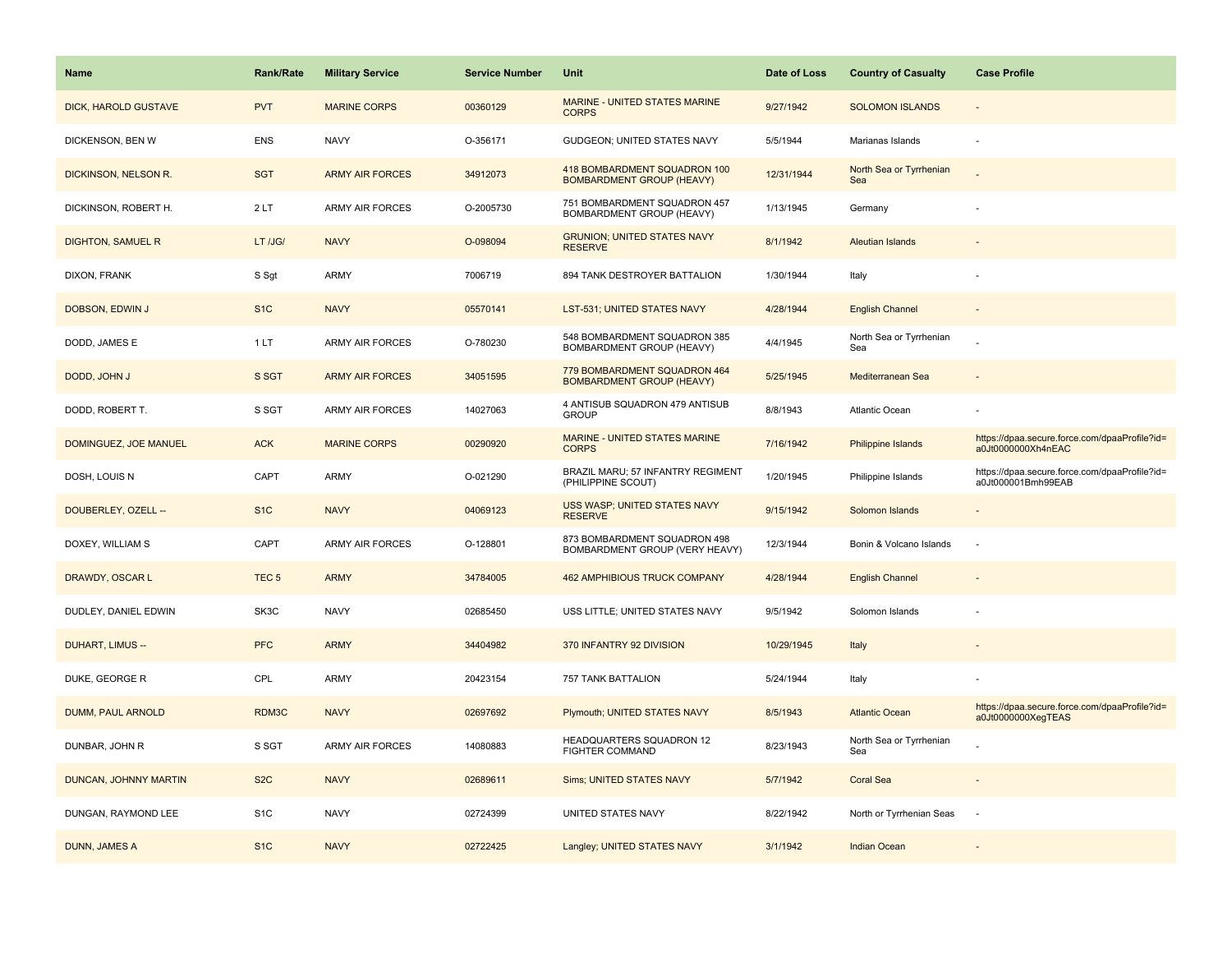| <b>Name</b>                 | <b>Rank/Rate</b>  | <b>Military Service</b> | <b>Service Number</b> | Unit                                                             | Date of Loss | <b>Country of Casualty</b>               | <b>Case Profile</b>                                                 |
|-----------------------------|-------------------|-------------------------|-----------------------|------------------------------------------------------------------|--------------|------------------------------------------|---------------------------------------------------------------------|
| DUPONT, RALPH CORNELIUS     | LT/JG/            | <b>NAVY</b>             | O-290791              | UNITED STATES NAVY RESERVE                                       | 10/12/1944   | Formosa                                  |                                                                     |
| <b>DUREN, JAMES M</b>       | S <sub>1</sub> C  | <b>NAVY</b>             | 05569014              | UNITED STATES NAVY RESERVE                                       | 9/1/1944     | <b>Gilbert Islands</b>                   |                                                                     |
| DURRANCE, WILLIAM --        | S <sub>2</sub> C  | <b>NAVY</b>             | 08304488              | ST. LO; UNITED STATES NAVY RESERVE                               | 10/25/1944   | Philippine Sea                           |                                                                     |
| DYER, JACK T.               | 2LT               | <b>ARMY AIR FORCES</b>  | O-830829              | 66 SQUADRON 433 TROOP CARRIER<br><b>GROUP</b>                    | 12/7/1944    | <b>New Guinea</b>                        |                                                                     |
| DYSON, CORBON --            | RM3C              | <b>NAVY</b>             | 02722110              | Reuben James; UNITED STATES NAVY                                 | 10/31/1941   | Atlantic Ocean                           |                                                                     |
| <b>EASTERLING, JESSIE C</b> | S SGT             | <b>ARMY AIR FORCES</b>  | 14044159              | 21 BOMBARDMENT SQUADRON 30<br><b>BOMBARDMENT GROUP (HEAVY)</b>   | 1/18/1943    | Alaska                                   | $\blacksquare$                                                      |
| ECHOLS, FLOYD ALFRED        | EM2C              | <b>NAVY</b>             | 05517408              | Plymouth; UNITED STATES NAVY<br><b>RESERVE</b>                   | 8/5/1943     | Atlantic Ocean: North<br>American Waters | https://dpaa.secure.force.com/dpaaProfile?id=<br>a0Jt0000000XeXzEAK |
| <b>EDWARDS, ARTHUR S</b>    | S <sub>1C</sub>   | <b>NAVY</b>             | 06372579              | UNITED STATES NAVY RESERVE                                       | 3/17/1943    | <b>Atlantic Ocean</b>                    |                                                                     |
| EHLERDING, JACK G           | RM <sub>1</sub> C | <b>NAVY</b>             | 02725275              | TROUT; UNITED STATES NAVY                                        | 2/29/1944    | Philippine Sea                           |                                                                     |
| ELLIOTT, JAMES C            | S <sub>2</sub> C  | <b>NAVY</b>             | 05515453              | USS BARTON; UNITED STATES NAVY<br><b>RESERVE</b>                 | 11/13/1942   | Solomon Islands                          |                                                                     |
| ELSON, HARRIS W.            | SGT               | <b>ARMY AIR FORCES</b>  | 14003980              | <b>AIR CORPS</b>                                                 | 6/3/1942     | Burma                                    |                                                                     |
| <b>ENFINGER, GERALD P</b>   | S <sub>2</sub> C  | <b>NAVY</b>             | 02728406              | NAVY - UNITED STATES NAVY                                        | 4/1/1945     | <b>ATLANTIC OCEAN</b>                    | $\sim$                                                              |
| ENGLISH, HENRY --           | S SGT             | <b>ARMY AIR FORCES</b>  | 34248253              | 396 BOMBARDMENT SQUADRON 41<br>BOMBARDMENT GROUP (MEDIUM)        | 2/11/1944    | Marshall Islands                         |                                                                     |
| <b>ENNIS, CHARLES E</b>     | RM <sub>3</sub> C | <b>NAVY</b>             | 05605407              | PT-251; UNITED STATES NAVY RESERVE                               | 2/26/1944    | Solomon Islands                          |                                                                     |
| ERWIN, PAUL V B             | CAPT              | MARINE CORPS            | O-008021              | MARINE - UNITED STATES MARINE<br><b>CORPS</b>                    | 1/23/1943    | Solomon Islands                          | $\sim$                                                              |
| <b>ESTOCAPIO, PEDRO A</b>   | ST <sub>2</sub> C | <b>COAST GUARD</b>      | 00217386              | <b>COAST GUARD - UNITED STATES</b><br><b>COAST GUARD</b>         | 6/13/1943    | Greenland                                |                                                                     |
| EVANS, GENE G               | B <sub>2</sub> C  | <b>NAVY</b>             | 02683516              | Reuben James; UNITED STATES NAVY                                 | 10/31/1941   | Atlantic Ocean                           |                                                                     |
| <b>EVERS, LELAND E</b>      | S SGT             | <b>ARMY AIR FORCES</b>  | 14053728              | 95 BOMBARDMENT SQUADRON 17<br><b>BOMBARDMENT GROUP (MEDIUM)</b>  | 12/19/1942   | <b>French Morocco</b>                    |                                                                     |
| FALAGAN, JESSE I            | <b>PVT</b>        | <b>ARMY</b>             | 14057739              | 429 SIGNAL COMPANY (AVIATION)                                    | 3/11/1943    | Philippine Islands                       | ÷.                                                                  |
| FAVIA, FRANK M              | <b>PVT</b>        | <b>ARMY AIR FORCES</b>  | 14064462              | 372 BOMBARDMENT SQUADRON 307<br><b>BOMBARDMENT GROUP (HEAVY)</b> | 1/8/1943     | Hawaiian Islands                         |                                                                     |
| FEE, WALTER SYLVESTER       | ARM3C             | <b>NAVY</b>             | 06360498              | UNITED STATES NAVY RESERVE                                       | 11/30/1943   | ** Documentation Errors                  | $\overline{\phantom{a}}$                                            |
| <b>FELTON, CHARLES H</b>    | LT /JG/           | <b>NAVY</b>             | O-096790              | USS WASP (CV-7); UNITED STATES<br><b>NAVY RESERVE</b>            | 9/15/1942    | <b>New Zealand</b>                       |                                                                     |
| FERNANDEZ, DANIEL J         | <b>PVT</b>        | <b>ARMY</b>             | 34546292              | 318 INFANTRY 80 DIVISION                                         | 9/16/1944    | France                                   |                                                                     |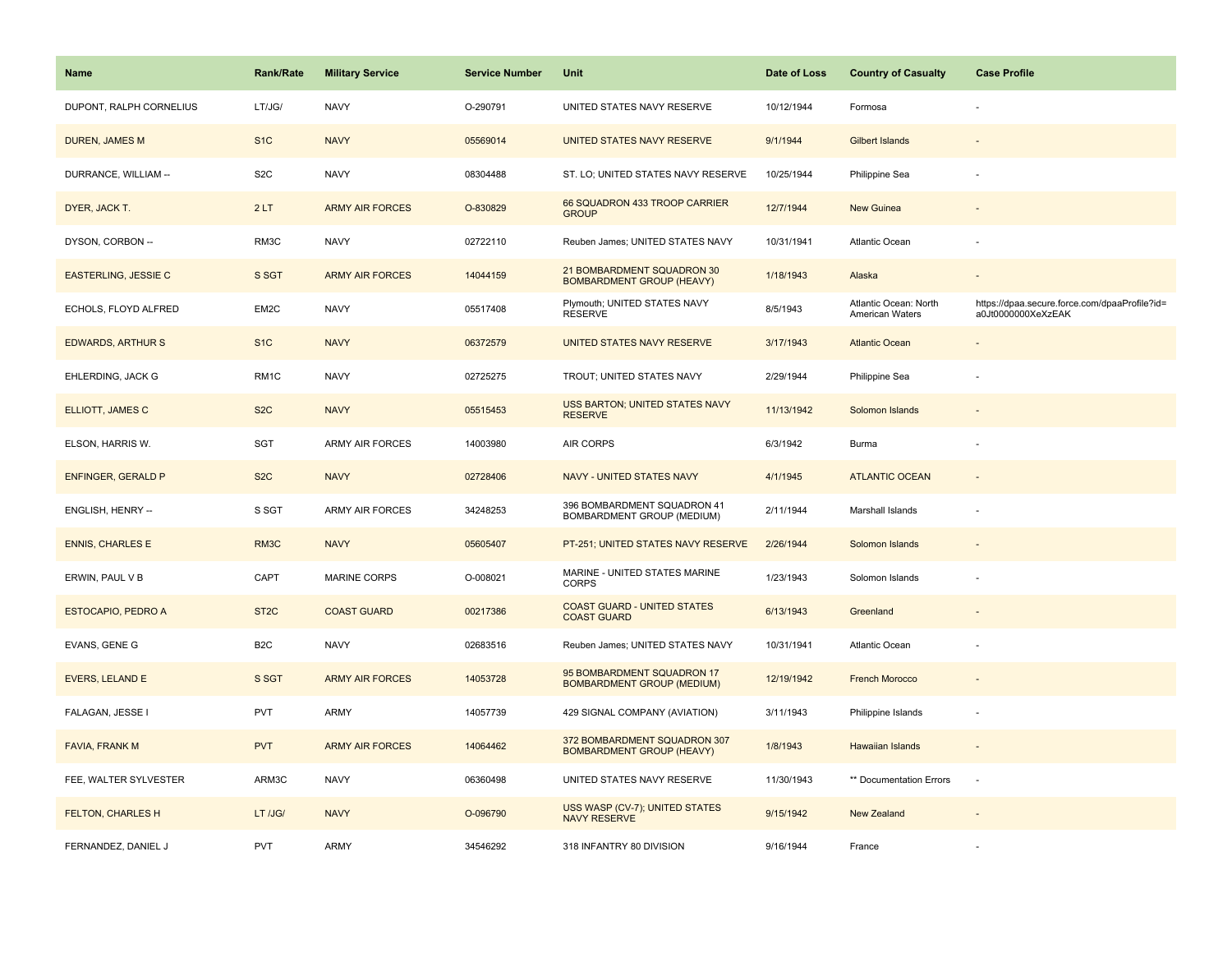| Name                      | <b>Rank/Rate</b>  | <b>Military Service</b> | <b>Service Number</b> | Unit                                                             | Date of Loss | <b>Country of Casualty</b>     | <b>Case Profile</b>                                                 |
|---------------------------|-------------------|-------------------------|-----------------------|------------------------------------------------------------------|--------------|--------------------------------|---------------------------------------------------------------------|
| <b>FIELDING, THOMAS R</b> | S <sub>1</sub> C  | <b>NAVY</b>             | 04068154              | SS WEST CHETAC; UNITED STATES<br><b>NAVY RESERVE</b>             | 9/24/1942    | Trinidad                       |                                                                     |
| FIELDS, RELIFORD --       | MATT2C            | <b>NAVY</b>             | 02722287              | USS Arizona; UNITED STATES NAVY                                  | 12/7/1941    | Hawaiian Islands               | https://dpaa.secure.force.com/dpaaProfile?id=<br>a0Jt0000000BRorEAG |
| FIEZL, CHARLES A.         | 1LT               | <b>ARMY AIR FORCES</b>  | O-414578              | 75 BOMBARDMENT SQUADRON 42<br><b>BOMBARDMENT GROUP (MEDIUM)</b>  | 2/20/1946    | Morotai, Ceram, Amboina        |                                                                     |
| FINCH, JAMES H            | ARM1C             | <b>NAVY</b>             | 05560145              | UNITED STATES NAVY RESERVE                                       | 6/15/1944    | <b>Atlantic Ocean</b>          |                                                                     |
| <b>FISH, KENDALL K</b>    | <b>CAPT</b>       | <b>ARMY AIR FORCES</b>  | O-822126              | 725 BOMBARDMENT SQUADRON 451<br><b>BOMBARDMENT GROUP (HEAVY)</b> | 4/24/1945    | North Sea or Tyrrhenian<br>Sea |                                                                     |
| FLANDERS, ERNEST T        | F <sub>1</sub> C  | <b>NAVY</b>             | 06051071              | PICKEREL; UNITED STATES NAVY<br><b>RESERVE</b>                   | 5/6/1943     | Sea of Japan                   |                                                                     |
| <b>FLETCHER, JAMES H</b>  | F <sub>1C</sub>   | <b>NAVY</b>             | 02687258              | <b>INGRAHAM; UNITED STATES NAVY</b>                              | 8/22/1942    | Nova Scotia                    |                                                                     |
| FOLMAR, JAMES F.          | CAPT              | <b>ARMY AIR FORCES</b>  | O-674296              | <b>ARMY AIR FORCE</b>                                            | 8/17/1944    | China                          |                                                                     |
| <b>FORD, CHARLES D</b>    | <b>PVT</b>        | <b>ARMY</b>             | 14027967              | <b>ARMY - 753 TANK BATTALION</b>                                 | 2/11/1945    | <b>FRANCE</b>                  |                                                                     |
| FORRESTER, COPELAND A     | <b>SSGT</b>       | <b>ARMY AIR FORCES</b>  | 20423396              | <b>AIR CORPS</b>                                                 | 5/27/1944    | Newfoundland                   |                                                                     |
| FORTE, JAMES W            | 1LT               | <b>ARMY AIR FORCES</b>  | O-726893              | 37 BOMBARDMENT SQUADRON 17<br><b>BOMBARDMENT GROUP (MEDIUM)</b>  | 3/22/1943    | Mediterranean Sea              |                                                                     |
| FOWLER, JAMES F           | B <sub>1</sub> C  | <b>NAVY</b>             | 02682537              | USS QUINCY; UNITED STATES NAVY                                   | 8/9/1942     | Solomon Islands                |                                                                     |
| FOX, CHARLES W            | AMM3C             | <b>NAVY</b>             | 08303218              | UNITED STATES NAVY RESERVE                                       | 5/18/1945    | Japan                          |                                                                     |
| FOXWORTH, JAMES E         | S SGT             | ARMY AIR FORCES         | 34204058              | 90 BOMBARDMENT SQUADRON 3<br><b>BOMBARDMENT GROUP (LIGHT)</b>    | 6/19/1944    | New Guinea                     |                                                                     |
| FOXWORTHY, FRED AUBRY     | <b>PFC</b>        | <b>MARINE CORPS</b>     | 00337699              | MARINE - UNITED STATES MARINE<br><b>CORPS</b>                    | 11/1/1942    | <b>SOLOMON ISLANDS</b>         | $\overline{\phantom{a}}$                                            |
| FREEMAN, HOMER L          | M SGT             | <b>ARMY</b>             | 06377164              | <b>INFANTRY</b>                                                  | 3/13/1945    | Portugal                       |                                                                     |
| FREEMAN, WALTER D         | S <sub>1C</sub>   | <b>NAVY</b>             | 05564771              | FLIER; UNITED STATES NAVY                                        | 8/13/1944    | Philippine Islands             |                                                                     |
| FREEMAN, WILLIAM LARRY    | S <sub>2</sub> C  | <b>NAVY</b>             | 06517601              | UNITED STATES NAVY RESERVE                                       | 8/31/1942    | North Atlantic Ocean           |                                                                     |
| FRINK, MARVIN P           | <b>ENS</b>        | <b>NAVY</b>             | O-108243              | UNITED STATES NAVY RESERVE                                       | 5/6/1942     | Philippine Islands             | https://dpaa.secure.force.com/dpaaProfile?id=<br>a0Jt000001nzZBeEAM |
| FULLER, BENJAMIN C Y      | CAPT              | MARINE CORPS            | O-006429              | MARINE - UNITED STATES MARINE<br><b>CORPS</b>                    | 2/7/1943     | New Hebrides                   |                                                                     |
| <b>FUSSELL, DONALD E</b>  | MM <sub>2</sub> C | <b>NAVY</b>             | 02681713              | USS HOUSTON (CA-30); UNITED STATES<br><b>NAVY</b>                | 3/1/1942     | Java                           |                                                                     |
| FUSSELL, JACK H           | F <sub>1</sub> C  | <b>NAVY</b>             | 03423171              | USS HOUSTON (CA-30); UNITED STATES<br><b>NAVY</b>                | 3/1/1942     | Java                           |                                                                     |
| FUTCH, EARL B             | <b>PFC</b>        | <b>ARMY</b>             | 34531181              | 155 INFANTRY 31 DIVISION                                         | 8/29/1944    | <b>New Guinea</b>              |                                                                     |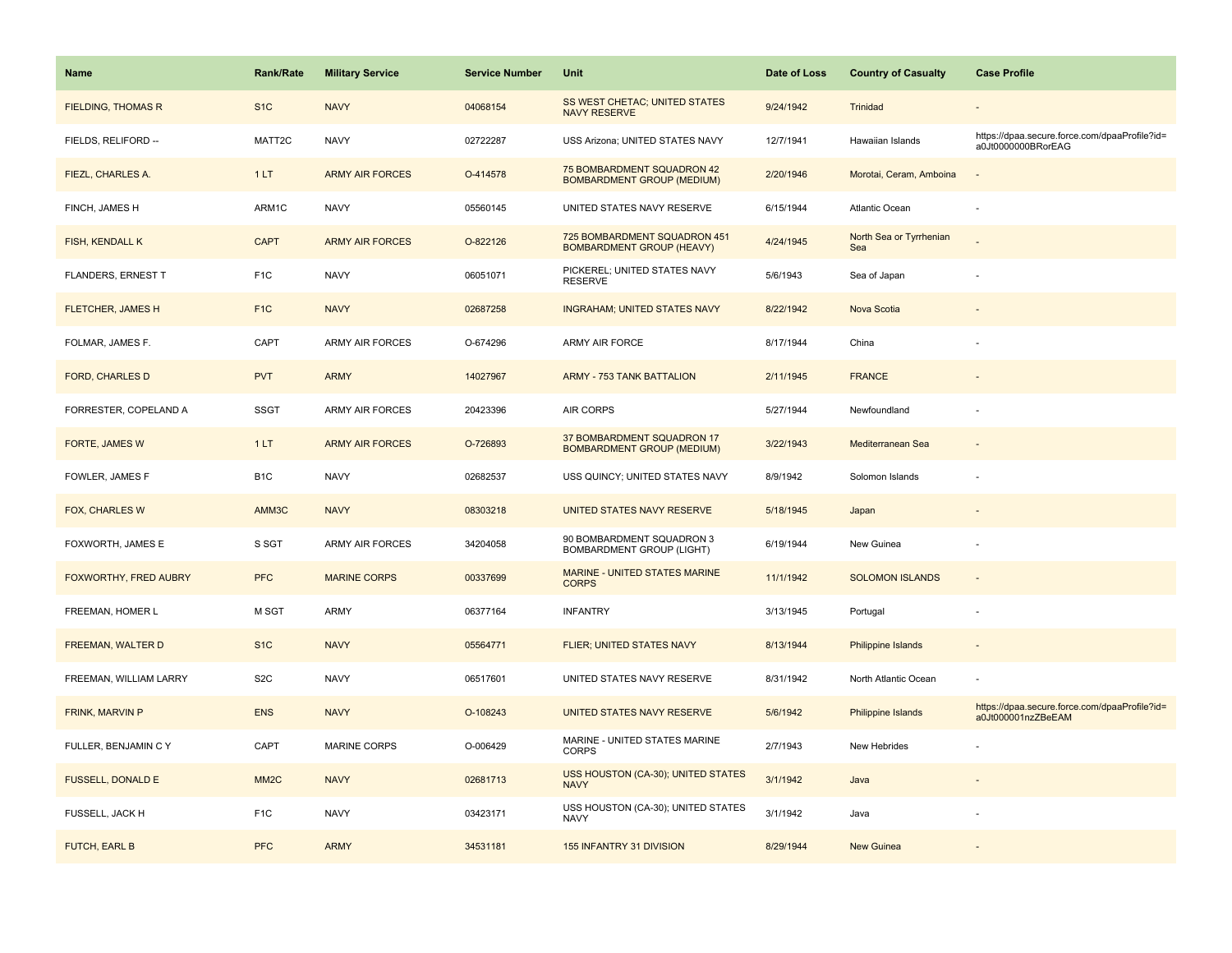| <b>Name</b>                 | Rank/Rate         | <b>Military Service</b> | <b>Service Number</b> | Unit                                                           | Date of Loss | <b>Country of Casualty</b>     | <b>Case Profile</b>                                                 |
|-----------------------------|-------------------|-------------------------|-----------------------|----------------------------------------------------------------|--------------|--------------------------------|---------------------------------------------------------------------|
| FUTCH, MELTON --            | <b>PVT</b>        | ARMY                    | 34055127              | 366 INFANTRY 92 DIVISION                                       | 12/31/1944   | Italy                          |                                                                     |
| <b>GAFFNEY, NORMAN F</b>    | ARM2C             | <b>NAVY</b>             | 03831284              | USS CORAL SEA; UNITED STATES NAVY                              | 3/20/1944    | Pacific Ocean                  |                                                                     |
| GAFFORD, HUEY BRYCE         | S <sub>1</sub> C  | <b>NAVY</b>             | 02725926              | <b>INGRAHAM; UNITED STATES NAVY</b>                            | 8/22/1942    | Nova Scotia                    |                                                                     |
| <b>GAINEY, GEORGE C</b>     | <b>PFC</b>        | <b>ARMY</b>             | 34788127              | ARMY CORPS OF ENGINEERS                                        | 5/27/1945    | <b>Burma</b>                   |                                                                     |
| <b>GARCIA, MANUEL</b>       | S <sub>2</sub> C  | <b>NAVY</b>             | 02686294              | Atik; UNITED STATES NAVY                                       | 3/27/1942    | Bermuda                        |                                                                     |
| <b>GARRIDO, JOHN D</b>      | S <sub>1</sub> C  | <b>NAVY</b>             | 08310909              | Bates; UNITED STATES NAVY RESERVE                              | 5/25/1945    | Japan                          |                                                                     |
| GARRIOTT, DALLAS D          | GM3C              | <b>NAVY</b>             | 05515644              | SS YANKEE ARROW; UNITED STATES<br>NAVY RESERVE                 | 8/3/1943     | Tunisia                        |                                                                     |
| <b>GASSMANN, WILLIAM C</b>  | <b>T SGT</b>      | <b>ARMY AIR FORCES</b>  | 14064524              | 63 BOMBARDMENT SQUADRON 43<br><b>BOMBARDMENT GROUP (HEAVY)</b> | 3/3/1943     | <b>New Guinea</b>              | https://dpaa.secure.force.com/dpaaProfile?id=<br>a0Jt000001nzSvwEAE |
| GAUSE, EVERETT --           | T SGT             | <b>ARMY AIR FORCES</b>  | 14080617              | 401 BOMBARDMENT SQUADRON 91<br>BOMBARDMENT GROUP (HEAVY)       | 2/26/1943    | North Sea or Tyrrhenian<br>Sea |                                                                     |
| <b>GAYLE, ROBERT CURTIS</b> | <b>COX</b>        | <b>NAVY</b>             | 02685747              | USS JUNEAU; UNITED STATES NAVY                                 | 11/13/1942   | Solomon Islands                |                                                                     |
| <b>GENTRY, CHARLES N</b>    | CPL               | <b>ARMY AIR FORCES</b>  | 34788668              | 39 BOMBARDMENT SQUADRON 6<br>BOMBARDMENT GROUP (VERY HEAVY)    | 2/12/1945    | Marianas Islands               |                                                                     |
| <b>GIBSON, MAURICE D</b>    | S <sub>1</sub> C  | <b>NAVY</b>             | 02729776              | <b>GAMBIER BAY; UNITED STATES NAVY</b>                         | 10/25/1944   | <b>Philippine Sea</b>          | ÷                                                                   |
| GIBSON, SAMUEL T            | 1LT               | <b>ARMY AIR FORCES</b>  | O-795456              | 755 BOMBARDMENT SQUADRON 458<br>BOMBARDMENT GROUP (HEAVY)      | 7/11/1944    | North Sea or Tyrrhenian<br>Sea |                                                                     |
| GIDDENS, MELVIN --          | <b>PVT</b>        | <b>ARMY</b>             | 14013691              | SHINYO MARU; 192 TANK BATTALION                                | 9/7/1944     | Philippine Islands             |                                                                     |
| GILBERT, WILLIAM J          | CPL               | <b>ARMY AIR FORCES</b>  | 34403430              | 32 PHOTO SQUADRON 5<br>RECONNAISSANCE GROUP                    | 4/20/1944    | Mediterranean Sea              | $\sim$                                                              |
| <b>GILCHRIST, ROBERT M</b>  | AMM <sub>2C</sub> | <b>NAVY</b>             | 06367512              | <b>UNITED STATES NAVY RESERVE</b>                              | 8/6/1943     | Caribbean Sea                  |                                                                     |
| GILLIS, CLOTHZ --           | AOM3C             | <b>NAVY</b>             | 02727069              | FRANKLIN; UNITED STATES NAVY                                   | 3/19/1945    | Japan                          |                                                                     |
| <b>GLASS, GEORGE L</b>      | LT /JG/           | <b>NAVY</b>             | O-114339              | <b>USS BUNKER HILL; UNITED STATES</b><br><b>NAVY RESERVE</b>   | 2/16/1944    | Caroline Islands               |                                                                     |
| GLEAN, DUIRE --             | STM1C             | <b>NAVY</b>             | 08311821              | MISSISSINEWA; UNITED STATES NAVY<br><b>RESERVE</b>             | 11/20/1944   | Philippine Sea                 | ÷,                                                                  |
| <b>GORDON, LEWIS --</b>     | <b>MAJ</b>        | <b>MARINE CORPS</b>     | O-007069              | MARINE - UNITED STATES MARINE<br><b>CORPS</b>                  | 6/30/1943    | Solomon Islands                |                                                                     |
| GORMAN, JOHNNIE I           | STM2C             | <b>NAVY</b>             | 08302191              | USS LISCOME BAY; UNITED STATES<br><b>NAVY</b>                  | 11/24/1943   | Gilbert Islands                |                                                                     |
| <b>GORSUCH, RICHARD P</b>   | 1LT               | <b>ARMY AIR FORCES</b>  | O-705576              | 87 FIGHTER SQUADRON 79 FIGHTER<br><b>GROUP</b>                 | 12/31/1944   | Yugoslavia                     |                                                                     |
| <b>GOVANTES, ROY B</b>      | STM1C             | <b>NAVY</b>             | 08312868              | NAVY - UNITED STATES NAVY RESERVE                              | 12/3/1944    | PHILIPPINE ISLANDS             |                                                                     |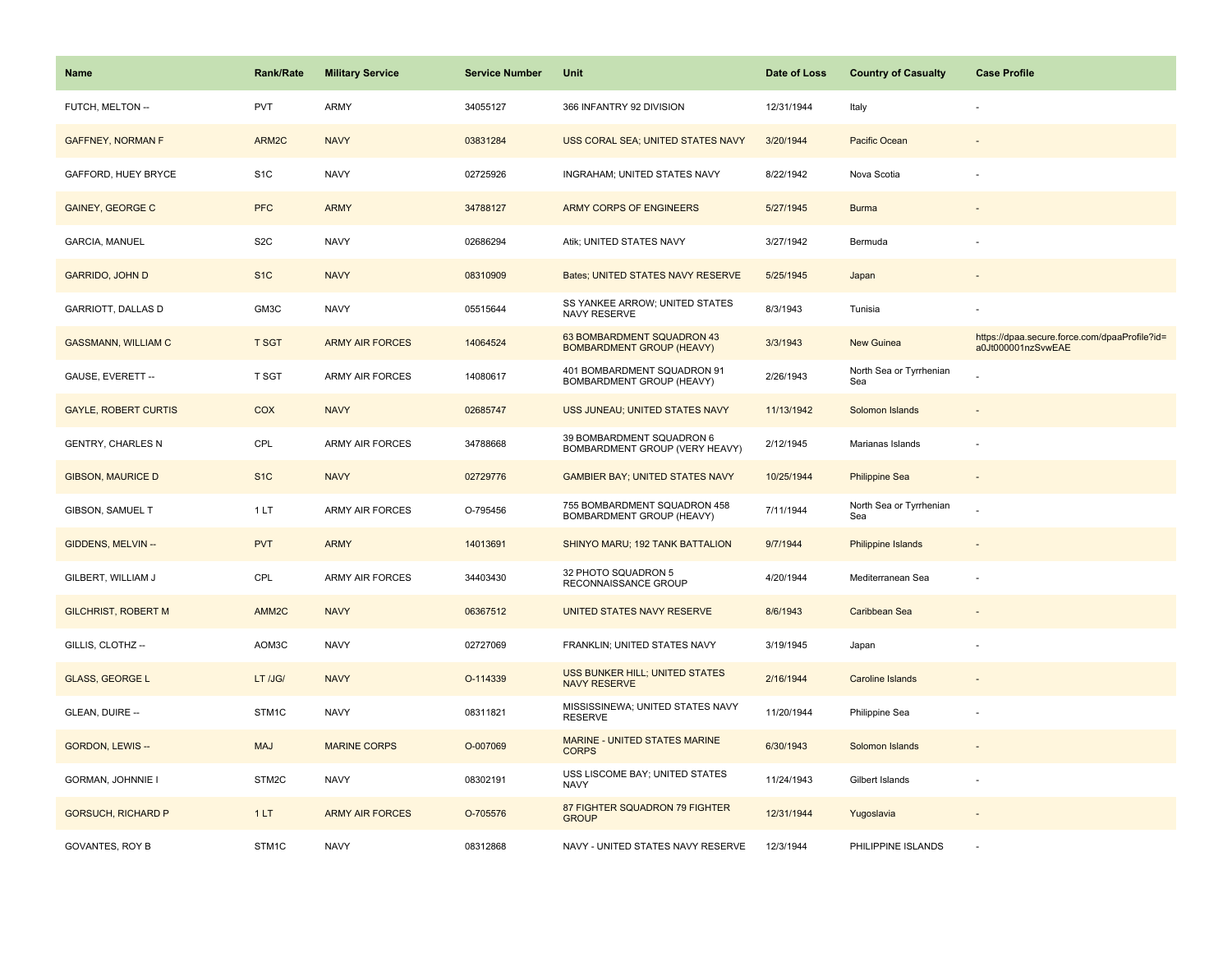| <b>Name</b>                  | <b>Rank/Rate</b>  | <b>Military Service</b> | <b>Service Number</b> | Unit                                                             | Date of Loss | <b>Country of Casualty</b>               | <b>Case Profile</b>                                                 |
|------------------------------|-------------------|-------------------------|-----------------------|------------------------------------------------------------------|--------------|------------------------------------------|---------------------------------------------------------------------|
| <b>GRAHAM, JAMES A</b>       | S <sub>1</sub> C  | <b>NAVY</b>             | 06055993              | UNITED STATES NAVY RESERVE                                       | 8/18/1943    | North Atlantic Ocean                     |                                                                     |
| <b>GRANT, GERALD G</b>       | S <sub>1</sub> C  | <b>NAVY</b>             | 08307579              | NAVY - UNITED STATES NAVY RESERVE                                | 10/23/1945   | PACIFIC OCEAN                            |                                                                     |
| <b>GRAY, JOE H</b>           | <b>CAPT</b>       | <b>ARMY AIR FORCES</b>  | O-419578              | 342 BOMBARDMENT SQUADRON 97<br><b>BOMBARDMENT GROUP (HEAVY)</b>  | 10/21/1942   | France                                   |                                                                     |
| <b>GRAY, LUCIAN B.</b>       | 2LT               | <b>ARMY AIR FORCES</b>  | O-798792              | 400 BOMBARDMENT SQUADRON 90<br>BOMBARDMENT GROUP (HEAVY)         | 10/12/1943   |                                          |                                                                     |
| <b>GREATHOUSE, MELVIN --</b> | <b>PFC</b>        | <b>MARINE CORPS</b>     | 00860446              | <b>MARINE - UNITED STATES MARINE</b><br><b>CORPS</b>             | 2/20/1945    | Bonin & Volcano Islands                  |                                                                     |
| GREELISH, COLEMAN D          | <b>PVT</b>        | ARMY                    | 19056342              | ARMY - 60 COAST ARTILLERY<br><b>REGIMENT</b>                     | 4/1/1943     | JAPAN/OKINAWA                            |                                                                     |
| <b>GREEN, ROBERT LEE</b>     | <b>CAPT</b>       | <b>MARINE CORPS</b>     | O-018617              | MARINE - UNITED STATES MARINE<br><b>CORPS</b>                    | 4/9/1945     | Japan                                    |                                                                     |
| <b>GREEN, THOMAS L</b>       | S <sub>2</sub> C  | <b>NAVY</b>             | 02688867              | USS VINCENNES; UNITED STATES NAVY                                | 8/9/1942     | Solomon Islands                          |                                                                     |
| GREENE, OZZIE L              | S <sub>2</sub> C  | <b>COAST GUARD</b>      | 00556128              | <b>COAST GUARD - UNITED STATES</b><br><b>COAST GUARD</b>         | 3/9/1944     | <b>Atlantic Ocean</b>                    |                                                                     |
| <b>GREGORY, GEORGE A</b>     | MM <sub>2</sub> C | <b>NAVY</b>             | 06041188              | USS MEREDITH; UNITED STATES NAVY<br><b>RESERVE</b>               | 10/15/1942   | Solomon Islands                          |                                                                     |
| <b>GREGORY, LOREN J</b>      | <b>PFC</b>        | <b>ARMY</b>             | 14038458              | 31 INFANTRY REGIMENT                                             | 8/8/1942     | <b>Philippine Islands</b>                | https://dpaa.secure.force.com/dpaaProfile?id=<br>a0Jt0000000cchVEAQ |
| <b>GRIFFIN, ROBERT E</b>     | S <sub>2</sub> C  | <b>NAVY</b>             | 06367740              | UNITED STATES NAVY RESERVE                                       | 5/19/1942    | Atlantic Ocean: North<br>American Waters |                                                                     |
| <b>GUERRA, LOUIS V</b>       | <b>T SGT</b>      | <b>ARMY AIR FORCES</b>  | 14064273              | 394 BOMBARDMENT SQUADRON 5<br><b>BOMBARDMENT GROUP (HEAVY)</b>   | 9/28/1943    | Solomon Islands                          | https://dpaa.secure.force.com/dpaaProfile?id=<br>a0Jt000001nzRbWEAU |
| GUEST, OLIVER C              | MOMM1C            | <b>NAVY</b>             | 02682277              | GOLET; UNITED STATES NAVY                                        | 7/12/1944    | Japan                                    |                                                                     |
| <b>GUNN, EDWARD F</b>        | 1LT               | <b>ARMY AIR FORCES</b>  | O-780260              | 772 BOMBARDMENT SQUADRON 463<br><b>BOMBARDMENT GROUP (HEAVY)</b> | 2/16/1945    | <b>Adriatic Sea</b>                      |                                                                     |
| GUY, JOEL O                  | S <sub>1</sub> C  | <b>NAVY</b>             | 02723172              | USS JARVIS; UNITED STATES NAVY                                   | 8/9/1942     | Solomon Islands                          |                                                                     |
| <b>GWALTNEY, RANDALL R</b>   | S SGT             | <b>ARMY AIR FORCES</b>  | 34004011              | 301 BOMBARDMENT GROUP (HEAVY), 32<br><b>BOMBARDMENT SQUADRON</b> | 5/31/1943    | Italy                                    |                                                                     |
| HAIGHT, EDWARD L             | 2LT               | <b>ARMY AIR FORCES</b>  | O-793763              | 13 PHOTO SQUADRON 7<br>RECONNAISSANCE GROUP                      | 7/17/1943    | <b>British Isles</b>                     |                                                                     |
| HAIR, JOHN S                 | 2LT               | <b>ARMY AIR FORCES</b>  | O-671349              | 868 BOMBARDMENT SQUADRON<br>(HEAVY)                              | 1/24/1946    | Solomon Islands                          |                                                                     |
| HALBERT, BENTLEY MOON        | SOM3C             | <b>NAVY</b>             | 02691058              | USS DUNCAN; UNITED STATES NAVY                                   | 10/12/1942   | Solomon Islands                          |                                                                     |
| <b>HALL, FRANKLIN P</b>      | S SGT             | <b>ARMY AIR FORCES</b>  | 14044753              | 66 BOMBARDMENT SQUADRON 44<br><b>BOMBARDMENT GROUP (HEAVY)</b>   | 1/21/1944    | France                                   | https://dpaa.secure.force.com/dpaaProfile?id=<br>a0Jt0000000cc5REAQ |
| HALL, WILLIAM C              | PHM3C             | <b>NAVY</b>             | 08301092              | LST-531; UNITED STATES NAVY<br><b>RESERVE</b>                    | 4/28/1944    | English Channel                          |                                                                     |
| <b>HAMEL, HAROLD J</b>       | WT <sub>2</sub> C | <b>NAVY</b>             | 02686886              | Warrington; UNITED STATES NAVY                                   | 9/13/1944    | <b>Atlantic Ocean</b>                    |                                                                     |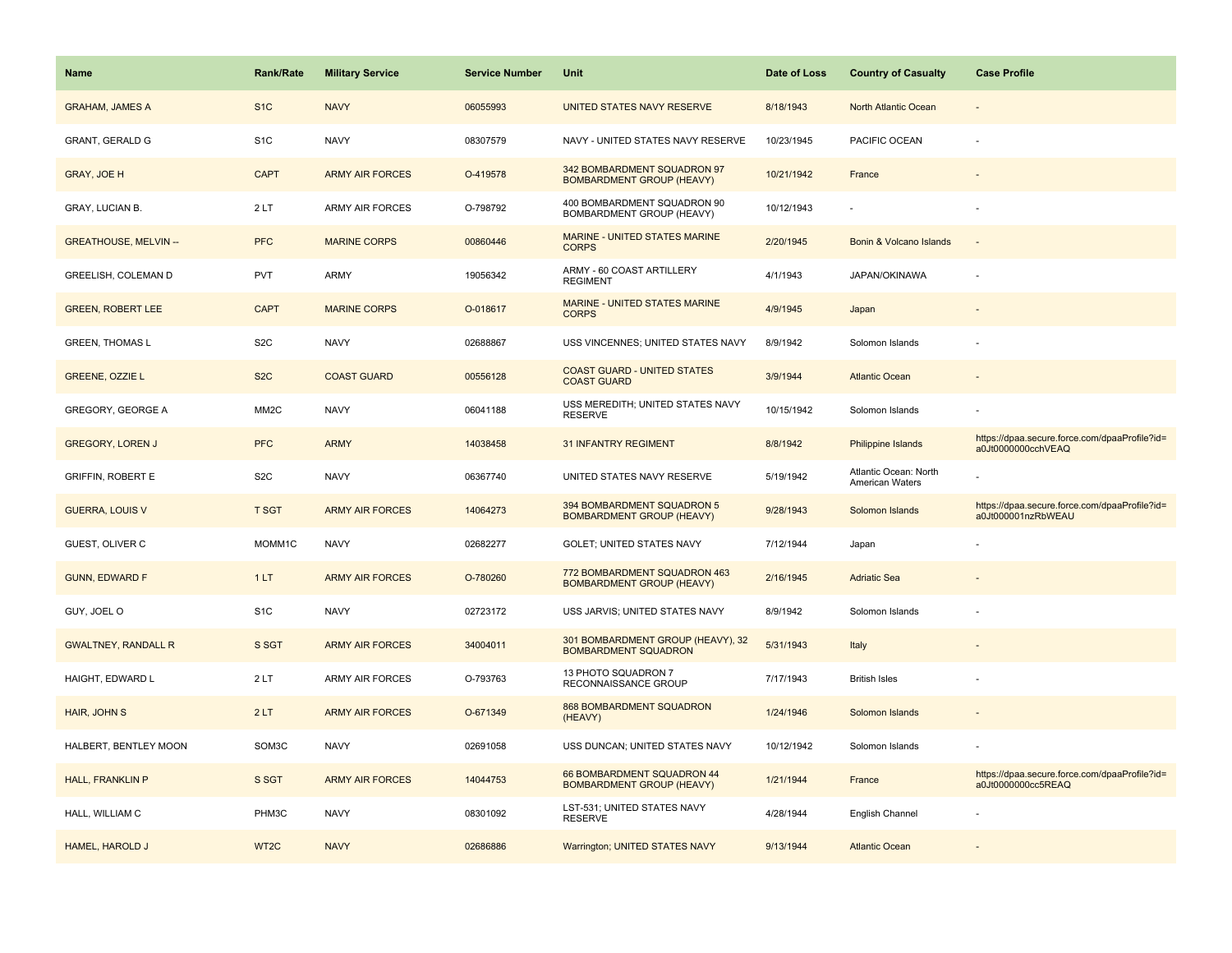| <b>Name</b>                | <b>Rank/Rate</b>   | <b>Military Service</b> | <b>Service Number</b> | Unit                                                                    | Date of Loss | <b>Country of Casualty</b>                             | <b>Case Profile</b>                                                 |
|----------------------------|--------------------|-------------------------|-----------------------|-------------------------------------------------------------------------|--------------|--------------------------------------------------------|---------------------------------------------------------------------|
| HAMILTON, HOWARD L         | TM3C               | <b>NAVY</b>             | 08301581              | ROBALO; UNITED STATES NAVY<br><b>RESERVE</b>                            | 7/2/1944     | Philippine Islands                                     |                                                                     |
| HAMMEL, EDWARD L           | 2LT                | <b>ARMY</b>             | O-758559              | 831 BOMBARDMENT SQUADRON 485<br><b>BOMBARDMENT GROUP (HEAVY)</b>        | 4/20/1944    | Mediterranean Sea                                      | $\overline{\phantom{a}}$                                            |
| HAMMOND, JOSHUA --         | STM2C              | <b>NAVY</b>             | 05568955              | Buck; UNITED STATES NAVY RESERVE                                        | 10/9/1943    | North or Tyrrhenian Seas                               | ÷.                                                                  |
| HAMWEY, ALFRED J           | 2LT                | <b>ARMY AIR FORCES</b>  | O-813891              | <b>AIR CORPS</b>                                                        | 1/20/1945    | New Guinea                                             |                                                                     |
| HANCOCK, JOHN THOMAS       | F <sub>1</sub> C   | <b>NAVY</b>             | 02686499              | USS JUNEAU; UNITED STATES NAVY                                          | 11/13/1942   | Solomon Islands                                        |                                                                     |
| HANKS, JOHN FRANK          | S <sub>1</sub> C   | <b>NAVY</b>             | 02724280              | USS WASP; UNITED STATES NAVY                                            | 9/15/1942    | Solomon Islands                                        |                                                                     |
| HARDEE, CARY A             | 2LT                | <b>ARMY AIR FORCES</b>  | O-432390              | 58 BOMBARDMENT SQUADRON 5<br>BOMBARDMENT GROUP (HEAVY)                  | 4/23/1942    | Hawaiian Islands                                       |                                                                     |
| HARDEN, EVERETT I          | RDM <sub>2C</sub>  | <b>NAVY</b>             | 08301726              | NAVY - UNITED STATES NAVY RESERVE                                       | 6/16/1945    | <b>JAPAN</b>                                           |                                                                     |
| HARDIN, HENDRY HEAD        | 2dLt               | <b>MARINE CORPS</b>     | O-25380               | MARINE - UNITED STATES MARINE<br>CORPS                                  | 2/23/1944    | New Hebrides                                           | https://dpaa.secure.force.com/dpaaProfile?id=<br>a0Jt000001nzXWTEA2 |
| <b>HARDY, ROBERT BURNS</b> | MM <sub>2</sub> C  | <b>NAVY</b>             | 02722903              | USS COLHOUN; UNITED STATES NAVY                                         | 8/30/1942    | Solomon Islands                                        |                                                                     |
| HARLOCK, ROBERT E          | Y <sub>2</sub> C   | <b>NAVY</b>             | 02684418              | DORADO; UNITED STATES NAVY                                              | 10/13/1943   | Atlantic Ocean: North<br>American Waters               |                                                                     |
| HARPER, OSWALD H           | S <sub>2</sub> C   | <b>NAVY</b>             | 05568693              | NAVY - UNITED STATES NAVY                                               | 10/28/1944   | <b>PHILIPPINE SEA</b>                                  | $\overline{\phantom{a}}$                                            |
| HARRELL, RALPH W           | S SGT              | <b>ARMY AIR FORCES</b>  | 34408527              | 701 BOMBARDMENT SQUADRON 445<br>BOMBARDMENT GROUP (HEAVY)               | 1/30/1944    | North Sea or Tyrrhenian<br>Sea                         |                                                                     |
| HARRIS, ALVIE V            | AMM3C              | <b>NAVY</b>             | 05608115              | <b>UNITED STATES NAVY</b>                                               | 2/18/1945    | Formosa                                                |                                                                     |
| HARRIS, BRAINARD H.        | 1LT                | <b>ARMY AIR FORCES</b>  | O-830851              | 366 BOMBARDMENT SQUADRON 305<br>BOMBARDMENT GROUP (HEAVY)               | 4/17/1945    | Germany                                                |                                                                     |
| <b>HARRIS, CHARLES W</b>   | S <sub>2</sub> C   | <b>NAVY</b>             | 02725868              | Reuben James; UNITED STATES NAVY                                        | 10/31/1941   | <b>Atlantic Ocean</b>                                  |                                                                     |
| HARRIS, CHARLIE O          | GM <sub>2</sub> C  | <b>NAVY</b>             | 02679957              | UNITED STATES NAVY                                                      | 6/17/1943    | Philippine Islands                                     |                                                                     |
| HARRIS, DEWITT --          | STM <sub>2</sub> C | <b>NAVY</b>             | 08301988              | DORADO; UNITED STATES NAVY<br><b>RESERVE</b>                            | 10/13/1943   | <b>Atlantic Ocean: North</b><br><b>American Waters</b> |                                                                     |
| HARRIS, GEORGE I           | 1LT                | ARMY AIR FORCES         | O-659703              | 86 FIGHTER SQUADRON 79 FIGHTER<br><b>GROUP</b>                          | 4/7/1944     | Tunisia                                                |                                                                     |
| HARRIS, WALTER R           | <b>CAPT</b>        | <b>MARINE CORPS</b>     | O-017831              | MARINE - UNITED STATES MARINE<br><b>CORPS</b>                           | 9/27/1943    | Solomon Islands                                        |                                                                     |
| HARRISON, JEWEL C.         | PVT                | ARMY                    | 34242488              | 69 TANK BATTALION 6 ARMORED<br><b>DIVISION</b>                          | 8/6/1944     | France                                                 | https://dpaa.secure.force.com/dpaaProfile?id=<br>a0Jt0000000XI0VEAS |
| HART, JOHN C               | S SGT              | <b>ARMY AIR FORCES</b>  | 07001226              | ARISAN MARU; 91 BOMBARDMENT<br>SQUADRON 27 BOMBARDMENT GROUP<br>(LIGHT) | 10/24/1944   | China Seas                                             |                                                                     |
| HARTER, JAMES W            | MM <sub>2</sub> C  | <b>NAVY</b>             | 02726475              | Rowan; UNITED STATES NAVY                                               | 9/11/1943    | North or Tyrrhenian Seas                               |                                                                     |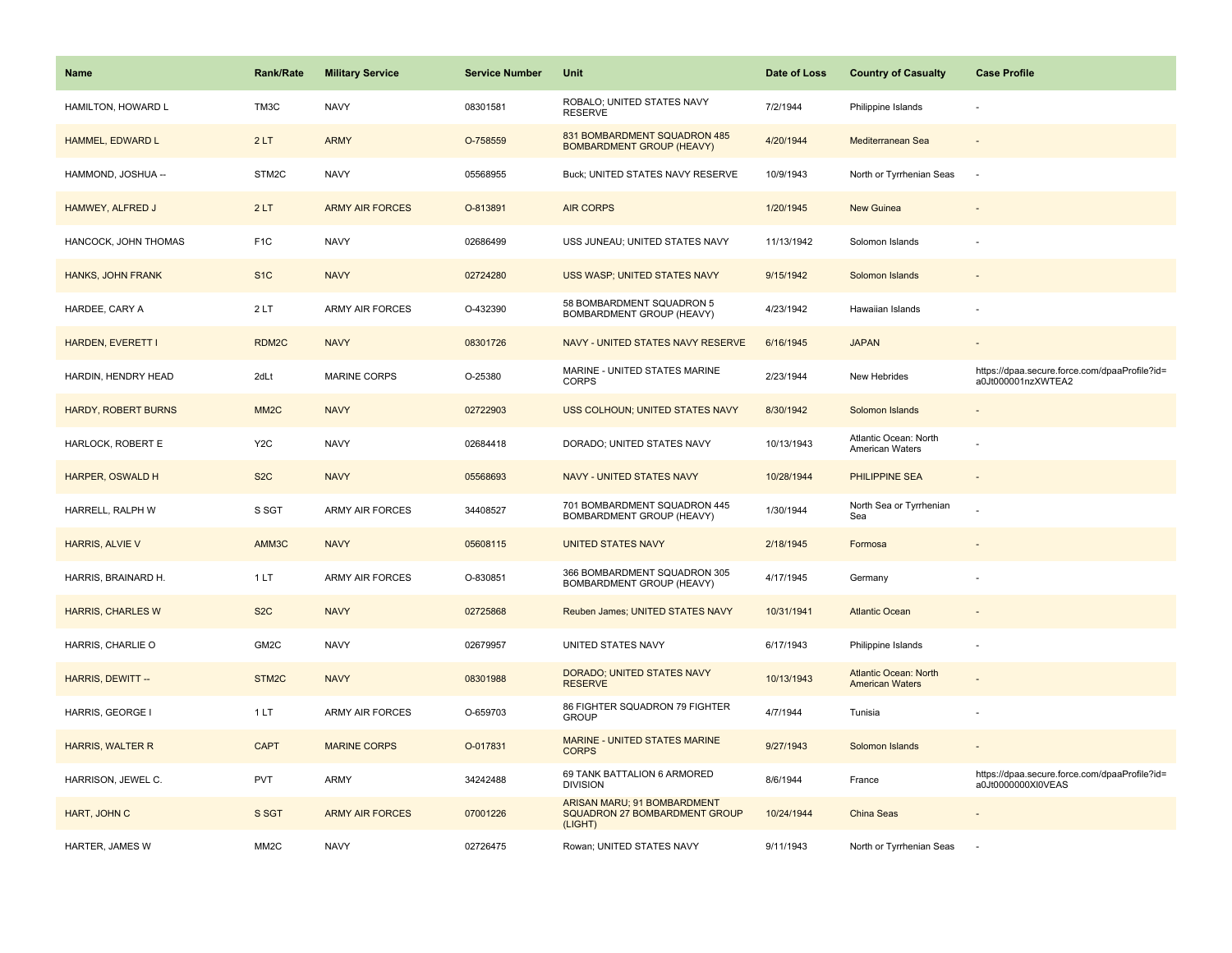| Name                         | <b>Rank/Rate</b>   | <b>Military Service</b> | <b>Service Number</b> | Unit                                                                    | Date of Loss | <b>Country of Casualty</b> | <b>Case Profile</b>                                                 |
|------------------------------|--------------------|-------------------------|-----------------------|-------------------------------------------------------------------------|--------------|----------------------------|---------------------------------------------------------------------|
| HARTLEY, ROBERT E            | S <sub>1</sub> C   | <b>NAVY</b>             | 05568238              | NAVY - UNITED STATES NAVY                                               | 11/10/1944   | <b>ADMIRALTY ISLANDS</b>   | https://dpaa.secure.force.com/dpaaProfile?id=<br>a0Jt0000000XfXVEA0 |
| HARTMAN, MARCY --            | LT /JG/            | <b>NAVY</b>             | O-110377              | UNITED STATES NAVY RESERVE                                              | 2/7/1943     | Atlantic Ocean             |                                                                     |
| <b>HARTSTEN, HERBERT H</b>   | 1LT                | <b>ARMY AIR FORCES</b>  | O-428671              | 305 SQUADRON 4 FERRY GROUP                                              | 7/30/1944    | <b>French Morocco</b>      |                                                                     |
| HARTWIG, ADOLPH D            | GM3C               | <b>NAVY</b>             | 05517700              | UNITED STATES NAVY RESERVE                                              | 6/1/1943     | Atlantic Ocean             |                                                                     |
| HARVEY, CLARENCE J           | <b>PVT</b>         | <b>ARMY</b>             | 06391084              | ARISAN MARU; 31 INFANTRY REGIMENT                                       | 10/24/1944   | China Seas                 |                                                                     |
| HASKINS, RICHARD L           | S SGT              | <b>ARMY AIR FORCES</b>  | 14080691              | 424 BOMBARDMENT SQUADRON 307<br>BOMBARDMENT GROUP (HEAVY)               | 3/29/1944    | Caroline Islands           |                                                                     |
| HATHWAY, ALONZO N            | <b>CAPT</b>        | <b>MARINE CORPS</b>     | O-015355              | MARINE - UNITED STATES MARINE<br><b>CORPS</b>                           | 2/15/1945    | <b>NEW BRITAIN ISLAND</b>  | https://dpaa.secure.force.com/dpaaProfile?id=<br>a0Jt0000000XhPWEA0 |
| HAVERFIELD, NATHAN K         | <b>PVT</b>         | ARMY                    | 14014417              | SHINYO MARU; 16 BOMBARDMENT<br>SQUADRON 27 BOMBARDMENT GROUP<br>(LIGHT) | 9/7/1944     | Philippine Islands         |                                                                     |
| <b>HAWKINS, JAMES MILLER</b> | SOM <sub>3</sub> C | <b>NAVY</b>             | 02690959              | USS DUNCAN; UNITED STATES NAVY                                          | 10/12/1942   | Solomon Islands            |                                                                     |
| HAYNES, GRIFFIN M            | S <sub>1</sub> C   | <b>NAVY</b>             | 05515202              | UNITED STATES NAVY RESERVE                                              | 10/13/1942   | North Atlantic Ocean       |                                                                     |
| <b>HEAD, CHARLES --</b>      | AMM <sub>2C</sub>  | <b>NAVY</b>             | 05515936              | <b>USS TICONDEROGA; UNITED STATES</b><br><b>NAVY RESERVE</b>            | 11/5/1944    | <b>Philippine Islands</b>  |                                                                     |
| HELMS, JAMES H.              | T SGT              | <b>ARMY AIR FORCES</b>  | 34205862              | 66 SQUADRON 433 TROOP CARRIER<br><b>GROUP</b>                           | 12/7/1944    | New Guinea                 |                                                                     |
| <b>HENDERSON, DEWEY A</b>    | <b>PVT</b>         | <b>ARMY</b>             | 34974186              | SS Leopoldville; 262 INFANTRY 66<br><b>DIVISION</b>                     | 12/24/1944   | <b>English Channel</b>     |                                                                     |
| HENDERSON, PAUL M            | LT.                | <b>NAVY</b>             | O-114325              | UNITED STATES NAVY RESERVE                                              | 6/15/1944    | Bonin & Volcano Islands    | ÷.                                                                  |
| <b>HENDERSON, WILLIAM S</b>  | <b>SGT</b>         | <b>ARMY AIR FORCES</b>  | 34799579              | 482 BOMBARDMENT SQUADRON 505<br>BOMBARDMENT GROUP (VERY HEAVY)          | 2/10/1945    | Marianas Islands           | $\overline{\phantom{a}}$                                            |
| HERBERT, FRANK L             | LT/JG/             | <b>NAVY</b>             | O-251436              | UNITED STATES NAVY RESERVE                                              | 9/4/1944     | Solomon Islands            |                                                                     |
| <b>HERNANDEZ, ROGELIO B</b>  | S <sub>2</sub> C   | <b>NAVY</b>             | 02690629              | <b>UNITED STATES NAVY</b>                                               | 6/30/1942    | Indian Ocean               |                                                                     |
| HERRING, RALPH C             | 1LT                | ARMY                    | O-890009              | ARISAN MARU; 228 SIGNAL<br>OPERATIONS COMPANY                           | 10/24/1944   | China Seas                 |                                                                     |
| <b>HEWELL, JAMES DENNIS</b>  | S <sub>2</sub> C   | <b>NAVY</b>             | 05516458              | UNITED STATES NAVY RESERVE                                              | 10/29/1942   | North Atlantic Ocean       |                                                                     |
| HICKS, BASIL --              | MOMM2C             | <b>NAVY</b>             | 02724443              | Mc Kean; UNITED STATES NAVY                                             | 11/17/1943   | Solomon Islands            |                                                                     |
| HILL, CHARLES R              | 2LT                | <b>ARMY AIR FORCES</b>  | O-661316              | 43 FIGHTER SQUADRON 16 FIGHTER<br><b>GROUP</b>                          | 11/18/1942   | Panama                     |                                                                     |
| HILL, CLAUDE J               | LT.                | <b>NAVY</b>             | O-097717              | ESCOLAR; UNITED STATES NAVY<br><b>RESERVE</b>                           | 11/13/1944   | China Seas                 |                                                                     |
| HILL, EARL DONALDSON         | <b>CAPT</b>        | <b>MARINE CORPS</b>     | O-012811              | MARINE - UNITED STATES MARINE<br><b>CORPS</b>                           | 1/31/1944    | <b>New Britain Island</b>  |                                                                     |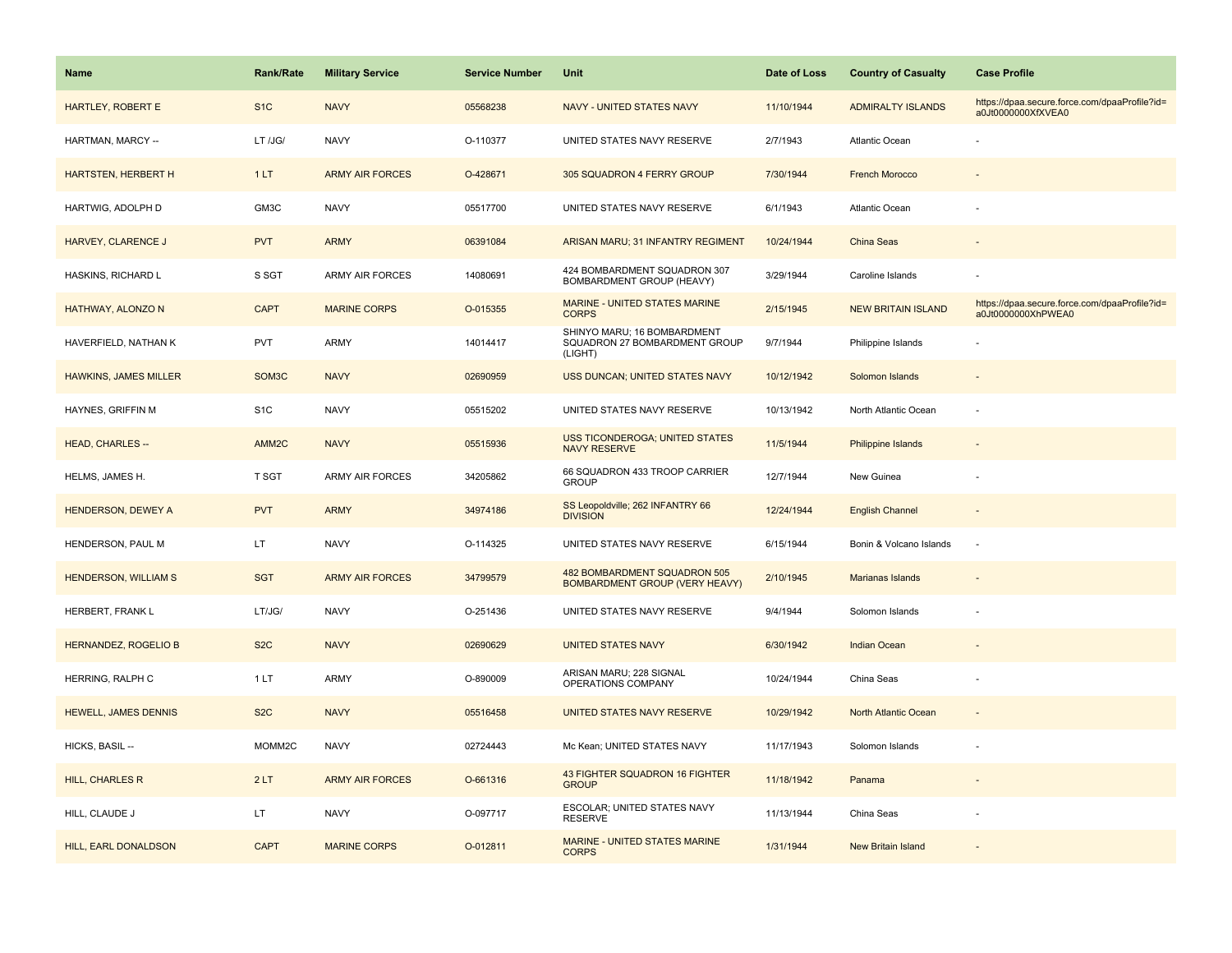| <b>Name</b>                | <b>Rank/Rate</b> | <b>Military Service</b> | <b>Service Number</b> | Unit                                                               | Date of Loss | <b>Country of Casualty</b>              | <b>Case Profile</b>                                                 |
|----------------------------|------------------|-------------------------|-----------------------|--------------------------------------------------------------------|--------------|-----------------------------------------|---------------------------------------------------------------------|
| HILL, JOHN E               | GM3C             | <b>NAVY</b>             | 06367660              | NAVY - UNITED STATES NAVY RESERVE                                  | 4/6/1944     | <b>ATLANTIC OCEAN</b>                   |                                                                     |
| <b>HILLHOUSE, MARION L</b> | S SGT            | <b>ARMY AIR FORCES</b>  | 14038926              | 437 BOMBARDMENT SQUADRON 319<br><b>BOMBARDMENT GROUP (MEDIUM)</b>  | 6/18/1943    | Mediterranean Sea                       |                                                                     |
| HINTON, CHARLIE M          | 1LT              | ARMY AIR FORCES         | O-669046              | 70 BOMBARDMENT SQUADRON 42<br>BOMBARDMENT GROUP (MEDIUM)           | 3/20/1944    | New Caledonia                           |                                                                     |
| HINTON, COLEMAN --         | <b>MAJ</b>       | <b>ARMY AIR FORCES</b>  | O-022597              | HEADQUARTERS SQUADRON SEVENTH<br><b>AIR FORCE</b>                  | 6/7/1942     | Midway Island                           |                                                                     |
| HOARD, HARVEY --           | <b>PVT</b>       | <b>ARMY</b>             | 34798897              | 423 INFANTRY 106 DIVISION                                          | 12/22/1945   | Germany                                 |                                                                     |
| <b>HOCH, DWIGHT R</b>      | <b>ENS</b>       | <b>NAVY</b>             | O-325902              | USS LANGLEY; UNITED STATES NAVY<br><b>RESERVE</b>                  | 10/18/1944   | <b>Central/South Pacific</b><br>Theater |                                                                     |
| HODGES, JAMES J            | <b>PVT</b>       | ARMY AIR FORCES         | 34034135              | 27 MATERIALS SQUADRON 20 AIR BASE<br><b>GROUP</b>                  | 6/22/1942    | Philippine Islands                      | https://dpaa.secure.force.com/dpaaProfile?id=<br>a0Jt0000000BRp1EAG |
| <b>HOGAN, LUTHER E</b>     | 2LT              | <b>ARMY AIR FORCES</b>  | O-790244              | 1 SQUADRON 480 ANTISUB GROUP                                       | 11/24/1942   | Newfoundland                            |                                                                     |
| HOGE, WILLIAM T            | <b>ENS</b>       | <b>NAVY</b>             | O-203958              | PICKEREL; UNITED STATES NAVY                                       | 5/6/1943     | Sea of Japan                            |                                                                     |
| HOLLADAY, SAMUEL LEE       | F <sub>1</sub> C | <b>NAVY</b>             | 02687251              | <b>INGRAHAM; UNITED STATES NAVY</b>                                | 8/22/1942    | Nova Scotia                             |                                                                     |
| HOLLAND, JAMES C           | AMM2C            | <b>NAVY</b>             | 08306568              | UNITED STATES NAVY RESERVE                                         | 7/24/1945    | Japan                                   |                                                                     |
| <b>HOLLINHEAD, CECIL B</b> | ARM3C            | <b>NAVY</b>             | 08302954              | UNITED STATES NAVY RESERVE                                         | 3/28/1945    | Pacific Ocean                           |                                                                     |
| HOLLIS, RALPH --           | LT /JG/          | <b>NAVY</b>             | 073936                | USS Arizona; UNITED STATES NAVY<br><b>RESERVE</b>                  | 12/7/1941    | Hawaiian Islands                        | https://dpaa.secure.force.com/dpaaProfile?id=<br>a0Jt000000mptSqEAI |
| <b>HOLMAN, ERNEST W</b>    | <b>CPL</b>       | <b>ARMY AIR FORCES</b>  | 34548059              | 24 BOMBARDMENT SQUADRON 6<br><b>BOMBARDMENT GROUP (VERY HEAVY)</b> | 5/24/1945    | Marianas Islands                        |                                                                     |
| HOLMES, HENRY HENDON       | CPL              | <b>MARINE CORPS</b>     | 00401736              | A COMPANY 5TH AMPHIBIAN TRACTOR<br>BATTALION 5TH AMPHIBIAN CORPS   | 5/21/1944    | Hawaiian Islands                        |                                                                     |
| <b>HOLMSTROM, TERRY W</b>  | S <sub>1</sub> C | <b>NAVY</b>             | 05568931              | SS Jean Nicolet; UNITED STATES NAVY<br><b>RESERVE</b>              | 7/2/1944     | <b>Indian Ocean</b>                     |                                                                     |
| HOLT, GRANVELLE S          | AMM2C            | <b>NAVY</b>             | 02688784              | UNITED STATES NAVY                                                 | 7/20/1944    | Brazil                                  |                                                                     |
| <b>HOLTSINGER, G M</b>     | <b>SGT</b>       | <b>ARMY AIR FORCES</b>  | 14188961              | 13 BOMBARDMENT SQUADRON 3<br><b>BOMBARDMENT GROUP (LIGHT)</b>      | 9/6/1945     | Japan/Okinawa                           |                                                                     |
| HOOD, ENOCH                | S <sub>2</sub> C | <b>NAVY</b>             | 05571766              | NAVY - UNITED STATES NAVY RESERVE                                  | 10/25/1944   | PHILIPPINE ISLANDS                      |                                                                     |
| <b>HORNE, IRVING W</b>     | S SGT            | <b>ARMY AIR FORCES</b>  | 34249090              | 424 BOMBARDMENT SQUADRON 307<br><b>BOMBARDMENT GROUP (HEAVY)</b>   | 10/18/1944   | <b>Borneo</b>                           |                                                                     |
| HORTON, HAROLD N           | S SGT            | ARMY AIR FORCES         | 07001090              | 17 BOMBARDMENT SQUADRON 27<br><b>BOMBARDMENT GROUP (LIGHT)</b>     | 7/12/1942    | Philippine Islands                      | https://dpaa.secure.force.com/dpaaProfile?id=<br>a0Jt00000004qlMEAQ |
| HORTON, JAMES VERNON       | F <sub>2</sub> C | <b>NAVY</b>             | 02685050              | USS BARTON; UNITED STATES NAVY                                     | 11/13/1942   | Solomon Islands                         |                                                                     |
| HOWE, PALMER R             | WT2C             | <b>NAVY</b>             | 02689444              | Partridge; UNITED STATES NAVY                                      | 6/11/1944    | English Channel                         |                                                                     |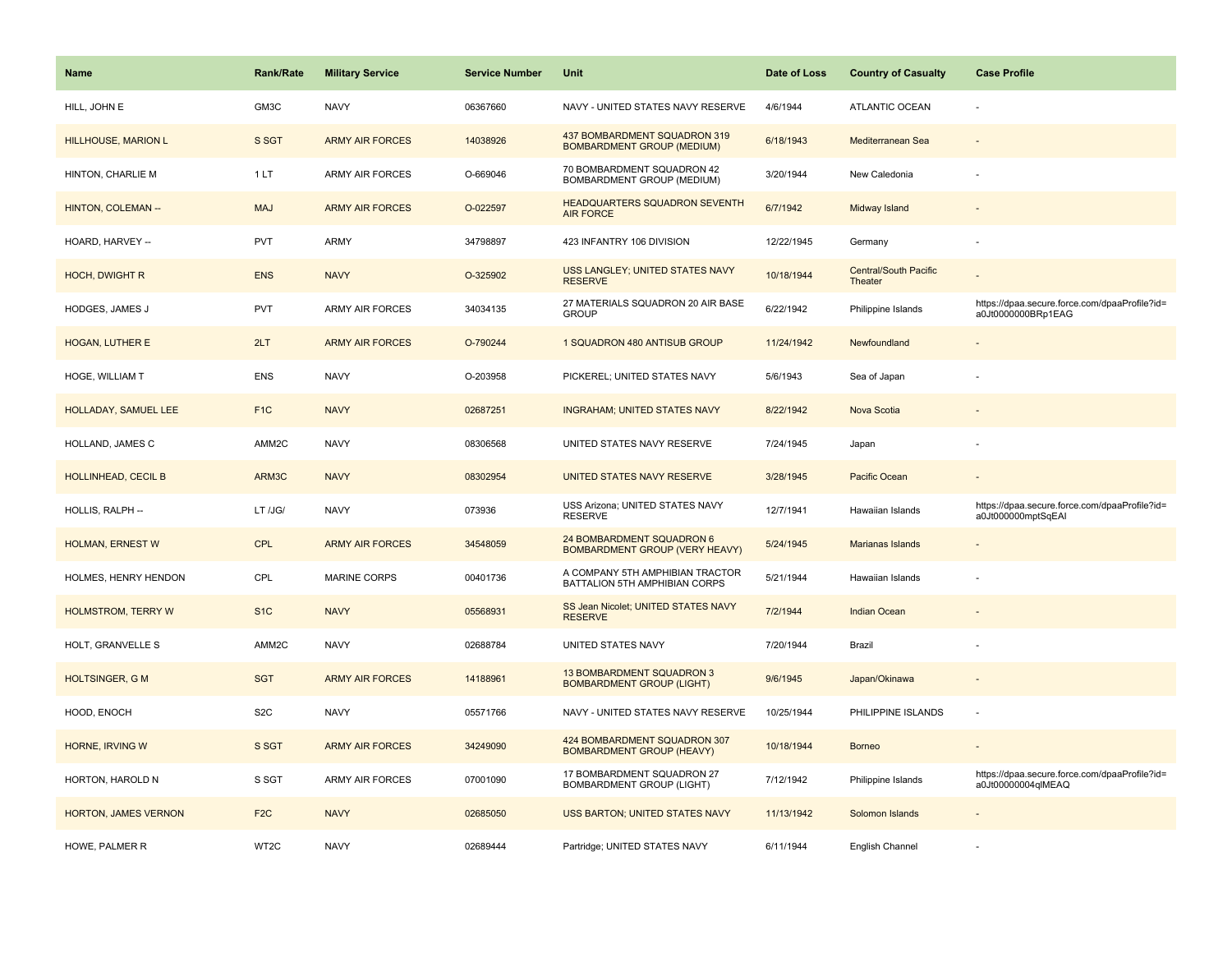| <b>Name</b>               | Rank/Rate         | <b>Military Service</b> | <b>Service Number</b> | Unit                                                                     | Date of Loss | <b>Country of Casualty</b> | <b>Case Profile</b>                                                 |
|---------------------------|-------------------|-------------------------|-----------------------|--------------------------------------------------------------------------|--------------|----------------------------|---------------------------------------------------------------------|
| HOWELL, WILLIAM A         | RM3C              | <b>NAVY</b>             | 04069099              | USS WASP; UNITED STATES NAVY<br><b>RESERVE</b>                           | 9/15/1942    | Solomon Islands            |                                                                     |
| HUDSON, JAMES E           | SC <sub>1</sub> C | <b>NAVY</b>             | 04069863              | NAVY - UNITED STATES NAVY RESERVE                                        | 3/19/1945    | <b>JAPAN</b>               |                                                                     |
| <b>HUDSON, NOAH</b>       | <b>PFC</b>        | <b>ARMY</b>             | 34531915              | <b>ARMY - 855 ENGINEERS BATTALION</b><br>(AVIATION)                      | 11/11/1943   | <b>FIJI</b>                |                                                                     |
| HUNT, HULAND KEIRN        | 2LT               | <b>ARMY AIR FORCES</b>  | O-801951              | INDIA CHINA WING ARMY TRANSPORT<br>COMMAND                               | 1/29/1944    | China                      |                                                                     |
| HUNTER, ARTHUR R          | QM <sub>1</sub> C | <b>NAVY</b>             | 02685590              | <b>NAVY - UNITED STATES NAVY</b>                                         | 7/30/1945    | PHILIPPINE SEA             | https://dpaa.secure.force.com/dpaaProfile?id=<br>a0Jt0000000ccSuEAI |
| HUNTER, CLIFFORD J        | 2LT               | <b>ARMY AIR FORCES</b>  | O-745899              | 577 BOMBARDMENT SQUADRON 392<br>BOMBARDMENT GROUP (HEAVY)                | 3/5/1944     | English Channel            |                                                                     |
| HUNTER, WILLIAM D         | <b>PVT</b>        | <b>ARMY</b>             | 34531399              | 339 INFANTRY 85 DIVISION                                                 | 5/14/1944    | Italy                      |                                                                     |
| HUNZIKER, FRED A          | <b>ENS</b>        | <b>NAVY</b>             | O-337630              | UNITED STATES NAVY RESERVE                                               | 4/13/1945    | Ryukyus Islands            |                                                                     |
| HURST, DANNIE             | <b>PVT</b>        | <b>ARMY</b>             | 34414440              | ARMY - 466 ANTI AIRCRAFT ARTILLERY<br><b>AUTOMATIC WEAPONS BATTALION</b> | 11/26/1944   | <b>NEW BRITAIN ISLAND</b>  | $\overline{\phantom{a}}$                                            |
| HURST, ROBERT L A         | <b>PVT</b>        | ARMY                    | 14057738              | ARMY - 429 SIGNAL COMPANY<br>(AVIATION)                                  | 7/27/1942    | PHILIPPINE ISLANDS         | https://dpaa.secure.force.com/dpaaProfile?id=<br>a0Jt00000004nXpEAI |
| HUTCHINSON, EUGENE E      | TM3C              | <b>NAVY</b>             | 02685647              | <b>SUBMARINE Albacore; UNITED STATES</b><br><b>NAVY</b>                  | 11/7/1944    | Japan                      |                                                                     |
| <b>INGRAM, THOMAS S</b>   | 1LT               | <b>ARMY AIR FORCES</b>  | O-661322              | 41 FIGHTER SQUADRON 35 FIGHTER<br><b>GROUP</b>                           | 11/1/1942    | New Guinea                 | https://dpaa.secure.force.com/dpaaProfile?id=<br>a0Jt0000000XeBVEA0 |
| <b>IVEY, JOSIE W.</b>     | T SGT 7           | <b>ARMY AIR FORCES</b>  | 34782701              | 2 BOMBARDMENT SQUADRON 5<br><b>BOMBARDMENT GROUP (HEAVY)</b>             | 10/24/1944   | Celebes                    |                                                                     |
| JABALY, CAREME J          | S SGT             | ARMY AIR FORCES         | 14044826              | 759 BOMBARDMENT SQUADRON 459<br>BOMBARDMENT GROUP (HEAVY)                | 4/2/1944     | Adriatic Sea               |                                                                     |
| JACKSON, JAMES --         | STM1C             | <b>NAVY</b>             | 05560913              | <b>UNITED STATES NAVY</b>                                                | 6/15/1944    | <b>English Channel</b>     |                                                                     |
| JACOBS, FREDRICK W.       | S SGT             | <b>ARMY AIR FORCES</b>  | 14202685              | 704 BOMBARDMENT SQUADRON 446<br>BOMBARDMENT GROUP (HEAVY)                | 3/24/1945    | Germany                    |                                                                     |
| JACOBY, WILLIAM E         | 1LT               | <b>ARMY AIR FORCES</b>  | O-379906              | 341 BOMBARDMENT SQUADRON 97<br><b>BOMBARDMENT GROUP (HEAVY)</b>          | 11/8/1943    | Mediterranean Sea          |                                                                     |
| JAMES, JOHN M             | AMM3C             | <b>NAVY</b>             | 05608554              | UNITED STATES NAVY                                                       | 8/8/1945     | Japan                      |                                                                     |
| <b>JARVIS, NEWTON B</b>   | WT <sub>2C</sub>  | <b>NAVY</b>             | 02684273              | NAVY - UNITED STATES NAVY                                                | 7/10/1943    | MEDITERRANEAN SEA          |                                                                     |
| <b>JESSIE, LUCHIOUS J</b> | STM1C             | <b>NAVY</b>             | 08311831              | MISSISSINEWA; UNITED STATES NAVY<br><b>RESERVE</b>                       | 11/20/1944   | Pacific Ocean              |                                                                     |
| JETTON, BENJAMIN F        | LT/JG/            | <b>NAVY</b>             | O-118497              | USS STRONG; UNITED STATES NAVY<br><b>RESERVE</b>                         | 7/5/1943     | Solomon Islands            | $\sim$                                                              |
| JOHNS, ALBERT --          | F <sub>1</sub> C  | <b>NAVY</b>             | 02723435              | USS ASTORIA; UNITED STATES NAVY                                          | 8/9/1942     | Solomon Islands            |                                                                     |
| JOHNS, ROBERT E           | <b>PVT</b>        | <b>ARMY AIR FORCES</b>  | 34782511              | 32 PHOTO SQUADRON 5<br><b>RECONNAISSANCE GROUP</b>                       | 4/20/1944    | Mediterranean Sea          |                                                                     |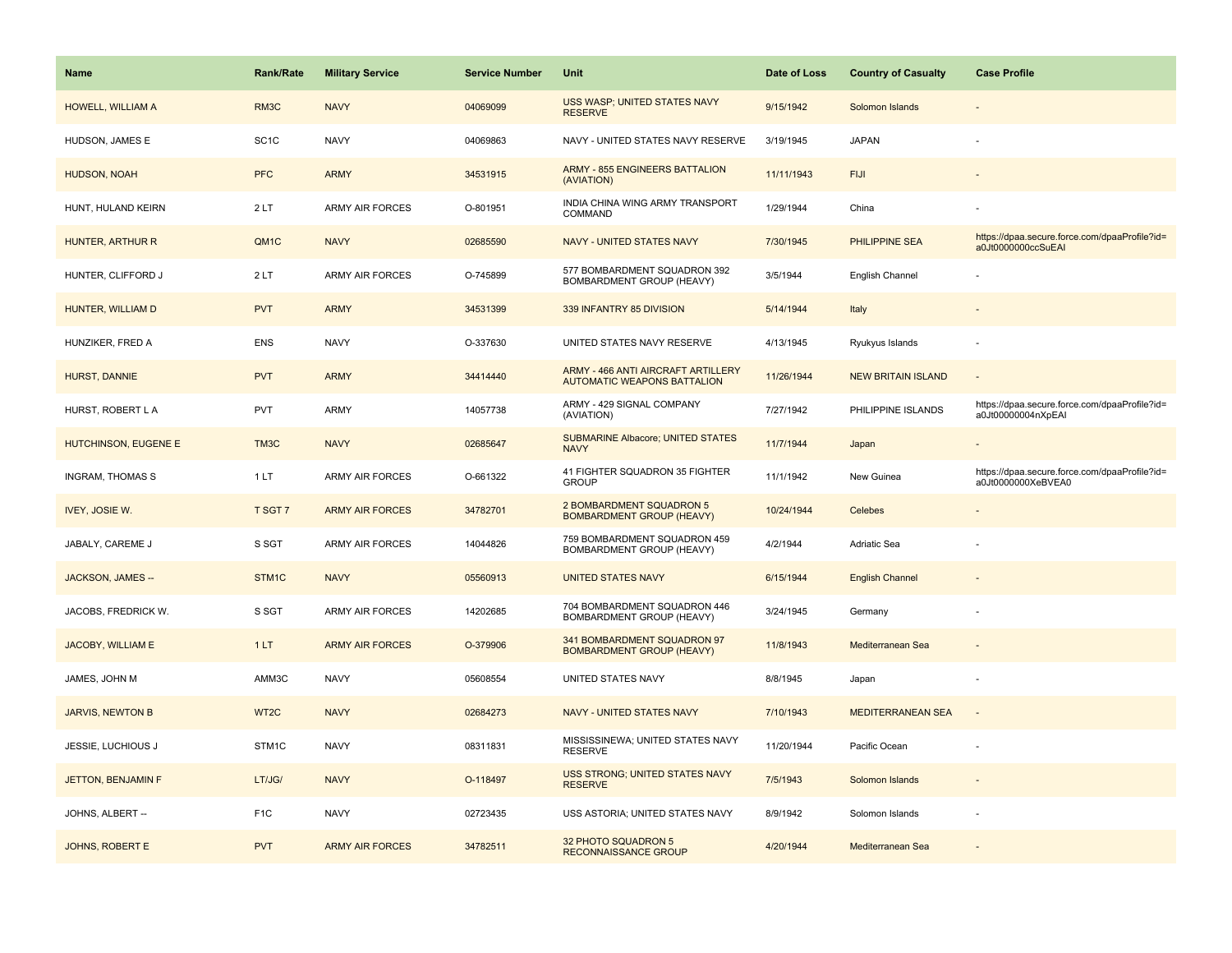| <b>Name</b>                | Rank/Rate        | <b>Military Service</b> | <b>Service Number</b> | Unit                                                            | Date of Loss | <b>Country of Casualty</b>     | <b>Case Profile</b>                                                 |
|----------------------------|------------------|-------------------------|-----------------------|-----------------------------------------------------------------|--------------|--------------------------------|---------------------------------------------------------------------|
| JOHNSON, ARTHUR            | PFC              | ARMY                    | 34405566              | ARMY - 855 ENGINEERS BATTALION<br>(AVIATION)                    | 11/11/1943   | FIJI                           |                                                                     |
| JOHNSON, JOHN C            | RT <sub>1C</sub> | <b>NAVY</b>             | 05568382              | <b>BONEFISH; UNITED STATES NAVY</b><br><b>RESERVE</b>           | 7/14/1945    | Sea of Japan                   |                                                                     |
| JOLLY, JAMES B.            | <b>PVT</b>       | ARMY                    | 34543848              | 142 INFANTRY 36 DIVISION                                        | 2/11/1944    | Italy                          |                                                                     |
| <b>JONES, LAWRENCE C</b>   | 2LT              | <b>ARMY AIR FORCES</b>  | O-669308              | 344 BOMBARDMENT SQUADRON 98<br><b>BOMBARDMENT GROUP (HEAVY)</b> | 9/3/1943     | <b>Adriatic Sea</b>            |                                                                     |
| JONES, LOUIS V             | 1LT              | <b>ARMY AIR FORCES</b>  | O-026829              | 3 PHOTO SQUADRON 311<br>RECONNAISSANCE WING                     | 6/10/1946    | Marianas Islands               |                                                                     |
| <b>JORDAN, WALTER LEE</b>  | <b>CAPT</b>      | <b>MARINE CORPS</b>     | O-013731              | MARINE - UNITED STATES MARINE<br><b>CORPS</b>                   | 5/2/1944     | New Britain Island             | https://dpaa.secure.force.com/dpaaProfile?id=<br>a0Jt000001nzUiqEAE |
| JOYNER, CECIL CURTIS       | S <sub>2</sub> C | <b>NAVY</b>             | 05561577              | UNITED STATES NAVY RESERVE                                      | 12/2/1942    | Atlantic Ocean                 |                                                                     |
| JUDAH, CLIFFORD A          | <b>PFC</b>       | <b>ARMY</b>             | 34795464              | ARMY - 315 INFANTRY 79 DIVISION                                 | 1/15/1945    | <b>FRANCE</b>                  |                                                                     |
| KASEL, CALVIN KENNETH      | <b>PVT</b>       | <b>MARINE CORPS</b>     | 00347229              | MARINE - UNITED STATES MARINE<br><b>CORPS</b>                   | 10/8/1942    | Solomon Islands                |                                                                     |
| <b>KEARNEY, FRANCIS --</b> | 2LT              | <b>ARMY AIR FORCES</b>  | O-437816              | 42 TROOP CARRIER SQUADRON                                       | 10/19/1942   | Alaska                         |                                                                     |
| <b>KEATING, CHARLES M</b>  | 1LT              | ARMY                    | O-920154              | AIR CORPS                                                       | 12/6/1942    | Brazil                         |                                                                     |
| <b>KEEL, HENRY A</b>       | 1LT              | <b>ARMY AIR FORCES</b>  | O-404018              | 13 BOMBARDMENT SQUADRON 3<br><b>BOMBARDMENT GROUP (LIGHT)</b>   | 12/3/1945    | New Guinea                     |                                                                     |
| KEEN, ERNEST C             | CPL              | ARMY                    | 14000013              | 78 FIELD ARTILLERY BATTALION 2<br>ARMORED DIVISION              | 11/9/1942    | French Morocco                 | ÷,                                                                  |
| KEENE, DAVID C.            | <b>T SGT</b>     | <b>ARMY AIR FORCES</b>  | 14082679              | <b>AIR CORPS</b>                                                | 8/5/1943     | North Sea or Tyrrhenian<br>Sea |                                                                     |
| KEGLEY, ALBERT A           | S <sub>1</sub> C | <b>NAVY</b>             | 05573176              | NAVY - UNITED STATES NAVY                                       | 9/17/1945    | <b>JAPAN</b>                   |                                                                     |
| <b>KELLY, ERNEST S</b>     | S <sub>1</sub> C | <b>NAVY</b>             | 08300715              | <b>UNITED STATES NAVY</b>                                       | 10/20/1943   | <b>Atlantic Ocean</b>          |                                                                     |
| KELLY, RICHARD K           | 2LT              | <b>ARMY AIR FORCES</b>  | O-767827              | 70 SQUADRON 433 TROOP CARRIER<br><b>GROUP</b>                   | 11/27/1944   | Philippine Islands             |                                                                     |
| <b>KEMP, THOMAS E</b>      | <b>SGT</b>       | <b>ARMY</b>             | 20419183              | ARMY - 124 INFANTRY 31 DIVISION                                 | 8/3/1944     | <b>NEW GUINEA</b>              | $\overline{\phantom{a}}$                                            |
| <b>KERNS, RUSSELL E</b>    | S SGT            | <b>ARMY AIR FORCES</b>  | 34400077              | 528 BOMBARDMENT SQUADRON 380<br>BOMBARDMENT GROUP (HEAVY)       | 5/8/1944     | Morotai, Ceram, Amboina        | $\sim$                                                              |
| <b>KESTER, EDSON E</b>     | <b>MAJ</b>       | <b>ARMY AIR FORCES</b>  | O-022354              | <b>AIR CORPS</b>                                                | 3/3/1942     | Australia                      |                                                                     |
| KIMMEL, JOSEPH G           | SGT              | ARMY AIR FORCES         | 34057874              | 15 WEATHER SQUADRON                                             | 8/30/1944    | Java                           |                                                                     |
| KING, ERNEST E             | <b>PFC</b>       | <b>MARINE CORPS</b>     | 00932617              | <b>MARINE - UNITED STATES MARINE</b><br><b>CORPS</b>            | 1/12/1946    | Marianas Islands               |                                                                     |
| KING, VERNON MARCELLO      | S <sub>2</sub> C | <b>NAVY</b>             | 05516501              | UNITED STATES NAVY RESERVE                                      | 9/13/1942    | <b>Baltic Sea</b>              |                                                                     |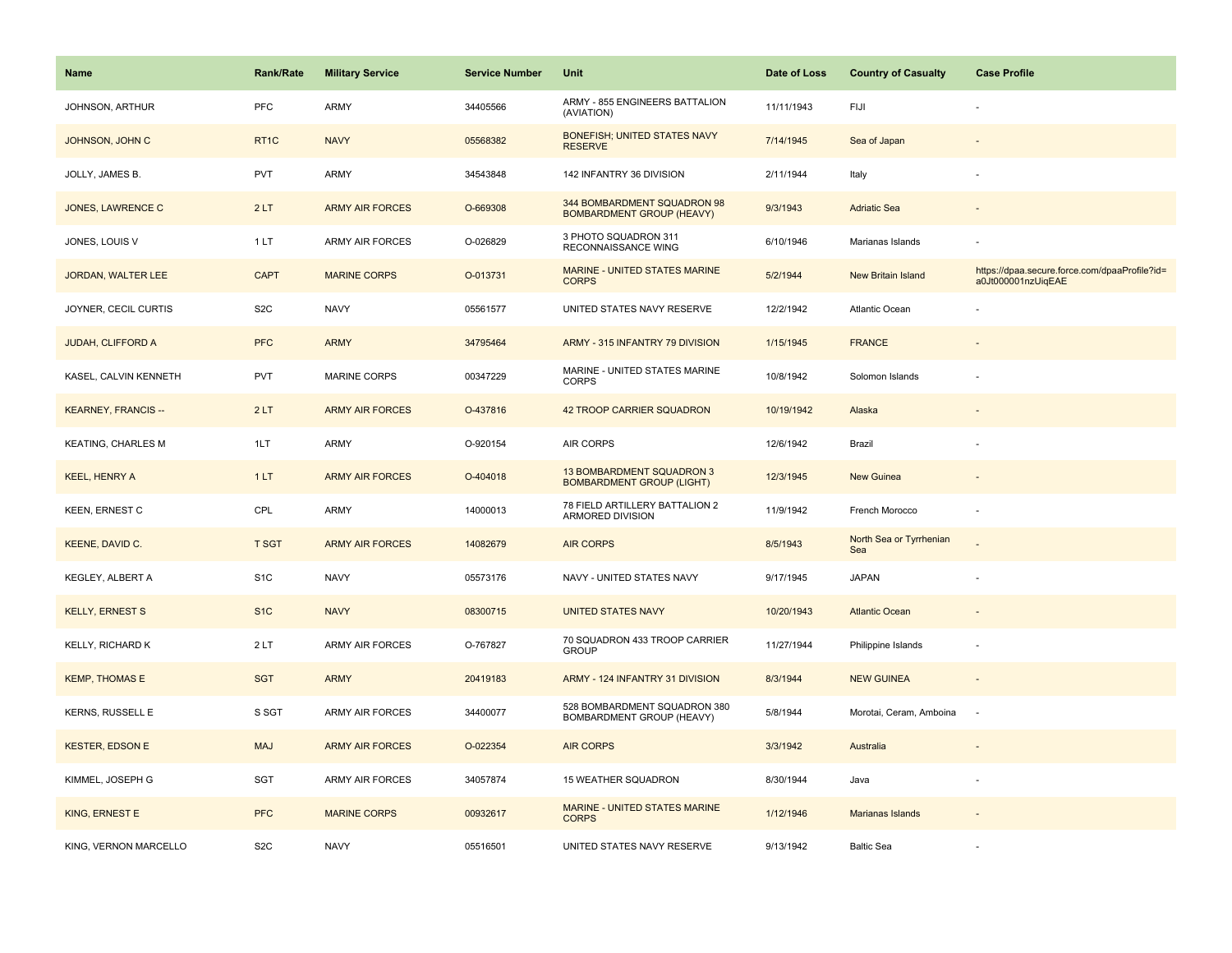| <b>Name</b>              | <b>Rank/Rate</b>  | <b>Military Service</b> | <b>Service Number</b> | Unit                                                                  | Date of Loss | <b>Country of Casualty</b>     | <b>Case Profile</b>                                                 |
|--------------------------|-------------------|-------------------------|-----------------------|-----------------------------------------------------------------------|--------------|--------------------------------|---------------------------------------------------------------------|
| <b>KITCHENS, URVIS E</b> | S <sub>2</sub> C  | <b>NAVY</b>             | 05562974              | <b>UNITED STATES NAVY</b>                                             | 6/10/1943    | <b>Atlantic Ocean</b>          |                                                                     |
| KLOENE, HERBERT H        | BM2C              | <b>NAVY</b>             | 02999029              | USS VINCENNES; UNITED STATES NAVY                                     | 8/9/1942     | Solomon Islands                |                                                                     |
| <b>KNIGHT, FRASER S</b>  | LT CDR            | <b>NAVY</b>             | O-085289              | <b>BONEFISH; UNITED STATES NAVY</b>                                   | 7/14/1945    | Sea of Japan                   |                                                                     |
| KNIGHT, WILMER M         | 1LT               | <b>ARMY AIR FORCES</b>  | O-801705              | 68 FIGHTER SQUADRON 347 FIGHTER<br><b>GROUP</b>                       | 3/24/1944    | Solomon Islands                |                                                                     |
| KOPP, HOWELL S           | <b>CAPT</b>       | <b>ARMY</b>             | O-386137              | SEAWOLF; 114 FIELD ARTILLERY<br><b>BATTALION 31 DIVISION</b>          | 10/3/1944    | Morotai, Ceram, Amboina        | $\sim$                                                              |
| LACEY, JAMES B           | 1STLT             | <b>MARINE CORPS</b>     | O-017546              | MARINE - UNITED STATES MARINE<br><b>CORPS</b>                         | 12/20/1943   | <b>SOLOMON ISLANDS</b>         |                                                                     |
| LAMB, DONALD EARL        | RM3C              | <b>NAVY</b>             | 04068562              | YP-345; UNITED STATES NAVY<br><b>RESERVE</b>                          | 10/31/1942   | <b>Hawaiian Islands</b>        |                                                                     |
| LANDEN, NATHANAEL V      | 2LT               | <b>ARMY AIR FORCES</b>  | O-763237              | 431 FIGHTER SQUADRON 475 FIGHTER<br><b>GROUP</b>                      | 9/19/1944    | Celebes                        |                                                                     |
| LANE, WILLIAM G          | F <sub>1C</sub>   | <b>NAVY</b>             | 02684562              | Atik; UNITED STATES NAVY                                              | 3/27/1942    | Bermuda                        |                                                                     |
| LANGDON, RALPH G         | <b>PVT</b>        | ARMY                    | 16013669              | HEADQUARTERS 31 INFANTRY<br><b>REGIMENT</b>                           | 5/7/1942     | Philippine Islands             |                                                                     |
| LANGLEY, WAYNE L         | S <sub>1</sub> C  | <b>NAVY</b>             | 02722866              | <b>UNITED STATES NAVY</b>                                             | 7/6/1943     | Solomon Islands                |                                                                     |
| LANGSTON, EVERETT V      | SGT               | ARMY AIR FORCES         | 34386480              | 534 BOMBARDMENT SQUADRON 381<br>BOMBARDMENT GROUP (HEAVY)             | 3/6/1944     | Germany                        |                                                                     |
| LAROE, JAMES E           | Pvt               | <b>ARMY AIR FORCES</b>  | 14014383              | ARISAN MARU; HEADQUARTERS<br>SQUADRON 27 BOMBARDMENT GROUP<br>(LIGHT) | 10/24/1944   | <b>China Seas</b>              |                                                                     |
| LARSON, LEWIS C          | <b>ACM</b>        | <b>NAVY</b>             | 03284076              | UNITED STATES NAVY                                                    | 9/7/1943     | Atlantic Ocean                 |                                                                     |
| <b>LASSITER, LEVI J</b>  | <b>SGT</b>        | <b>ARMY AIR FORCES</b>  | 34547948              | 32 PHOTO SQUADRON 5<br><b>RECONNAISSANCE GROUP</b>                    | 4/20/1944    | Mediterranean Sea              |                                                                     |
| LAVIN, JOHN S            | LT.               | <b>NAVY</b>             | O-183143              | TICONDEROGA; UNITED STATES NAVY<br><b>RESERVE</b>                     | 1/21/1945    | Philippine Sea                 |                                                                     |
| LAWRENCE, CONRAD H       | AM1C              | <b>NAVY</b>             | 02684369              | <b>UNITED STATES NAVY</b>                                             | 10/6/1942    | Solomon Islands                | https://dpaa.secure.force.com/dpaaProfile?id=<br>a0Jt000001nzPSkEAM |
| LAWSON, JUSTICE L.       | TEC <sub>5</sub>  | ARMY                    | 34409655              | 3 TANK BATTALION 10 ARMORED<br><b>DIVISION</b>                        | 12/19/1944   | Belgium                        |                                                                     |
| LAWSON, WILLIAM J        | <b>SGT</b>        | <b>ARMY AIR FORCES</b>  | 14136150              | 72 BOMBARDMENT SQUADRON 5<br><b>BOMBARDMENT GROUP (HEAVY)</b>         | 6/17/1944    | <b>Caroline Islands</b>        |                                                                     |
| LAY, ERNEST B            | SGT               | ARMY AIR FORCES         | 14064285              | 486 BOMBARDMENT SQUADRON 340<br>BOMBARDMENT GROUP (MEDIUM)            | 11/5/1944    | North Sea or Tyrrhenian<br>Sea |                                                                     |
| LAYFIELD, RAYMOND L      | 2LT               | <b>ARMY AIR FORCES</b>  | O-716478              | 369 BOMBARDMENT SQUADRON 306<br><b>BOMBARDMENT GROUP (HEAVY)</b>      | 10/22/1944   | North Sea or Tyrrhenian<br>Sea |                                                                     |
| LEDBETTER, TILBERT R     | CBM               | <b>NAVY</b>             | 02951651              | NAVY - UNITED STATES NAVY                                             | 3/19/1945    | <b>JAPAN</b>                   |                                                                     |
| LEE, DONALD ERNEST       | RM <sub>2</sub> C | <b>NAVY</b>             | 02682986              | <b>UNITED STATES NAVY</b>                                             | 12/10/1941   | Philippine Islands             |                                                                     |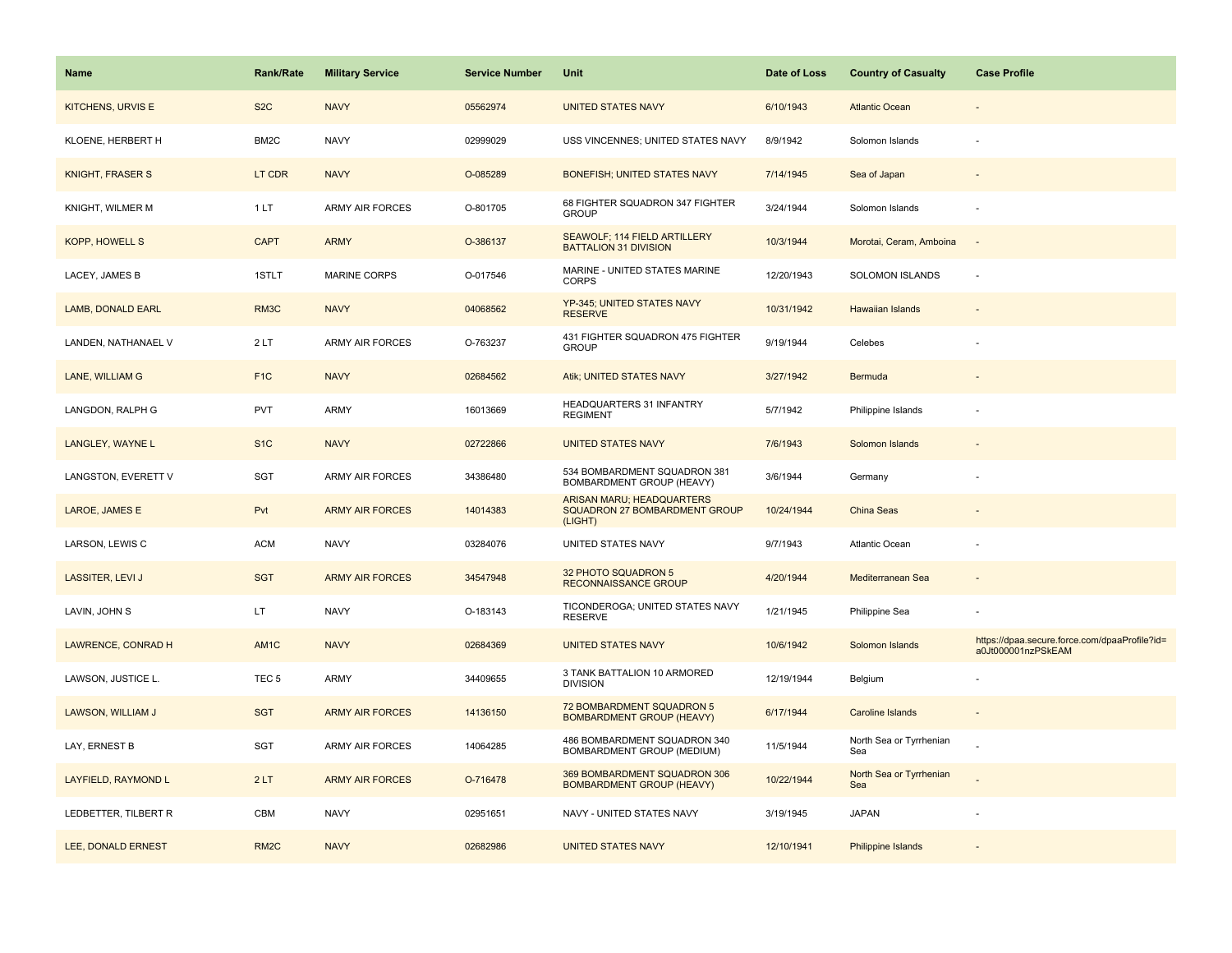| <b>Name</b>               | Rank/Rate         | <b>Military Service</b> | <b>Service Number</b> | Unit                                                            | Date of Loss | <b>Country of Casualty</b>                   | <b>Case Profile</b>                                                 |
|---------------------------|-------------------|-------------------------|-----------------------|-----------------------------------------------------------------|--------------|----------------------------------------------|---------------------------------------------------------------------|
| LEGGETT, ERNEST R         | S SGT             | ARMY                    | 06374760              | ARMY - 454 ORDNANCE COMPANY<br>(AVIATION)                       | 11/15/1942   | PHILIPPINE ISLANDS                           | https://dpaa.secure.force.com/dpaaProfile?id=<br>a0Jt0000000LIZCEA0 |
| LINDSAY, ALVIN            | S <sub>2</sub> C  | <b>NAVY</b>             | 06043369              | UNITED STATES NAVY RESERVE                                      | 9/13/1942    | <b>Barents Sea</b>                           |                                                                     |
| LINDSEY, NATHAN F         | 1LT               | <b>ARMY AIR FORCES</b>  | O-791463              | 401 BOMBARDMENT SQUADRON 91<br>BOMBARDMENT GROUP (HEAVY)        | 4/17/1943    | North Sea or Tyrrhenian<br>Sea               |                                                                     |
| LIPPARD, CECIL O.         | <b>SGT</b>        | <b>ARMY AIR FORCES</b>  | 14025968              | 344 BOMBARDMENT SQUADRON 98<br><b>BOMBARDMENT GROUP (HEAVY)</b> | 1/19/1943    | Mediterranean Sea                            |                                                                     |
| LITTLE, WILLIE T.         | S SGT             | <b>ARMY AIR FORCES</b>  | 34241541              | 42 BOMBARDMENT SQUADRON 11<br>BOMBARDMENT GROUP (HEAVY)         | 12/1/1943    | Marshall Islands                             |                                                                     |
| LOCK, HARRY A             | 1st Lt            | <b>ARMY AIR FORCES</b>  | O-790363              | <b>ARMY AIR FORCE</b>                                           | 3/20/1944    | New Caledonia                                |                                                                     |
| LOCKWOOD, GEORGE V        | F3C               | <b>NAVY</b>             | 02728148              | USS VINCENNES; UNITED STATES NAVY                               | 8/9/1942     | Solomon Islands                              | ÷,                                                                  |
| LONG, JAMES D             | S <sub>1</sub> C  | <b>NAVY</b>             | 05570724              | NAVY - UNITED STATES NAVY                                       | 2/21/1945    | <b>BONIN &amp; VOLCANO</b><br><b>ISLANDS</b> |                                                                     |
| LONG, THOMAS WATSON       | AMM1c             | <b>NAVY</b>             | 2689378               | UNITED STATES NAVY                                              | 11/5/1943    | New Britain Island                           |                                                                     |
| LUND, JACK O              | LT /JG/           | <b>NAVY</b>             | O-104546              | UNITED STATES NAVY RESERVE                                      | 7/10/1943    | Cuba                                         |                                                                     |
| LYNN, PAUL D              | FLT O             | <b>ARMY AIR FORCES</b>  | T-063462              | 463 FIGHTER SQUADRON 507 FIGHTER<br><b>GROUP</b>                | 8/8/1945     | Ryukyus Islands                              |                                                                     |
| <b>MACKER, WILLIAM R</b>  | <b>CAPT</b>       | <b>ARMY</b>             | O-462592              | <b>ARMY - HEADQUARTERS I CORPS</b>                              | 2/11/1945    | <b>PHILIPPINE SEA</b>                        |                                                                     |
| MAEGER, SHERRILL G        | RM3C              | <b>NAVY</b>             | 02683527              | Truxton; UNITED STATES NAVY                                     | 2/18/1942    | Newfoundland                                 |                                                                     |
| <b>MAIER, ROBERT F</b>    | F <sub>1C</sub>   | <b>NAVY</b>             | 02683553              | <b>INGRAHAM; UNITED STATES NAVY</b>                             | 8/22/1942    | Nova Scotia                                  | $\overline{a}$                                                      |
| MAINES, WILLIAM H         | 1LT               | MARINE CORPS            | O-031288              | MARINE - UNITED STATES MARINE<br><b>CORPS</b>                   | 10/26/1945   | Marianas Islands                             |                                                                     |
| MAINEY, LAWRENCE H        | <b>ENS</b>        | <b>NAVY</b>             | O-096353              | USS HOUSTON (CA-30); UNITED STATES<br><b>NAVY RESERVE</b>       | 3/1/1942     | Java                                         |                                                                     |
| MALORY, JOHN R            | S <sub>2</sub> C  | <b>NAVY</b>             | 08312662              | HOEL; UNITED STATES NAVY RESERVE                                | 10/25/1944   | Philippine Sea                               |                                                                     |
| <b>MALOUNEK, FRANK G</b>  | AMM <sub>2C</sub> | <b>NAVY</b>             | 05519944              | <b>VB-105</b>                                                   | 2/26/1944    | <b>Atlantic Ocean</b>                        |                                                                     |
| MANN, WILLIAM M           | <b>ENS</b>        | <b>NAVY</b>             | O-305913              | HORNET; UNITED STATES NAVY<br><b>RESERVE</b>                    | 11/5/1944    | Philippine Islands                           |                                                                     |
| MANOS, JOHN G             | <b>PFC</b>        | <b>ARMY AIR FORCES</b>  | 34407485              | <b>HMT Rohna; AIR CORPS</b>                                     | 11/26/1943   | Mediterranean Sea                            | $\sim$                                                              |
| MARKHAM, AUDREY W.        | T SGT             | <b>ARMY AIR FORCES</b>  | 34406935              | 69 BOMBARDMENT SQUADRON 42<br>BOMBARDMENT GROUP (MEDIUM)        | 6/6/1945     | Philippine Islands                           | ÷                                                                   |
| <b>MARSHALL, GEORGE F</b> | LT COL            | <b>ARMY</b>             | O-019868              | <b>6 INFANTRY 1 ARMORED DIVISION</b>                            | 11/8/1942    | Algeria                                      |                                                                     |
| MARTIN, ALBERT O          | 1LT               | <b>ARMY AIR FORCES</b>  | O-799606              | 514 BOMBARDMENT SQUADRON 376<br>BOMBARDMENT GROUP (HEAVY)       | 2/12/1944    | North Sea or Tyrrhenian<br>Sea               |                                                                     |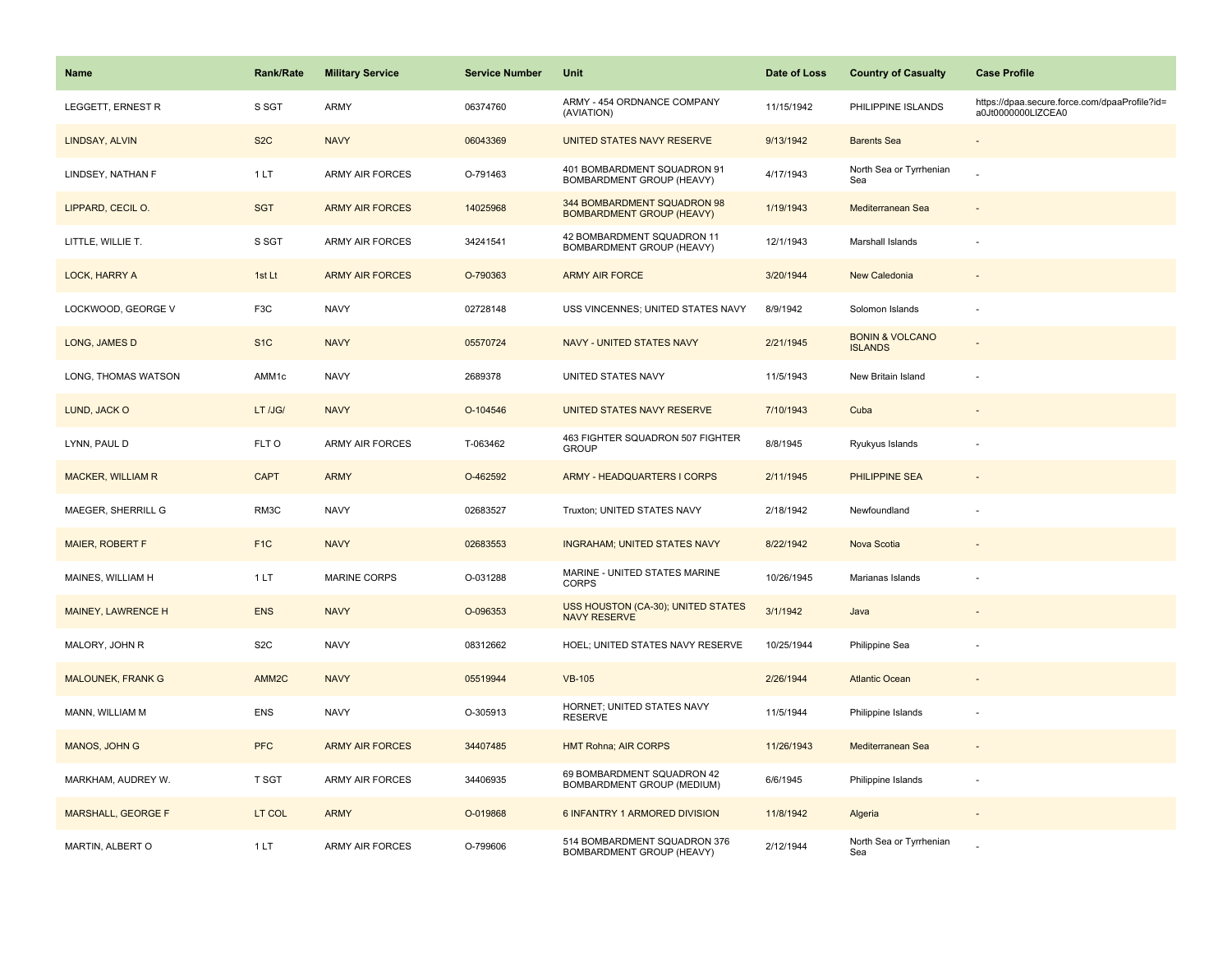| Name                      | Rank/Rate         | <b>Military Service</b> | <b>Service Number</b> | Unit                                                                                 | Date of Loss | <b>Country of Casualty</b>     | <b>Case Profile</b>                                                 |
|---------------------------|-------------------|-------------------------|-----------------------|--------------------------------------------------------------------------------------|--------------|--------------------------------|---------------------------------------------------------------------|
| MASHBURN, WILLIAM C       | <b>PVT</b>        | <b>ARMY</b>             | 34054152              | <b>HEADQUARTERS COMPANY</b><br>PHILIPPINES DEPARTMENT                                | 7/19/1942    | Philippine Islands             | https://dpaa.secure.force.com/dpaaProfile?id=<br>a0Jt0000000ccBFEAY |
| MASSEY, RUSSELL BRUCE     | FC <sub>1</sub> C | <b>NAVY</b>             | 02682719              | USS JUNEAU; UNITED STATES NAVY                                                       | 11/13/1942   | Solomon Islands                |                                                                     |
| <b>MATCHITT, RAY J.</b>   | <b>PFC</b>        | <b>ARMY AIR FORCES</b>  | 14025950              | FERRY COMMAND FAR EAST AIR<br><b>FORCES</b>                                          | 2/19/1942    | Java                           |                                                                     |
| MATTOX, JAMES DURANT      | AM3C              | <b>NAVY</b>             | 02722433              | USS Arizona; UNITED STATES NAVY                                                      | 12/7/1941    | Hawaiian Islands               | https://dpaa.secure.force.com/dpaaProfile?id=<br>a0Jt000000n9lttEAE |
| <b>MAULDIN, WALTER W</b>  | <b>SGT</b>        | <b>ARMY AIR FORCES</b>  | 34539576              | 819 BOMBARDMENT SQUADRON 30<br><b>BOMBARDMENT GROUP (HEAVY)</b>                      | 8/14/1944    | Bonin & Volcano Islands        |                                                                     |
| MAXWELL, THOMAS C         | <b>ENS</b>        | <b>NAVY</b>             | O-329483              | ESSEX; UNITED STATES NAVY                                                            | 9/12/1944    | Philippine Islands             |                                                                     |
| MAXWELL, WALLACE G        | 1LT               | <b>ARMY AIR FORCES</b>  | O-797688              | 360 FIGHTER SQUADRON 356 FIGHTER<br><b>GROUP</b>                                     | 5/21/1944    | North Sea or Tyrrhenian<br>Sea |                                                                     |
| MAY, EDWARD Q             | 2LT               | <b>ARMY AIR FORCES</b>  | O-789186              | AIR CORPS                                                                            | 10/23/1942   | New Guinea                     |                                                                     |
| MAYO, MILBURN W           | S <sub>1</sub> C  | <b>NAVY</b>             | 02724975              | Pollux; UNITED STATES NAVY                                                           | 2/18/1942    | Newfoundland                   |                                                                     |
| MAYO, REX HAYWOOD         | EM2C              | <b>NAVY</b>             | 02721608              | USS Arizona; UNITED STATES NAVY                                                      | 12/7/1941    | Hawaiian Islands               | https://dpaa.secure.force.com/dpaaProfile?id=<br>a0Jt0000000BSZnEAO |
| <b>MCCLUNG, KENNETH V</b> |                   | <b>ARMY AIR FORCES</b>  | 34240444              | <b>AIR CORPS</b>                                                                     | 3/12/1943    | <b>Dutch Guiana</b>            |                                                                     |
| MCCOLLUM, GORDON R        | Sgt               | ARMY AIR FORCES         | 14064662              | 16 BOMBARDMENT SQUADRON 27<br><b>BOMBARDMENT GROUP (LIGHT)</b>                       | 1/20/1943    | Brazil                         |                                                                     |
| <b>MCCRACKEN, RALPH E</b> | TM <sub>2</sub>   | <b>NAVY</b>             | 03932453              | USS JUNEAU; UNITED STATES NAVY                                                       | 11/13/1942   | Solomon Islands                |                                                                     |
| MCCRANEY, MARION G        | TM3               | <b>NAVY</b>             | 02659383              | NAVY - UNITED STATES NAVY                                                            | 11/13/1942   | SOLOMON ISLANDS                | $\overline{\phantom{a}}$                                            |
| <b>MCCRARY, BILLY Y</b>   | 1st Lt            | <b>ARMY AIR FORCES</b>  | O-674696              | 679 BOMBARDMENT SQUADRON 444<br><b>BOMBARDMENT GROUP (VERY HEAVY)</b>                | 9/8/1944     | China                          |                                                                     |
| MCCULLOUGH, MALLARD E     | Pfc               | ARMY AIR FORCES         | 14027389              | 48 MATERIALS SQUADRON 5 AIR BASE<br><b>GROUP</b>                                     | 9/10/1942    | Philippine Islands             | https://dpaa.secure.force.com/dpaaProfile?id=<br>a0Jt0000000ccTYEAY |
| MCDANIEL, GEORGE A        | SC <sub>2</sub>   | <b>NAVY</b>             | 05566800              | <b>UNITED STATES NAVY RESERVE</b>                                                    | 1/3/1944     | <b>Atlantic Ocean</b>          |                                                                     |
| MCDONALD, IRVIN J         | T/4               | <b>ARMY</b>             | 34249932              | SOUTHERN BASE SECURITY EUROPEAN<br>THEATER OF OPERATION UNITED<br><b>STATES ARMY</b> | 6/7/1944     | English Channel                |                                                                     |
| <b>MCGRATH, EDWARD A</b>  | GM <sub>2c</sub>  | <b>NAVY</b>             | 04068436              | UNITED STATES NAVY RESERVE                                                           | 12/2/1943    | <b>Adriatic Sea</b>            |                                                                     |
| MCKENNA, JAMES B          | 2d Lt             | ARMY AIR FORCES         | O-810543              | 380 FIGHTER SQUADRON 363 FIGHTER<br><b>GROUP</b>                                     | 4/11/1944    | North Sea or Tyrrhenian<br>Sea |                                                                     |
| MCKINLAY, WILLIAM F       | SEA1              | <b>NAVY</b>             | 02728017              | <b>USS NORTHAMPTON; UNITED STATES</b><br><b>NAVY</b>                                 | 11/30/1942   | Solomon Islands                | $\sim$                                                              |
| MCKINNEY, CHARLES A       | 1st Lt            | ARMY AIR FORCES         | O-662466              | 448 BOMBARDMENT SQUADRON 321<br>BOMBARDMENT GROUP (MEDIUM)                           | 3/31/1943    | Mediterranean Sea              |                                                                     |
| MCKINNEY, JOSEPH P        | S Sgt             | <b>ARMY AIR FORCES</b>  | 14022651              | 394 BOMBARDMENT SQUADRON 5<br><b>BOMBARDMENT GROUP (HEAVY)</b>                       | 8/9/1944     | <b>Caroline Islands</b>        |                                                                     |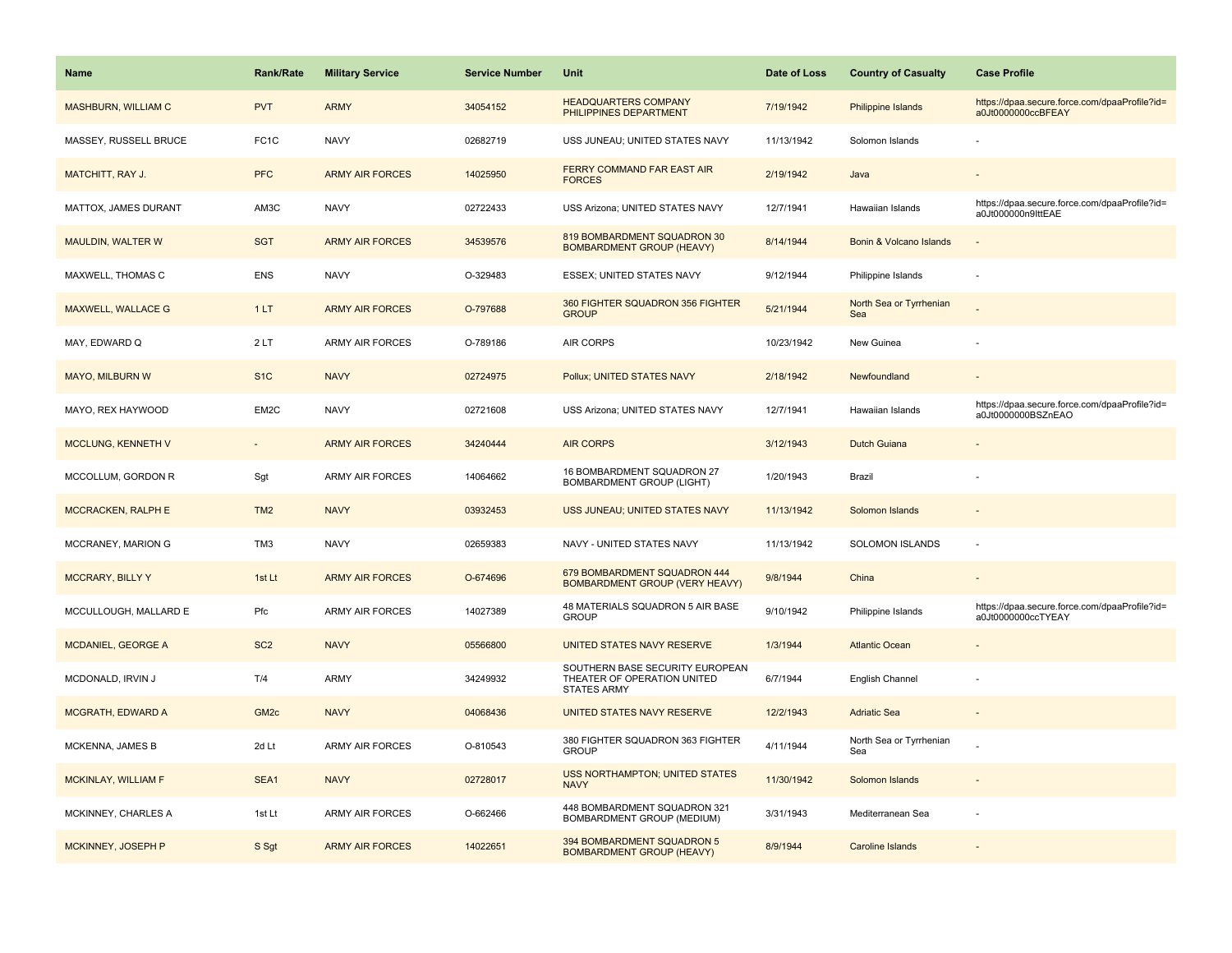| <b>Name</b>                 | <b>Rank/Rate</b>  | <b>Military Service</b> | <b>Service Number</b> | Unit                                                                  | Date of Loss | <b>Country of Casualty</b>               | <b>Case Profile</b>                                                 |
|-----------------------------|-------------------|-------------------------|-----------------------|-----------------------------------------------------------------------|--------------|------------------------------------------|---------------------------------------------------------------------|
| MCLEAN, MALCOLM E.          | T Sgt             | <b>ARMY AIR FORCES</b>  | 14025654              | <b>ARMY AIR FORCE</b>                                                 | 3/15/1944    | India                                    |                                                                     |
| <b>MCLEOD, JAMES W</b>      | Pfc               | <b>ARMY</b>             | 34531622              | SS CAPE SAN JUAN; 855 ENGINEERS<br><b>BATTALION (AVIATION)</b>        | 11/11/1943   | Fiji                                     |                                                                     |
| MCLEOD, NORMAN H            | SEA1              | <b>NAVY</b>             | 06369883              | UNITED STATES NAVY RESERVE                                            | 5/9/1943     | Ecuador                                  |                                                                     |
| MCMAHON, BOYD --            | SSgt              | <b>MARINE CORPS</b>     | 00256313              | MARINE - UNITED STATES MARINE<br><b>CORPS</b>                         | 9/3/1941     | Hawaiian Islands                         |                                                                     |
| MCMILLAN, CHARLES JAMES     | BM <sub>2</sub>   | <b>NAVY</b>             | 02683054              | NAVY - UNITED STATES NAVY                                             | 11/13/1942   | <b>SOLOMON ISLANDS</b>                   |                                                                     |
| <b>MCMILLAN, THOMAS E</b>   | AOM <sub>2c</sub> | <b>NAVY</b>             | 02685941              | <b>UNITED STATES NAVY</b>                                             | 6/3/1942     | Bermuda                                  |                                                                     |
| MCMILLON, BEN --            | SEA2              | <b>NAVY</b>             | 08304556              | ST. LO; UNITED STATES NAVY RESERVE                                    | 10/25/1944   | Philippine Sea                           |                                                                     |
| <b>MCMULLEN, NAPOLEON A</b> | T Sgt             | <b>ARMY AIR FORCES</b>  | 14044662              | 26 BOMBARDMENT SQUADRON 11<br><b>BOMBARDMENT GROUP (HEAVY)</b>        | 2/8/1945     | Bonin & Volcano Islands                  |                                                                     |
| MCNAB, SHERLOCK T           | Sgt               | ARMY AIR FORCES         | 14101598              | 371 BOMBARDMENT SQUADRON 307<br>BOMBARDMENT GROUP (HEAVY)             | 7/15/1944    | Admiralty Islands                        |                                                                     |
| <b>MCNALLY, CURTIS E</b>    | SEA <sub>2</sub>  | <b>NAVY</b>             | 02726343              | <b>UNITED STATES NAVY</b>                                             | 1/1/1945     | <b>Admiralty Islands</b>                 |                                                                     |
| MCNEIL, WILLIAM H           | 2d Lt             | <b>ARMY AIR FORCES</b>  | O-732645              | 343 BOMBARDMENT SQUADRON 98<br>BOMBARDMENT GROUP (HEAVY)              | 8/1/1943     | Rumania                                  | https://dpaa.secure.force.com/dpaaProfile?id=<br>a0Jt0000000XeT5EAK |
| <b>MCNEILL, LEONARD J</b>   | Sgt               | <b>ARMY AIR FORCES</b>  | 34796533              | 881 BOMBARDMENT SQUADRON 500<br><b>BOMBARDMENT GROUP (VERY HEAVY)</b> | 5/26/1945    | Japan/Okinawa                            | https://dpaa.secure.force.com/dpaaProfile?id=<br>a0Jt000001DPk0aEAD |
| MCQUAIG, DANIEL E           | EM <sub>2c</sub>  | <b>NAVY</b>             | 05560329              | UNITED STATES NAVY RESERVE                                            | 4/19/1943    | Mediterranean Sea                        |                                                                     |
| <b>MCSWEEN, RAYMOND D.</b>  | 1st Lt            | <b>ARMY AIR FORCES</b>  | O-725030              | 436 BOMBARDMENT SQUADRON 7<br><b>BOMBARDMENT GROUP (HEAVY)</b>        | 7/2/1943     | <b>Burma</b>                             |                                                                     |
| MEARES, CUTHBERT W          | F <sub>1</sub> C  | <b>NAVY</b>             | 02682877              | Cythera; UNITED STATES NAVY<br><b>RESERVE</b>                         | 5/2/1942     | Atlantic Ocean: North<br>American Waters |                                                                     |
| MEHLIG, JOHN L              | LT CDR            | <b>NAVY</b>             | O-078699              | <b>UNITED STATES NAVY</b>                                             | 2/21/1945    | Bonin & Volcano Islands                  |                                                                     |
| MERANDA, THOMAS R           | S <sub>2</sub> C  | <b>NAVY</b>             | 02688088              | NAVY - UNITED STATES NAVY                                             | 6/8/1942     | NEWFOUNDLAND                             |                                                                     |
| MERIWETHER, CHARLES J.      | <b>T SGT</b>      | <b>ARMY AIR FORCES</b>  | 14057949              | 367 BOMBARDMENT SQUADRON 306<br><b>BOMBARDMENT GROUP (HEAVY)</b>      | 11/9/1942    | France                                   |                                                                     |
| MERRITT, AUBURN F           | S <sub>2</sub> C  | <b>NAVY</b>             | 02725258              | Reuben James; UNITED STATES NAVY                                      | 10/31/1941   | <b>Atlantic Ocean</b>                    |                                                                     |
| <b>MERRITT, GEORGE H</b>    | FC <sub>3</sub>   | <b>NAVY</b>             | 08305085              | ARMY AIR FORCES - UNITED STATES<br><b>NAVY RESERVE</b>                | 10/25/1944   | PHILIPPINE ISLANDS                       | $\sim$                                                              |
| MERRITT, LEE R              | AOM3C             | <b>NAVY</b>             | 05567295              | UNITED STATES NAVY                                                    | 2/26/1944    | Atlantic Ocean                           |                                                                     |
| <b>MESSER, WILLIAM H</b>    | 1LT               | <b>ARMY</b>             | O-422329              | 18 INFANTRY 1 DIVISION                                                | 6/6/1944     | France                                   |                                                                     |
| METCALF, BUFORD R           | GM3C              | <b>NAVY</b>             | 02728301              | UNITED STATES NAVY                                                    | 1/27/1944    | North Atlantic Ocean                     |                                                                     |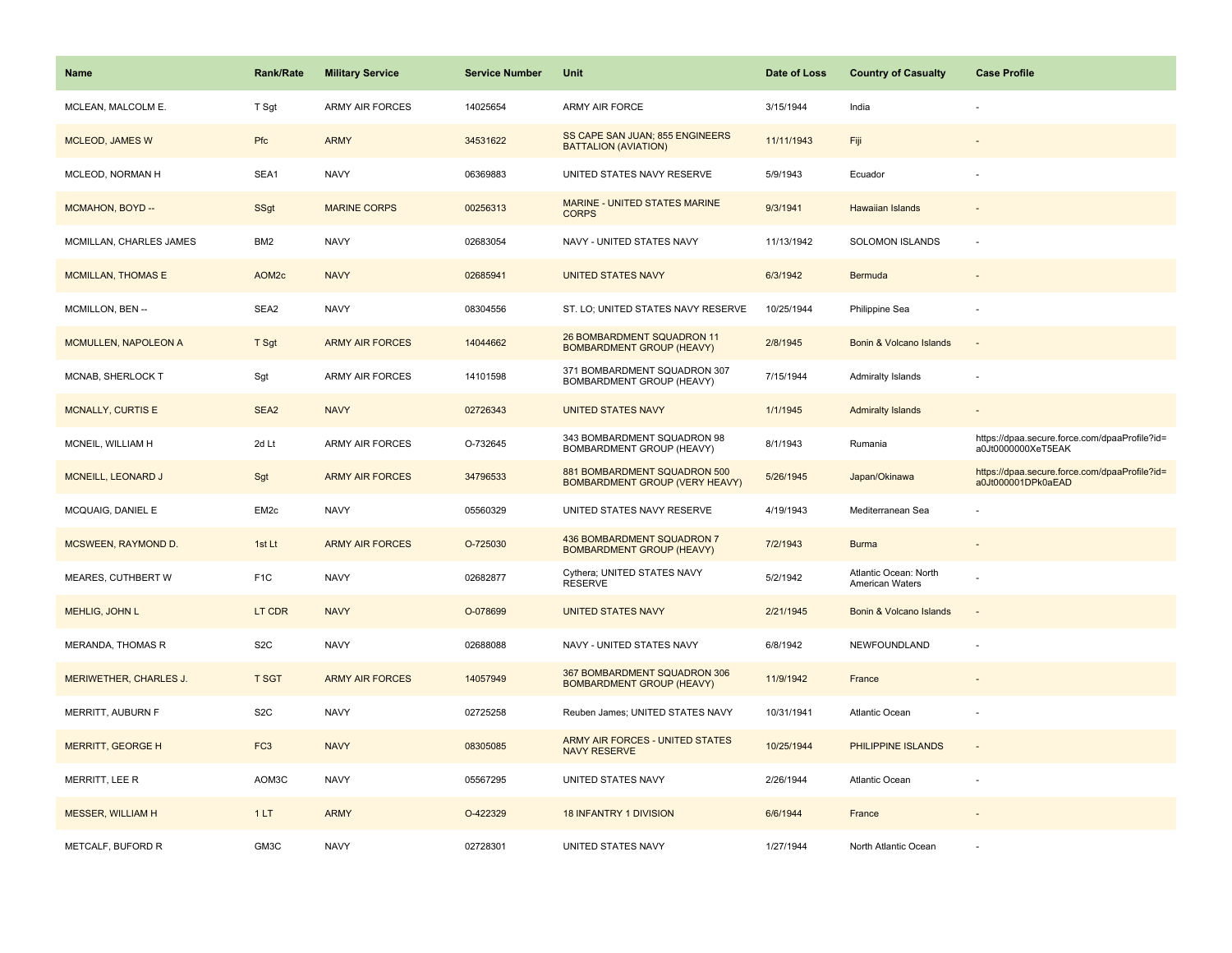| <b>Name</b>               | <b>Rank/Rate</b> | <b>Military Service</b> | <b>Service Number</b> | Unit                                                                  | Date of Loss | <b>Country of Casualty</b> | <b>Case Profile</b> |
|---------------------------|------------------|-------------------------|-----------------------|-----------------------------------------------------------------------|--------------|----------------------------|---------------------|
| <b>MEYER, LAWRENCE F</b>  | 2LT              | <b>ARMY AIR FORCES</b>  | O-832655              | 369 FIGHTER SQUADRON 359 FIGHTER<br><b>GROUP</b>                      | 2/23/1945    | Germany                    |                     |
| MICKLER, JAMES A          | T SGT            | ARMY AIR FORCES         | 14064698              | 424 BOMBARDMENT SQUADRON 307<br>BOMBARDMENT GROUP (HEAVY)             | 7/25/1943    | Solomon Islands            |                     |
| MIKILL, SAMUEL M          | S SGT            | <b>ARMY AIR FORCES</b>  | 14061648              | 457 BOMBARDMENT SQUADRON 330<br><b>BOMBARDMENT GROUP (VERY HEAVY)</b> | 5/24/1945    | Japan/Okinawa              |                     |
| MILEY, HAROLD J           | COX              | <b>NAVY</b>             | 05519842              | LST-342; UNITED STATES NAVY<br><b>RESERVE</b>                         | 7/18/1943    | Solomon Islands            |                     |
| MILLER, CLARENCE C        | <b>PVT</b>       | <b>MARINE CORPS</b>     | 00347392              | MARINE - UNITED STATES MARINE<br><b>CORPS</b>                         | 9/27/1942    | <b>SOLOMON ISLANDS</b>     |                     |
| MILLER, GORDON H          | PFC              | <b>ARMY AIR FORCES</b>  | 14059221              | HEADQUARTERS SQUADRON 24 AIR<br><b>DEPOT GROUP</b>                    | 7/10/1943    | Trinidad                   |                     |
| MILLER, PAUL R            | S <sub>1</sub> C | <b>NAVY</b>             | 02685029              | USS JARVIS; UNITED STATES NAVY                                        | 8/9/1942     | Solomon Islands            | $\sim$              |
| MILLER, REGINALD H        | AMM1C            | <b>NAVY</b>             | 02685439              | USS RANGER; UNITED STATES NAVY                                        | 10/4/1943    | Atlantic Ocean             |                     |
| MILLS, EDGAR L.           | S SGT            | <b>ARMY AIR FORCES</b>  | 14066591              | 816 BOMBARDMENT SQUADRON 483<br><b>BOMBARDMENT GROUP (HEAVY)</b>      | 7/18/1944    | Germany                    |                     |
| MILLS, MARTIN C           | GM3C             | <b>NAVY</b>             | 04068986              | UNITED STATES NAVY RESERVE                                            | 1/11/1943    | Atlantic Ocean             |                     |
| <b>MIMS, RANDALL RAY</b>  | S <sub>1</sub> C | <b>NAVY</b>             | 02690017              | USS WALKE; UNITED STATES NAVY                                         | 11/15/1942   | Solomon Islands            |                     |
| MINGONET, AIME M.         | CPL              | <b>ARMY</b>             | 14118101              | 47 INFANTRY 9 DIVISION                                                | 9/28/1945    | Germany                    |                     |
| <b>MINOR, HUGH P</b>      | 1LT              | <b>ARMY AIR FORCES</b>  | O-501998              | <b>ARMY AIR FORCE</b>                                                 | 2/3/1943     | <b>Brazil</b>              |                     |
| MIXON, JOHN MARION        | S <sub>2</sub> C | <b>NAVY</b>             | 02697523              | UNITED STATES NAVY                                                    | 5/27/1942    | Caribbean Sea              |                     |
| <b>MIXON, THOMAS CLAY</b> | S <sub>2</sub> C | <b>NAVY</b>             | 02727579              | Yorktown; UNITED STATES NAVY                                          | 6/4/1942     | Midway Island              |                     |
| MOBLEY, HUBERT S          | 2LT              | ARMY AIR FORCES         | O-441131              | 435 BOMBARDMENT SQUADRON 19<br>BOMBARDMENT GROUP (HEAVY)              | 8/14/1942    | New Guinea                 |                     |
| MOHR, JOSEPH W            | AM3C             | <b>NAVY</b>             | 05518476              | NAVY - UNITED STATES NAVY RESERVE                                     | 3/19/1945    | <b>JAPAN</b>               |                     |
| MOLANDER, NORMAN C        | PFC              | <b>ARMY</b>             | 34407873              | ARMY - 306 QUARTERMASTER<br><b>BATTALION</b>                          | 4/28/1944    | <b>ENGLISH CHANNEL</b>     | ×.                  |
| <b>MONROE, WALTER S</b>   | 1LT              | <b>ARMY AIR FORCES</b>  | O-797696              | 340 FIGHTER SQUADRON 348 FIGHTER<br><b>GROUP</b>                      | 2/18/1944    | New Guinea                 |                     |
| MOORE, COLON SHELBY       | S <sub>1</sub> C | <b>NAVY</b>             | 02727634              | USS WALKE; UNITED STATES NAVY                                         | 11/15/1942   | Solomon Islands            |                     |
| MOORE, DONALD JAY         | 1LT              | <b>MARINE CORPS</b>     | O-017036              | MARINE - UNITED STATES MARINE<br><b>CORPS</b>                         | 12/28/1943   | New Britain Island         | $\sim$              |
| MOORE, WILLIAM HENRY      | CAPT             | <b>MARINE CORPS</b>     | O-007503              | MARINE - UNITED STATES MARINE<br><b>CORPS</b>                         | 2/1/1943     | Solomon Islands            |                     |
| MORELAND, DANE R          | AOM3C            | <b>NAVY</b>             | 05568826              | <b>UNITED STATES NAVY</b>                                             | 6/28/1945    | China Seas                 |                     |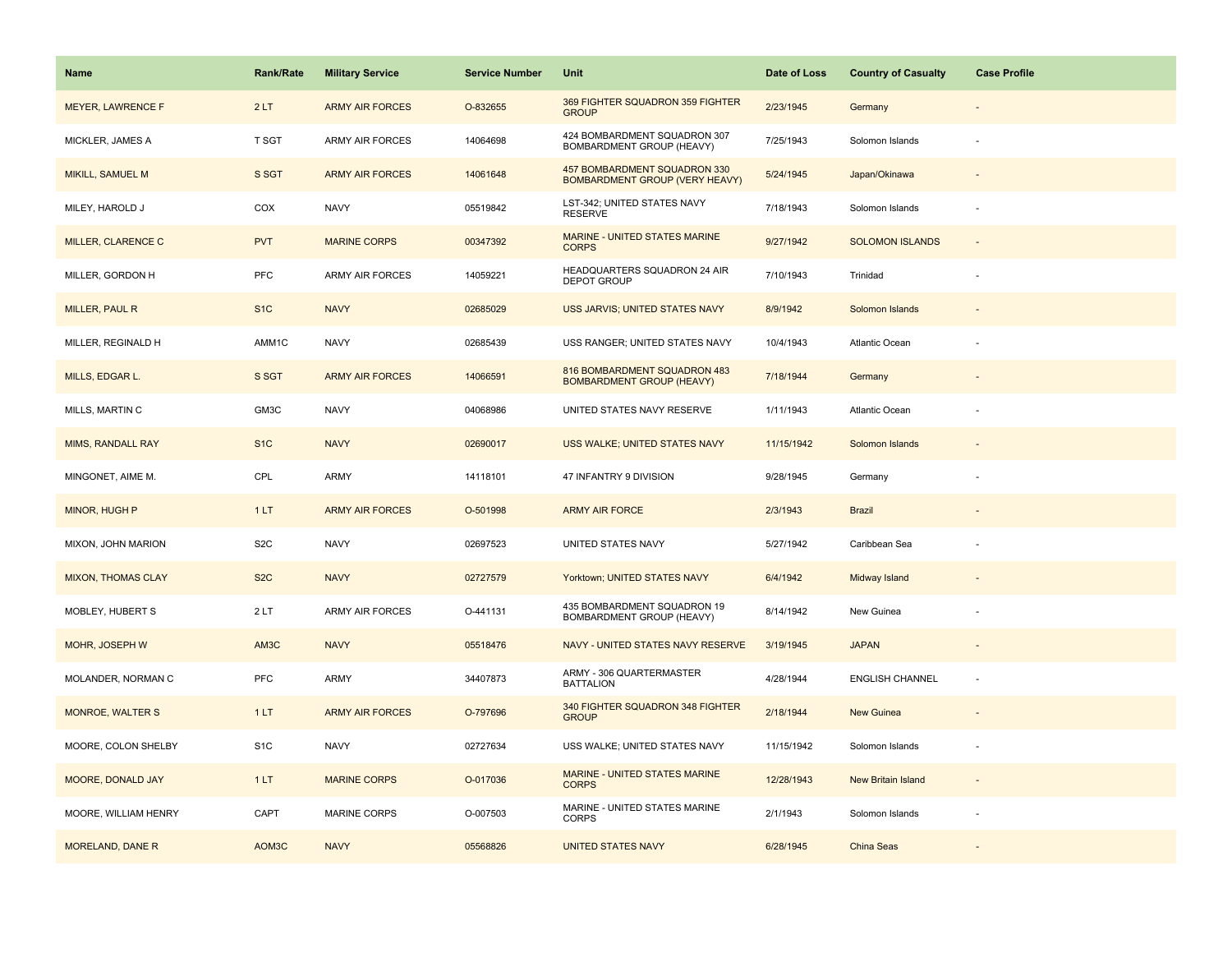| <b>Name</b>                 | <b>Rank/Rate</b>   | <b>Military Service</b> | <b>Service Number</b> | Unit                                                              | Date of Loss | <b>Country of Casualty</b>                             | <b>Case Profile</b>                                                 |
|-----------------------------|--------------------|-------------------------|-----------------------|-------------------------------------------------------------------|--------------|--------------------------------------------------------|---------------------------------------------------------------------|
| MORGAN, BION P              | 1LT                | <b>ARMY AIR FORCES</b>  | O-758038              | 36 FIGHTER SQUADRON 8 FIGHTER<br><b>GROUP</b>                     | 2/4/1945     | Philippine Islands                                     |                                                                     |
| <b>MORGAN, CHARLES A</b>    | RM3C               | <b>NAVY</b>             | 04068883              | Sims; UNITED STATES NAVY RESERVE                                  | 5/7/1942     | <b>Coral Sea</b>                                       |                                                                     |
| MORGAN, JAMES E             | AMM3C              | <b>NAVY</b>             | 06049453              | UNITED STATES NAVY RESERVE                                        | 12/13/1943   | Ellice Islands                                         |                                                                     |
| <b>MORGAN, WILLIAM C</b>    | S SGT              | <b>ARMY AIR FORCES</b>  | 34539402              | 380 BOMBARDMENT SQUADRON 310<br><b>BOMBARDMENT GROUP (MEDIUM)</b> | 6/22/1944    | North Sea or Tyrrhenian<br>Sea                         |                                                                     |
| MORRIS, RONALD B            | COX                | <b>NAVY</b>             | 02683019              | Sims; UNITED STATES NAVY                                          | 5/7/1942     | Coral Sea                                              |                                                                     |
| <b>MORRISON, AROL L</b>     | SSMB <sub>2C</sub> | <b>NAVY</b>             | 9325339               | <b>HANCOCK; UNITED STATES NAVY</b><br><b>RESERVE</b>              | 4/7/1945     | Ryukyus Islands                                        |                                                                     |
| MORTON, DUDLEY W            | CDR                | <b>NAVY</b>             | O-063274              | WAHOO; UNITED STATES NAVY                                         | 11/1/1943    | Sea of Japan                                           |                                                                     |
| <b>MOSBEY, CHARLES R</b>    | S SGT              | <b>ARMY AIR FORCES</b>  | 14064201              | 338 BOMBARDMENT SQUADRON 96<br><b>BOMBARDMENT GROUP (HEAVY)</b>   | 7/28/1943    | North Sea or Tyrrhenian<br>Sea                         |                                                                     |
| MOSELEY, OSCAR C.           | T SGT              | ARMY AIR FORCES         | 34203019              | 512 BOMBARDMENT SQUADRON 376<br>BOMBARDMENT GROUP (HEAVY)         | 12/28/1943   | Italy                                                  |                                                                     |
| <b>MOSKOWITZ, MURRAY --</b> | <b>SGT</b>         | <b>ARMY AIR FORCES</b>  | 14135085              | 832 BOMBARDMENT SQUADRON 486<br><b>BOMBARDMENT GROUP (HEAVY)</b>  | 5/29/1945    | North Sea or Tyrrhenian<br>Sea                         |                                                                     |
| MUNN, ROGERS R              | ARM2C              | <b>NAVY</b>             | 05516201              | UNITED STATES NAVY RESERVE                                        | 2/16/1944    | Marshall Islands                                       | https://dpaa.secure.force.com/dpaaProfile?id=<br>a0Jt0000009VhhJEAS |
| MURPHY, ROBERT E            | 2d Lt              | <b>ARMY AIR FORCES</b>  | O-675105              | 8 BOMBARDMENT SQUADRON 3<br><b>BOMBARDMENT GROUP (LIGHT)</b>      | 11/2/1943    | <b>New Britain Island</b>                              |                                                                     |
| MURRAY, RICHARD A           | 2LT                | <b>ARMY AIR FORCES</b>  | O-793659              | 84 FIGHTER SQUADRON 78 FIGHTER<br><b>GROUP</b>                    | 5/20/1943    | North Sea or Tyrrhenian<br>Sea                         |                                                                     |
| MUSHINSKI, EDWIN JOHN       | RM <sub>2</sub> C  | <b>NAVY</b>             | 02682874              | <b>UNITED STATES NAVY</b>                                         | 6/4/1942     | Midway Island                                          |                                                                     |
| MUSSELWHITE, EDGAR W        | MM1C               | <b>NAVY</b>             | 02682996              | Reuben James; UNITED STATES NAVY                                  | 10/31/1941   | Atlantic Ocean                                         |                                                                     |
| <b>MUSSO, ANTHONY</b>       | <b>PFC</b>         | <b>ARMY</b>             | 06834775              | <b>ARMY - 2 GENERAL HOSPITAL</b>                                  | 1/9/1945     | <b>FORMOSA</b>                                         | https://dpaa.secure.force.com/dpaaProfile?id=<br>a0Jt000000P5lrFEAR |
| MYERS, GILBERT H            | 2LT                | <b>ARMY AIR FORCES</b>  | O-795433              | 381 BOMBARDMENT SQUADRON 310<br>BOMBARDMENT GROUP (MEDIUM)        | 7/10/1943    | Sicily                                                 |                                                                     |
| NAGORNIAK, JOHN P           | SC <sub>3</sub> C  | <b>NAVY</b>             | 05515047              | <b>Plymouth; UNITED STATES NAVY</b><br><b>RESERVE</b>             | 8/5/1943     | <b>Atlantic Ocean: North</b><br><b>American Waters</b> | https://dpaa.secure.force.com/dpaaProfile?id=<br>a0Jt0000000XdnPEAS |
| NEAL, GAYLORD W             | <b>ENS</b>         | <b>NAVY</b>             | O-378933              | USS LEXINGTON (CV-16); UNITED<br><b>STATES NAVY RESERVE</b>       | 1/17/1945    | Philippine Islands                                     |                                                                     |
| <b>NEAL, OTISS</b>          | S SGT              | <b>ARMY AIR FORCES</b>  | 14057846              | 311 TROOP CARRIER SQUADRON                                        | 10/12/1945   | Japan/Okinawa                                          |                                                                     |
| NEEDHAM, GEORGE M           | EM1C               | <b>NAVY</b>             | 05516439              | SEAWOLF; UNITED STATES NAVY<br><b>RESERVE</b>                     | 10/3/1944    | Netherlands East Indies                                |                                                                     |
| <b>NEELD, CARLYLE F</b>     | S <sub>2</sub> C   | <b>NAVY</b>             | 02686802              | USS VINCENNES; UNITED STATES NAVY                                 | 8/9/1942     | Solomon Islands                                        |                                                                     |
| NEELY, WILLARD M            | GM3C               | <b>NAVY</b>             | 08313750              | LCS(L)(3)-7; UNITED STATES NAVY<br><b>RESERVE</b>                 | 2/16/1945    | Philippine Islands                                     |                                                                     |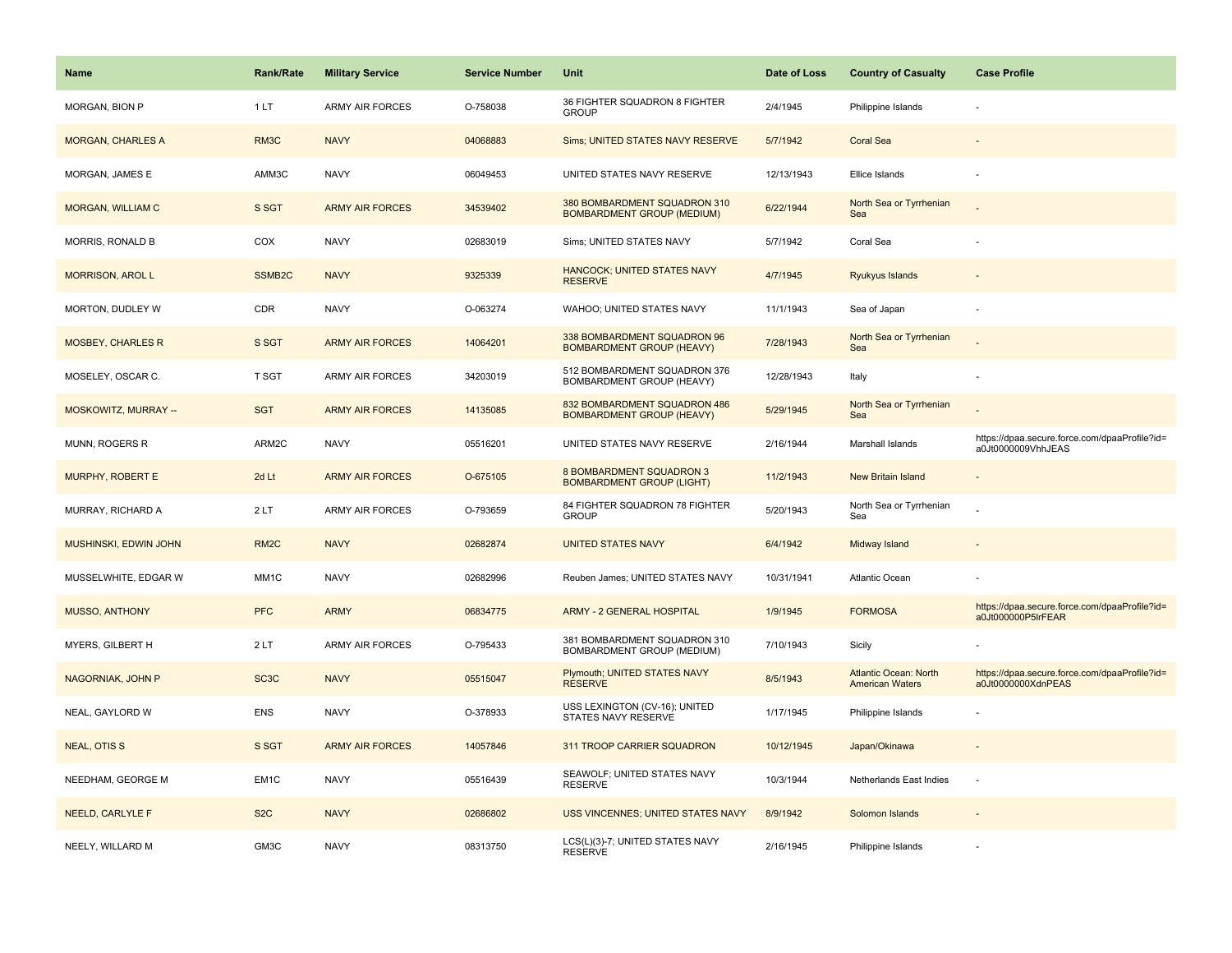| Name                         | Rank/Rate         | <b>Military Service</b> | <b>Service Number</b> | Unit                                                              | Date of Loss | <b>Country of Casualty</b> | <b>Case Profile</b>                                                 |
|------------------------------|-------------------|-------------------------|-----------------------|-------------------------------------------------------------------|--------------|----------------------------|---------------------------------------------------------------------|
| <b>NELSON, ROBERT G</b>      | <b>ENS</b>        | <b>NAVY</b>             | O-393164              | UNITED STATES NAVY RESERVE                                        | 9/12/1945    | Marianas Islands           |                                                                     |
| NESOM, JACK W                | <b>PVT</b>        | <b>ARMY</b>             | 07083990              | ARMY - 160 QUARTERMASTER<br>COMPANY                               | 9/13/1943    | PANAMA                     |                                                                     |
| NEWBERRY, JOSEPH R           | F <sub>1</sub> C  | <b>NAVY</b>             | 08307642              | <b>BONEFISH; UNITED STATES NAVY</b><br><b>RESERVE</b>             | 7/14/1945    | Sea of Japan               |                                                                     |
| NEWMAN, FRED D               | Pfc               | ARMY                    | 34543665              | 5307 COMPOSITE UNIT                                               | 7/28/1944    | <b>BURMA</b>               |                                                                     |
| <b>NEWTON, ORVILLE Y</b>     | S <sub>1</sub> C  | <b>NAVY</b>             | 02724372              | USS SIMS; UNITED STATES NAVY                                      | 5/7/1942     | <b>Coral Sea</b>           |                                                                     |
| NEWTON, WILLIAM B            | S SGT             | <b>ARMY</b>             | 06963771              | ARISAN MARU; HEADQUARTERS<br>COMPANY LUZON FORCE                  | 10/24/1944   | China Seas                 |                                                                     |
| NICELY, STROTHER --          | S SGT             | <b>ARMY</b>             | 06944368              | ARISAN MARU; 60 COAST ARTILLERY<br><b>REGIMENT</b>                | 10/24/1944   | China Seas                 | $\overline{\phantom{a}}$                                            |
| NICHOLS, ROLAND F            | EM3C              | <b>NAVY</b>             | 02688153              | SUBMARINE Argonaut; UNITED STATES<br><b>NAVY</b>                  | 1/10/1943    | New Britain Island         | ÷,                                                                  |
| NICHOLS, WADE --             | F <sub>1</sub> C  | <b>NAVY</b>             | 02726735              | USS JUNEAU; UNITED STATES NAVY                                    | 11/13/1942   | Solomon Islands            |                                                                     |
| NININGER, ALEXANDER R.       | 1st Lt            | ARMY                    | O-23761               | 57 INFANTRY REGIMENT (PHILIPPINE<br>SCOUT)                        | 1/12/1942    | Philippine Islands         | https://dpaa.secure.force.com/dpaaProfile?id=<br>a0Jt0000000XeCCEA0 |
| <b>NOBBS, HARRISON S</b>     | <b>ACRM</b>       | <b>NAVY</b>             | 02281900              | Neosho; UNITED STATES NAVY                                        | 5/7/1942     | <b>Coral Sea</b>           |                                                                     |
| NOLEN, DEVON B               | T SGT             | <b>ARMY AIR FORCES</b>  | 15082875              | 303 BOMBARDMENT GROUP (HEAVY),<br>359 BOMBARDMENT SQUADRON        | 11/23/1942   | France                     |                                                                     |
| NORD, JULIUS C               | S SGT             | <b>ARMY AIR FORCES</b>  | 34782078              | 438 BOMBARDMENT SQUADRON 319<br><b>BOMBARDMENT GROUP (MEDIUM)</b> | 12/22/1944   | Italy                      |                                                                     |
| NORDIN, QUENTIN R            | S <sub>1</sub> C  | <b>NAVY</b>             | 02689943              | USS SUWANNEE CVE 27; UNITED<br><b>STATES NAVY</b>                 | 10/25/1944   | Philippine Islands         |                                                                     |
| <b>NORRIS, NATHAN ROBERT</b> | <b>CCS</b>        | <b>NAVY</b>             | 02740071              | USS BARTON; UNITED STATES NAVY                                    | 11/13/1942   | Solomon Islands            |                                                                     |
| NORRIS, ROBERT W             | SOM2C             | <b>NAVY</b>             | 06361043              | Partridge; UNITED STATES NAVY<br><b>RESERVE</b>                   | 6/11/1944    | English Channel            | ÷                                                                   |
| <b>NORTH, NORMAN LEVI</b>    | AMM <sub>2C</sub> | <b>NAVY</b>             | 02689387              | VB-101, formally VP-51, UNITED STATES<br><b>NAVY</b>              | 2/14/1943    | Solomon Islands            |                                                                     |
| OBERRY, MARTIN L.            | 1st Lt            | ARMY AIR FORCES         | O-667750              | ARMY AIR FORCE                                                    | 3/8/1944     |                            |                                                                     |
| <b>OCONNOR, JAMES O</b>      | Pvt               | <b>ARMY</b>             | 14038295              | ARISAN MARU; 31 INFANTRY REGIMENT                                 | 10/24/1944   | <b>China Seas</b>          |                                                                     |
| ODELL, VIRGIL M              |                   | ARMY                    | 34206040              | 702 ENGINEERS PETROLEUM DIST<br>COMPANY                           | 2/12/1943    | Bermuda                    | ÷,                                                                  |
| ODOM, RAY                    | STM1C             | <b>NAVY</b>             | 08305834              | NAVY - UNITED STATES NAVY RESERVE                                 | 12/30/1944   | PHILIPPINE ISLANDS         | $\sim$                                                              |
| ODUM, JOSEPH ROY             | F <sub>1</sub> C  | <b>NAVY</b>             | 02681288              | USS MEREDITH; UNITED STATES NAVY                                  | 10/15/1942   | Solomon Islands            |                                                                     |
| <b>OLIPHANT, HUGH B</b>      | S <sub>2</sub> C  | <b>NAVY</b>             | 05515224              | SS EAST INDIAN; UNITED STATES NAVY<br><b>RESERVE</b>              | 11/3/1942    | Africa                     |                                                                     |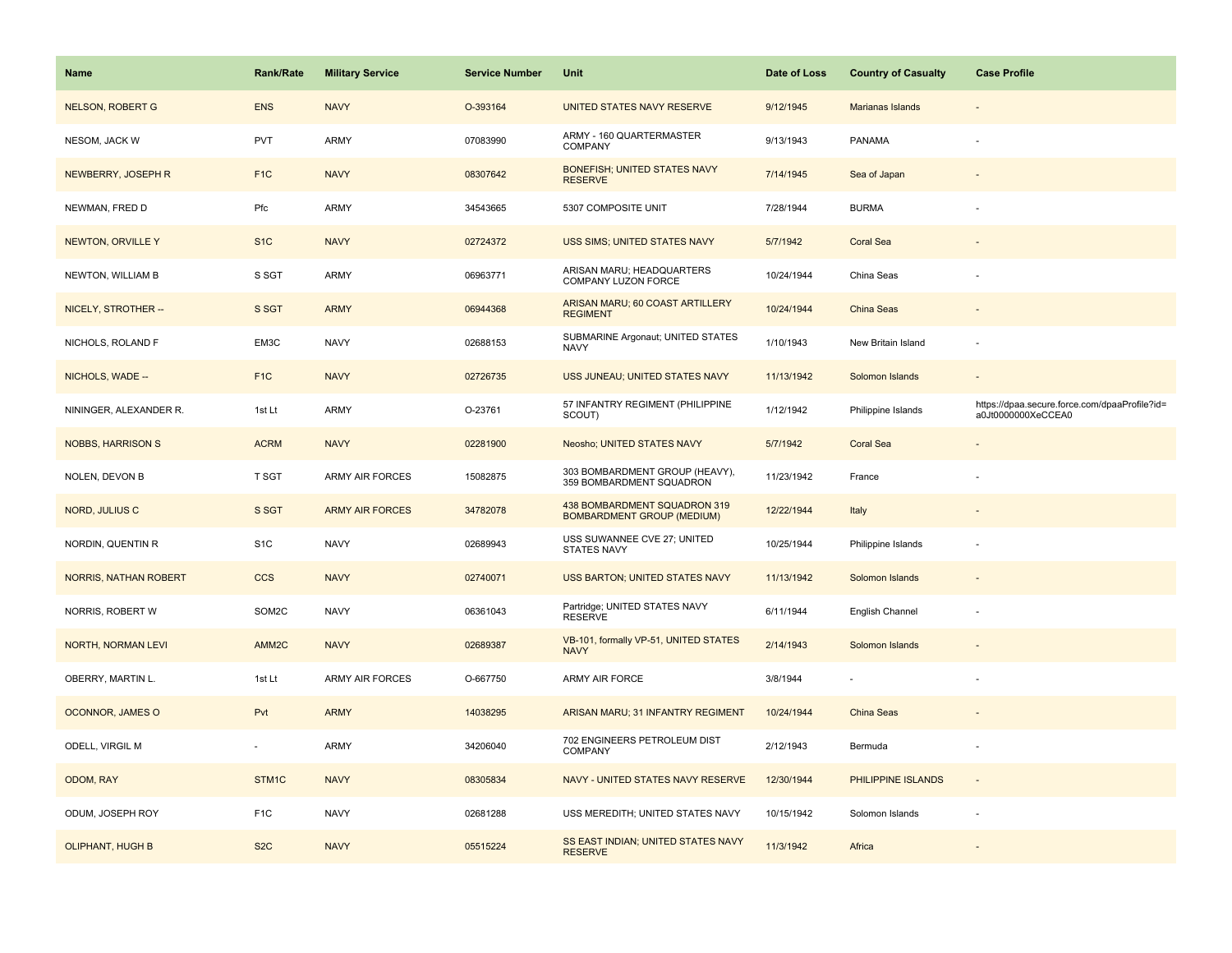| <b>Name</b>                  | Rank/Rate         | <b>Military Service</b> | <b>Service Number</b> | Unit                                                              | Date of Loss | <b>Country of Casualty</b>     | <b>Case Profile</b> |
|------------------------------|-------------------|-------------------------|-----------------------|-------------------------------------------------------------------|--------------|--------------------------------|---------------------|
| ONEAL, CHARLES B             | <b>CMMP</b>       | <b>NAVY</b>             | 02675653              | UNITED STATES NAVY                                                | 2/28/1942    | Atlantic Ocean                 |                     |
| <b>ONEILL, PHILLIP W</b>     | Sgt               | <b>ARMY AIR FORCES</b>  | 14076598              | 445 BOMBARDMENT SQUADRON 321<br><b>BOMBARDMENT GROUP (MEDIUM)</b> | 10/8/1943    | Greece                         |                     |
| ORTMEYER, ARMIN J            | CAPT              | ARMY AIR FORCES         | O-659326              | 459 FIGHTER SQUADRON 80 FIGHTER<br><b>GROUP</b>                   | 1/13/1945    | Burma                          |                     |
| <b>OSET, WALTER A</b>        | S <sub>1</sub> C  | <b>NAVY</b>             | 05607659              | <b>UNITED STATES NAVY</b>                                         | 10/1/1943    | <b>English Channel</b>         |                     |
| OSTEEN, RA                   | S Sgt             | <b>ARMY AIR FORCES</b>  | 14076538              | AIR CORPS                                                         | 5/7/1943     | Atlantic Ocean                 |                     |
| <b>OSTERBY, ALBIN E</b>      | GM <sub>1</sub> C | <b>NAVY</b>             | 02684048              | <b>MONAGHAN; UNITED STATES NAVY</b>                               | 12/18/1944   | <b>Philippine Sea</b>          |                     |
| OTOOLE, MARTIN P             | 1st Lt            | <b>ARMY AIR FORCES</b>  | O-671069              | 454 BOMBARDMENT SQUADRON 323<br>BOMBARDMENT GROUP (MEDIUM)        | 4/11/1944    | $\sim$                         |                     |
| <b>OVERSTREET, RICHARD M</b> | S <sub>1</sub> C  | <b>NAVY</b>             | 05518566              | Calhoun; UNITED STATES NAVY                                       | 4/6/1945     | Japan                          |                     |
| OWEN, EDWIN E                | 2LT               | ARMY AIR FORCES         | O-802666              | 17 ANTISUB SQUADRON                                               | 7/25/1943    | Cuba                           |                     |
| PAGH, WILLIAM S              | LT COL            | <b>ARMY AIR FORCES</b>  | O-367251              | HEADQUARTERS 312 BOMBARDMENT<br><b>GROUP (LIGHT)</b>              | 8/11/1944    | <b>New Guinea</b>              |                     |
| PALMER, JOHN B.              | 2LT               | <b>ARMY AIR FORCES</b>  | O-822530              | 500 BOMBARDMENT SQUADRON 345<br>BOMBARDMENT GROUP (MEDIUM)        | 1/1/1945     | Philippine Islands             |                     |
| PALMES, RUSSELL B            | <b>CSK</b>        | <b>NAVY</b>             | 05505458              | Frederick C Davis; UNITED STATES NAVY<br><b>RESERVE</b>           | 4/24/1945    | North Atlantic Ocean           | $\blacksquare$      |
| PARDOE, WILLIAM E            | QM3C              | <b>COAST GUARD</b>      | 00239544              | COAST GUARD - UNITED STATES<br><b>COAST GUARD</b>                 | 12/17/1942   | <b>Belle Isle Straits</b>      |                     |
| PARRAMORE, CLARENCE --       | S <sub>1</sub> C  | <b>NAVY</b>             | 05519881              | UNITED STATES NAVY RESERVE                                        | 2/28/1943    | North Atlantic Ocean           | $\sim$              |
| PARRAMORE, ROBERT T          | F3C               | <b>NAVY</b>             | 02689797              | UNITED STATES NAVY                                                | 6/6/1942     | Midway Island                  | ÷,                  |
| PARSONAGE, FRANKLIN C.       | 2LT               | <b>ARMY AIR FORCES</b>  | O-801031              | 329 BOMBARDMENT SQUADRON 93<br><b>BOMBARDMENT GROUP (HEAVY)</b>   | 11/13/1943   | North Sea or Tyrrhenian<br>Sea |                     |
| PATERSON, WILLIAM G          | AM3C              | <b>NAVY</b>             | 02688416              | DORCHESTER; UNITED STATES NAVY                                    | 2/3/1943     | Greenland                      |                     |
| PATTERSON, JAMES W           | Y <sub>1</sub> C  | <b>NAVY</b>             | 05515055              | EVERSOLE; UNITED STATES NAVY<br><b>RESERVE</b>                    | 10/29/1944   | <b>Philippine Sea</b>          |                     |
| PAUL, LEWIS FRANKLIN         | AS                | <b>NAVY</b>             | 06044496              | INGRAHAM; UNITED STATES NAVY<br><b>RESERVE</b>                    | 8/22/1942    | Nova Scotia                    |                     |
| PAUTSCH, PHILIP W            | WT2C              | <b>NAVY</b>             | 02682987              | USS HOUSTON (CA-30); UNITED STATES<br><b>NAVY</b>                 | 3/1/1942     | Java                           |                     |
| PAYNE, JOHN B.               | 1LT               | <b>ARMY AIR FORCES</b>  | O-734130              | 531 BOMBARDMENT SQUADRON 380<br>BOMBARDMENT GROUP (HEAVY)         | 6/11/1943    | Timor                          | ÷,                  |
| PAYNE, JOHN H                | <b>CAPT</b>       | <b>ARMY</b>             | O-237384              | 72 INFANTRY 71 DIVISION (PHILIPPINE<br>SCOUT)                     | 12/23/1941   | Philippine Islands             |                     |
| PEACOCK, EDWARD --           | SGT               | ARMY                    | 34408187              | 135 INFANTRY 34 DIVISION                                          | 2/8/1944     | Italy                          |                     |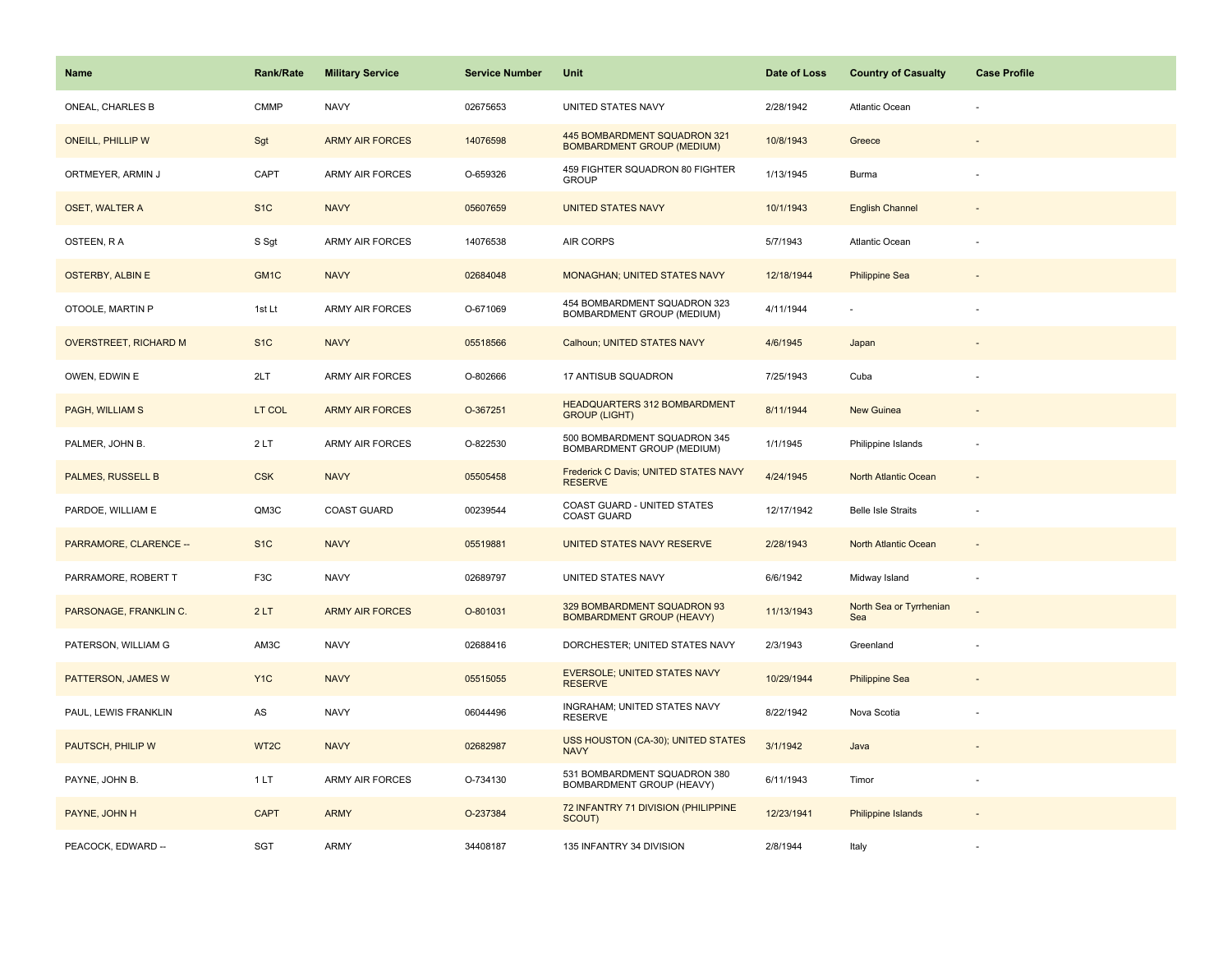| <b>Name</b>           | <b>Rank/Rate</b>  | <b>Military Service</b> | <b>Service Number</b> | Unit                                                            | Date of Loss | <b>Country of Casualty</b>                      | <b>Case Profile</b>                                                 |
|-----------------------|-------------------|-------------------------|-----------------------|-----------------------------------------------------------------|--------------|-------------------------------------------------|---------------------------------------------------------------------|
| PEARCE, BASIL C       | <b>ENS</b>        | <b>NAVY</b>             | O-270818              | TANG; UNITED STATES NAVY RESERVE                                | 10/25/1944   | Formosa                                         |                                                                     |
| PEEK, PAUL E          | FLT O             | <b>ARMY AIR FORCES</b>  | T-066265              | 1332 ARMY AIR FORCE BASE UNIT                                   | 7/2/1946     | India                                           |                                                                     |
| PEMBERTON, WILLIAM B. | 1LT               | <b>ARMY AIR FORCES</b>  | O-830908              | 55 SQUADRON 375 TROOP CARRIER<br><b>GROUP</b>                   | 5/26/1945    | <b>Philippine Islands</b>                       |                                                                     |
| PERRY, JOHN I.        | SGT               | <b>ARMY AIR FORCES</b>  | 14038132              | 9 BOMBARDMENT SQUADRON 7<br>BOMBARDMENT GROUP (HEAVY)           | 3/13/1943    | Burma                                           | https://dpaa.secure.force.com/dpaaProfile?id=<br>a0Jt000001nzaUiEAI |
| PERRY, TOM --         | <b>CAPT</b>       | <b>ARMY AIR FORCES</b>  | O-428699              | 77 SQUADRON 22 TRANSPORT GROUP                                  | 8/9/1943     | <b>Burma</b>                                    |                                                                     |
| PETE, ARTHUR --       | MATT2C            | <b>NAVY</b>             | 02723951              | USS QUINCY; UNITED STATES NAVY                                  | 8/9/1942     | Solomon Islands                                 |                                                                     |
| PETTIS, CHARLES W     | <b>PVT</b>        | <b>ARMY</b>             | 14057796              | ORYOKO MARU; 454 ORDNANCE<br><b>COMPANY (AVIATION)</b>          | 12/16/1944   | Philippine Islands                              |                                                                     |
| PHELPS, JOHN P        | <b>PFC</b>        | ARMY                    | 14000141              | 9 INFANTRY 2 DIVISION                                           | 6/25/1944    | France                                          |                                                                     |
| PHILLIPPE, HERSEL E.  | 1LT               | <b>ARMY</b>             | O-890011              | <b>CORPS OF ENGINEERS</b>                                       | 5/6/1942     | Philippine Islands                              |                                                                     |
| PHILLIPS, BILLY C     | <b>ENS</b>        | <b>NAVY</b>             | O-320532              | UNITED STATES NAVY RESERVE                                      | 12/24/1943   | Atlantic Ocean                                  |                                                                     |
| <b>PICRAS, NICK G</b> | <b>CPL</b>        | <b>ARMY AIR FORCES</b>  | 14058382              | 154 SQUADRON 68 OBSERVATION<br><b>GROUP</b>                     | 11/8/1942    | Atlantic Ocean: North<br><b>American Waters</b> |                                                                     |
| PIERCE, EARL J        | <b>SGT</b>        | ARMY AIR FORCES         | 14138655              | 515 BOMBARDMENT SQUADRON 376<br>BOMBARDMENT GROUP (HEAVY)       | 2/12/1944    | North Sea or Tyrrhenian<br>Sea                  |                                                                     |
| PILLANS, HARRY B      | 2LT               | <b>ARMY AIR FORCES</b>  | O-575907              | 70 BOMBARDMENT SQUADRON 42<br><b>BOMBARDMENT GROUP (MEDIUM)</b> | 1/20/1945    | <b>New Guinea</b>                               | https://dpaa.secure.force.com/dpaaProfile?id=<br>a0Jt0000000XjJzEAK |
| PINDER, RICHARD A     | <b>CMOMM</b>      | <b>NAVY</b>             | 02682633              | BULLHEAD; UNITED STATES NAVY                                    | 8/6/1945     | Netherlands East Indies                         |                                                                     |
| PINKERTON, DAVID W    | 2LT               | <b>MARINE CORPS</b>     | O-007535              | MARINE - UNITED STATES MARINE<br><b>CORPS</b>                   | 6/5/1943     |                                                 |                                                                     |
| PIPES, CARROLL D      | <b>ENS</b>        | <b>NAVY</b>             | O-342753              | LCS-26; UNITED STATES NAVY<br><b>RESERVE</b>                    | 2/16/1945    | Philippine Islands                              |                                                                     |
| PIPPIN, EDD --        | SF <sub>2</sub> C | <b>NAVY</b>             | 02722672              | USS QUINCY; UNITED STATES NAVY                                  | 8/9/1942     | Solomon Islands                                 |                                                                     |
| PLANT, BUREL LEMAR    | F <sub>3</sub> C  | <b>NAVY</b>             | 02727521              | Sims; UNITED STATES NAVY                                        | 5/7/1942     | Coral Sea                                       |                                                                     |
| POLK, THOMAS E        | S <sub>2</sub> C  | <b>NAVY</b>             | 08306336              | UNITED STATES NAVY RESERVE                                      | 3/15/1944    | <b>Atlantic Ocean</b>                           |                                                                     |
| POLKINGHORNE, JAMES R | 1LT               | <b>ARMY AIR FORCES</b>  | O-797221              | 301 FIGHTER SQUADRON 332 FIGHTER<br><b>GROUP</b>                | 5/6/1945     | Italy                                           | https://dpaa.secure.force.com/dpaaProfile?id=<br>a0Jt0000000Xe8sEAC |
| POSEY, WILLIAM H      | SC <sub>1</sub>   | <b>NAVY</b>             | 02622622              | <b>NAVY - UNITED STATES NAVY</b>                                | 12/17/1945   | PHILIPPINE ISLANDS                              |                                                                     |
| POSTON, JOHN T        | CGM               | <b>NAVY</b>             | 02717836              | UNITED STATES NAVY                                              | 3/1/1942     | Indian Ocean                                    |                                                                     |
| POSTON, MASON C       | EM <sub>2</sub> C | <b>NAVY</b>             | 06041244              | ROBALO; UNITED STATES NAVY<br><b>RESERVE</b>                    | 8/15/1944    | Philippine Islands                              |                                                                     |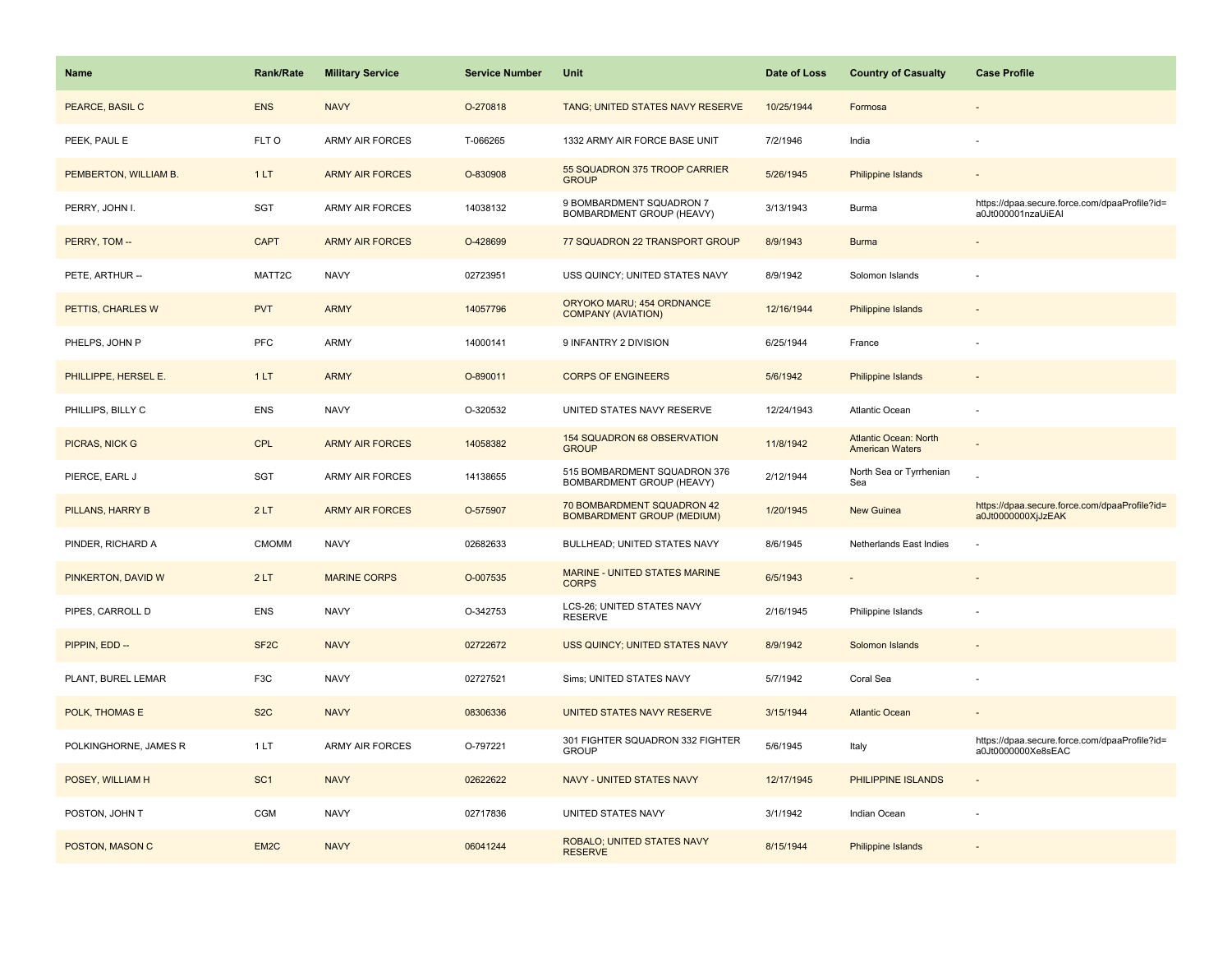| Name                    | <b>Rank/Rate</b> | <b>Military Service</b> | <b>Service Number</b> | Unit                                                                    | Date of Loss | <b>Country of Casualty</b> | <b>Case Profile</b>                                                 |
|-------------------------|------------------|-------------------------|-----------------------|-------------------------------------------------------------------------|--------------|----------------------------|---------------------------------------------------------------------|
| POWELL, ALVA C          | 2LT              | <b>ARMY AIR FORCES</b>  | O-754442              | 412 BOMBARDMENT SQUADRON 95<br>BOMBARDMENT GROUP (HEAVY)                | 4/11/1944    | <b>Baltic Sea</b>          |                                                                     |
| POWELL, LONNIE --       | <b>ACRM</b>      | <b>NAVY</b>             | 02715821              | <b>UNITED STATES NAVY</b>                                               | 12/13/1943   | <b>Ellice Islands</b>      |                                                                     |
| POWELL, WALTER D        | EM2C             | <b>NAVY</b>             | 05516791              | LST-342; UNITED STATES NAVY<br><b>RESERVE</b>                           | 7/18/1943    | Solomon Islands            |                                                                     |
| POWELSON, ROBERT L      | <b>PVT</b>       | <b>ARMY AIR FORCES</b>  | 14027394              | <b>HEADQUARTERS SQUADRON 27</b><br><b>BOMBARDMENT GROUP (LIGHT)</b>     | 6/24/1942    | Philippine Islands         | https://dpaa.secure.force.com/dpaaProfile?id=<br>a0Jt0000000LlptEAC |
| POWER, JOSEPH W         | <b>ENS</b>       | <b>NAVY</b>             | O-291333              | USS ESSEX (CV-9); UNITED STATES<br><b>NAVY RESERVE</b>                  | 6/20/1944    | Marianas Islands           |                                                                     |
| POWERS, MARVIN CECIL    | F <sub>1</sub> C | <b>NAVY</b>             | 02686067              | <b>INGRAHAM; UNITED STATES NAVY</b>                                     | 8/22/1942    | Nova Scotia                |                                                                     |
| PRESCOTT, WILLIAM O     | PVT              | ARMY                    | 34409518              | ARMY - HEADQUARTERS COMPANY 43<br><b>DIVISION</b>                       | 7/18/1943    | SOLOMON ISLANDS            | ÷,                                                                  |
| PRINCE, PEARL GREISON   | S <sub>2</sub> C | <b>NAVY</b>             | 02690053              | Yorktown; UNITED STATES NAVY                                            | 6/4/1942     | Midway Island              |                                                                     |
| PRINGLE, LESLIE WARD    | S <sub>2</sub> C | <b>NAVY</b>             | 02687249              | INGRAHAM; UNITED STATES NAVY                                            | 8/22/1942    | Nova Scotia                |                                                                     |
| PURDY, FREDERICK W      | LT CDR           | <b>NAVY</b>             | O-072289              | <b>UNITED STATES NAVY</b>                                               | 7/5/1943     | Solomon Islands            |                                                                     |
| PURPURA, CHARLES V      | SGT              | ARMY AIR FORCES         | 14025954              | 321 BOMBARDMENT SQUADRON 90<br>BOMBARDMENT GROUP (HEAVY)                | 1/6/1943     | New Guinea                 |                                                                     |
| PURVIS, JOE E           | COX              | <b>NAVY</b>             | 02726477              | SPENCE; UNITED STATES NAVY                                              | 12/18/1944   | China Seas                 | $\overline{\phantom{a}}$                                            |
| PURVIS, JOHN T          | S SGT            | ARMY AIR FORCES         | 34792592              | 344 BOMBARDMENT SQUADRON 98<br>BOMBARDMENT GROUP (HEAVY)                | 11/11/1944   | Adriatic Sea               |                                                                     |
| PUTMAN, NEIL            | <b>T SGT</b>     | <b>ARMY AIR FORCES</b>  | 34057351              | 42 BOMBARDMENT SQUADRON 11<br><b>BOMBARDMENT GROUP (HEAVY)</b>          | 11/13/1943   | <b>Funafuti Atoll</b>      |                                                                     |
| PUTNAL, CLABE WINSTON   | F3C              | <b>NAVY</b>             | 02689631              | NAVY - UNITED STATES NAVY                                               | 5/8/1943     | <b>CORAL SEA</b>           |                                                                     |
| <b>QUEEN, EMERALD T</b> | S SGT            | <b>ARMY AIR FORCES</b>  | 34243386              | 793 BOMBARDMENT SQUADRON 468<br><b>BOMBARDMENT GROUP (VERY HEAVY)</b>   | 11/4/1944    | India                      |                                                                     |
| QUINN, EUGENE M         | <b>PVT</b>       | ARMY AIR FORCES         | 14027302              | SHINYO MARU; 16 BOMBARDMENT<br>SQUADRON 27 BOMBARDMENT GROUP<br>(LIGHT) | 9/7/1944     | Philippine Islands         |                                                                     |
| <b>QUINN, JAMES E</b>   | LT /JG/          | <b>NAVY</b>             | O-166821              | UNITED STATES NAVY RESERVE                                              | 11/24/1943   | Pacific Ocean              |                                                                     |
| RABB, GERALD E.         | T SGT            | ARMY AIR FORCES         | 20434718              | 344 BOMBARDMENT SQUADRON 98<br>BOMBARDMENT GROUP (HEAVY)                | 8/1/1943     | Rumania                    |                                                                     |
| RAGUET, CONDE L         | LT CDR           | <b>NAVY</b>             | O-081039              | <b>BARBEL; UNITED STATES NAVY</b>                                       | 2/18/1945    | China Seas                 |                                                                     |
| RAMSAY, JOHN R          | LT /JG/          | <b>NAVY</b>             | O-157760              | UNITED STATES NAVY RESERVE                                              | 9/8/1944     | Pacific Ocean              |                                                                     |
| RANDOLPH, RICHARD B     | S SGT            | <b>ARMY AIR FORCES</b>  | 14064057              | 779 BOMBARDMENT SQUADRON 464<br><b>BOMBARDMENT GROUP (HEAVY)</b>        | 6/2/1944     | <b>Adriatic Sea</b>        |                                                                     |
| RAWLINS, JOHN B         | MN3C             | <b>NAVY</b>             | 05518547              | USS AARON WARD (DM-35); UNITED<br>STATES NAVY RESERVE                   | 5/3/1945     | Ryukyus Islands            |                                                                     |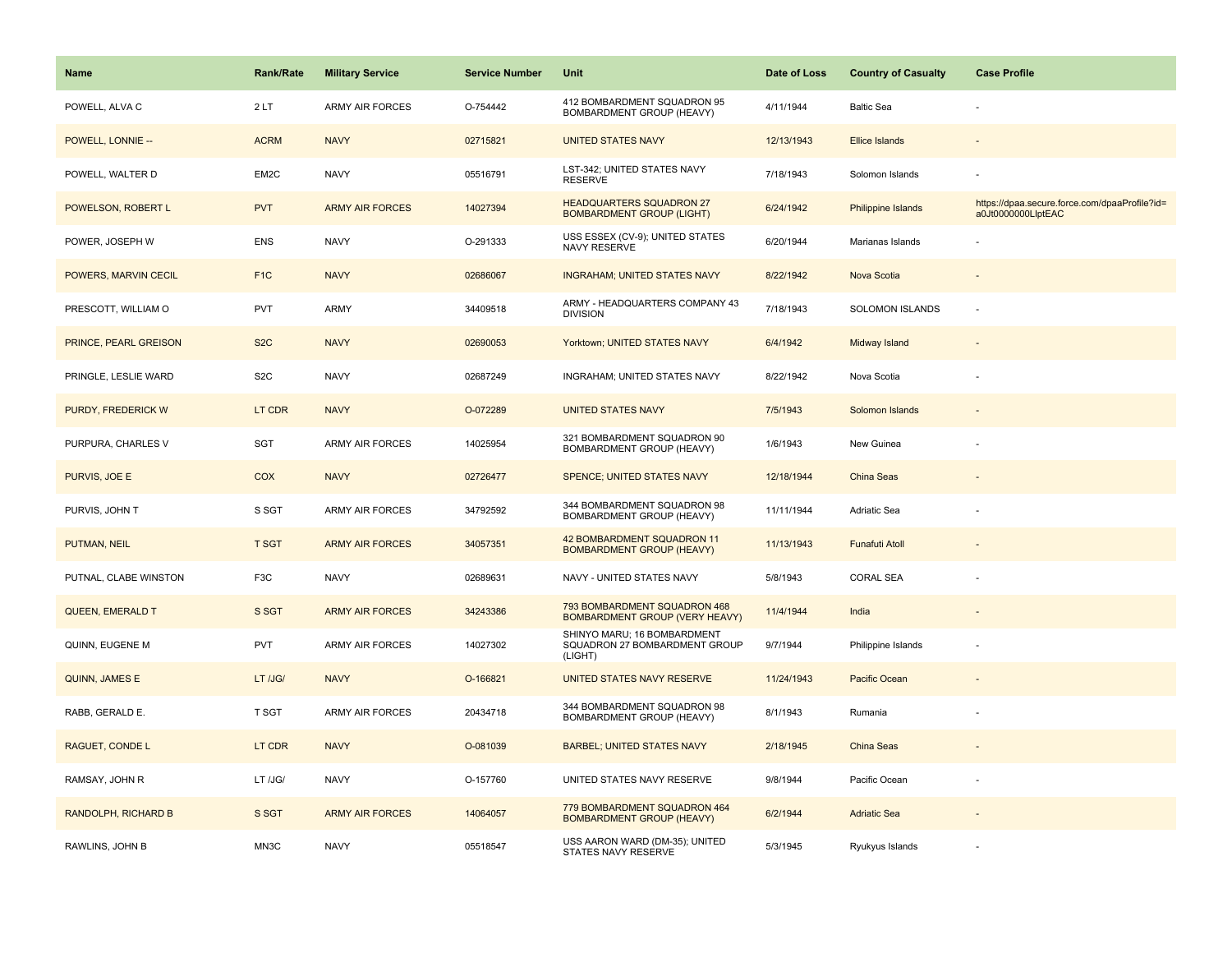| <b>Name</b>                | <b>Rank/Rate</b> | <b>Military Service</b> | <b>Service Number</b> | Unit                                                              | Date of Loss | <b>Country of Casualty</b>     | <b>Case Profile</b>                                                 |
|----------------------------|------------------|-------------------------|-----------------------|-------------------------------------------------------------------|--------------|--------------------------------|---------------------------------------------------------------------|
| RAYMOND, DENYER DEWITT     | 1LT              | <b>ARMY AIR FORCES</b>  | O-807612              | 68 FIGHTER SQUADRON 347 FIGHTER<br><b>GROUP</b>                   | 12/11/1944   | New Guinea                     |                                                                     |
| RAZNOFF, MICHAEL --        | S SGT            | <b>ARMY AIR FORCES</b>  | 34245281              | 3 RESCUE SQUADRON                                                 | 10/13/1944   | New Guinea                     |                                                                     |
| <b>READY, RAYMOND D</b>    | <b>PVT</b>       | <b>ARMY</b>             | 34409444              | 169 INFANTRY 43 DIVISION                                          | 7/14/1944    | Solomon Islands                |                                                                     |
| REDDING, ANDREW J          | S <sub>1</sub> C | <b>NAVY</b>             | 06367990              | SS RICHARD BLAND; UNITED STATES<br>NAVY RESERVE                   | 3/10/1943    | Iceland                        |                                                                     |
| <b>REEVES, WILLIAM W</b>   | <b>T SGT</b>     | <b>ARMY AIR FORCES</b>  | 14064281              | 338 BOMBARDMENT SQUADRON 96<br><b>BOMBARDMENT GROUP (HEAVY)</b>   | 7/28/1943    | North Sea or Tyrrhenian<br>Sea |                                                                     |
| REGISTER, HORACE --        | C M              | <b>NAVY</b>             | 00284866              | UNITED STATES NAVY                                                | 5/18/1944    | Solomon Islands                |                                                                     |
| <b>REINERT, EARL C</b>     | <b>ENS</b>       | <b>NAVY</b>             | O-268757              | <b>USS YORKTOWN; UNITED STATES NAVY</b><br><b>RESERVE</b>         | 6/24/1944    | Bonin & Volcano Islands        | $\sim$                                                              |
| REINHARDT, ERNEST --       | F <sub>1</sub> C | <b>NAVY</b>             | 05560314              | TANG; UNITED STATES NAVY                                          | 10/25/1944   | Formosa                        |                                                                     |
| REXRODE, CHARLES K.        | 1LT              | <b>ARMY AIR FORCES</b>  | O-505053              | 71 SQUADRON 20 FERRY GROUP                                        | 3/24/1943    | <b>French Guiana</b>           |                                                                     |
| RHUDY, AUSWELL C           | T SGT            | <b>ARMY AIR FORCES</b>  | 34782598              | 772 BOMBARDMENT SQUADRON 463<br>BOMBARDMENT GROUP (HEAVY)         | 2/16/1945    | Adriatic Sea                   |                                                                     |
| <b>RICH, CLAUDE EDWARD</b> | S <sub>1</sub> C | <b>NAVY</b>             | 02685370              | <b>USS Arizona; UNITED STATES NAVY</b>                            | 12/7/1941    | <b>Hawaiian Islands</b>        | https://dpaa.secure.force.com/dpaaProfile?id=<br>a0Jt00000004qxMEAQ |
| RICHARDS, THOMAS L         | F <sub>3</sub> C | <b>NAVY</b>             | 02728349              | USS QUINCY; UNITED STATES NAVY                                    | 8/9/1942     | Solomon Islands                |                                                                     |
| RICHEY, NORTON JOHN        | AMM1C            | <b>NAVY</b>             | 02687250              | <b>UNITED STATES NAVY</b>                                         | 3/12/1945    | <b>Borneo</b>                  |                                                                     |
| RIDGE, WILLIAM H           | ARM2C            | <b>NAVY</b>             | 06053362              | UNITED STATES NAVY RESERVE                                        | 5/19/1945    | China Seas                     |                                                                     |
| <b>RIPPEY, WILSON B</b>    | LT /JG/          | <b>NAVY</b>             | O-077519              | NAVY - UNITED STATES NAVY RESERVE                                 | 6/8/1942     | <b>ATLANTIC OCEAN</b>          |                                                                     |
| RIVERS, WILLIAM M          | ARM2C            | <b>NAVY</b>             | 05566614              | UNITED STATES NAVY RESERVE                                        | 1/15/1945    | China Seas                     |                                                                     |
| <b>ROBERTS, DENNIS E</b>   | <b>PFC</b>       | <b>ARMY</b>             | 34789665              | 162 INFANTRY 41 DIVISION                                          | 12/9/1944    | <b>New Guinea</b>              |                                                                     |
| ROBERTS, HUBERT G          | <b>PVT</b>       | ARMY                    | 14012111              | 82 RECONNAISSANCE BATTALION 2<br>ARMORED DIVISION                 | 7/27/1944    | France                         |                                                                     |
| <b>ROBERTSON, ROBERT M</b> | 2LT              | <b>ARMY AIR FORCES</b>  | O-668139              | 437 BOMBARDMENT SQUADRON 319<br><b>BOMBARDMENT GROUP (MEDIUM)</b> | 8/22/1943    | Italy                          |                                                                     |
| ROBINSON, TURNER B         | MOMM1C           | <b>NAVY</b>             | 04069392              | NAVY - UNITED STATES NAVY RESERVE                                 | 11/10/1944   | ADMIRALTY ISLANDS              | https://dpaa.secure.force.com/dpaaProfile?id=<br>a0Jt0000000Xh8kEAC |
| ROCKWELL, EMERSON E        | EM <sub>1C</sub> | <b>NAVY</b>             | 05505752              | <b>HERRING; UNITED STATES NAVY</b><br><b>RESERVE</b>              | 7/5/1944     | Kurile Islands                 |                                                                     |
| ROLLER, ROBERT J           | AMM1C            | <b>NAVY</b>             | 02690304              | UNITED STATES NAVY                                                | 3/7/1944     | Solomon Islands                |                                                                     |
| ROSS, HAROLD EUGENE        | F <sub>3</sub> C | <b>NAVY</b>             | 02689628              | <b>Sims; UNITED STATES NAVY</b>                                   | 5/7/1942     | <b>Coral Sea</b>               |                                                                     |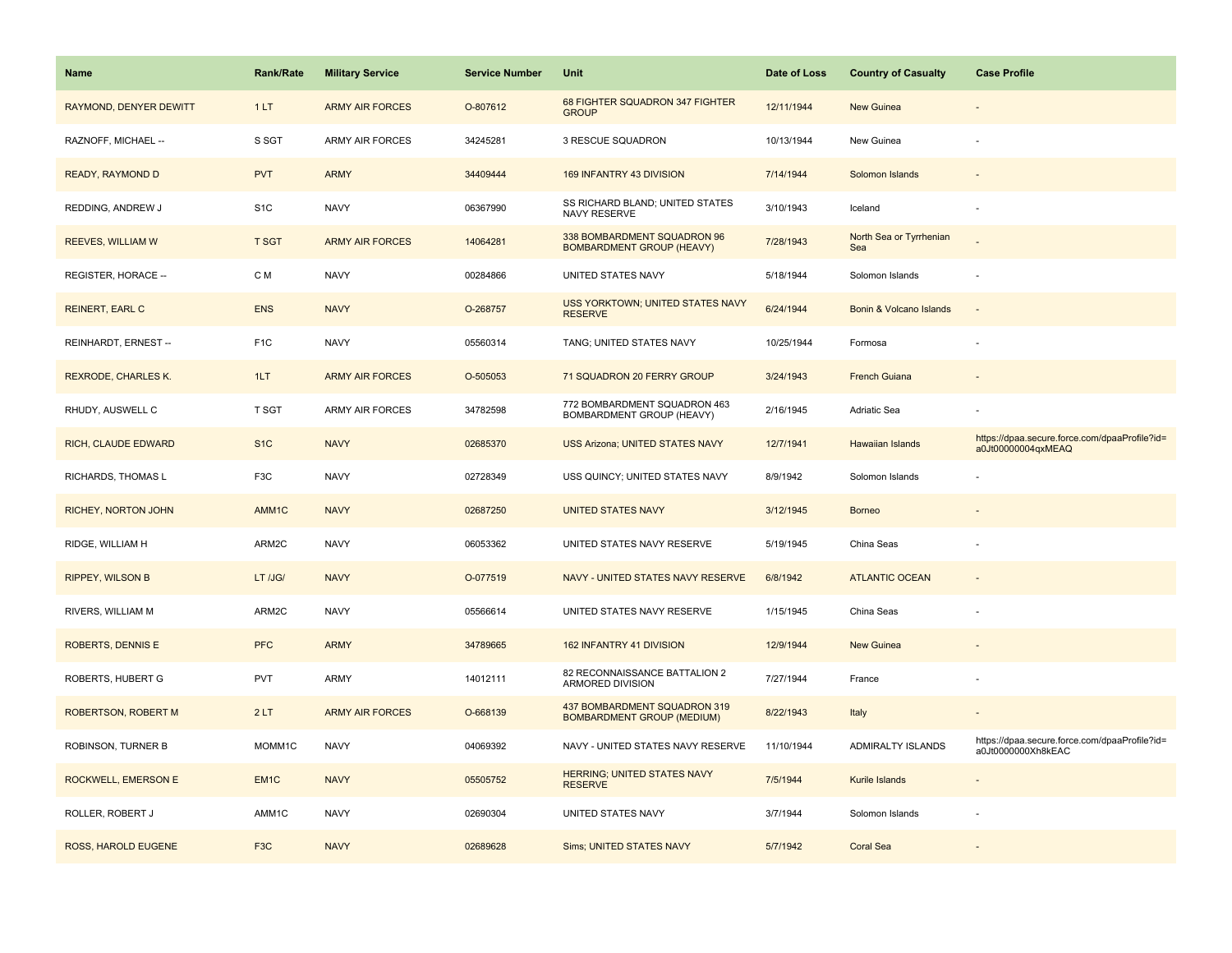| <b>Name</b>                  | Rank/Rate         | <b>Military Service</b> | <b>Service Number</b> | Unit                                                                  | Date of Loss | <b>Country of Casualty</b> | <b>Case Profile</b>                                                 |
|------------------------------|-------------------|-------------------------|-----------------------|-----------------------------------------------------------------------|--------------|----------------------------|---------------------------------------------------------------------|
| ROSS, HARVEY J.              | SGT               | <b>ARMY AIR FORCES</b>  | 14058258              | 367 BOMBARDMENT SQUADRON 306<br>BOMBARDMENT GROUP (HEAVY)             | 2/16/1943    | France                     |                                                                     |
| ROWE, ALVAN B.               | <b>T SGT</b>      | <b>ARMY AIR FORCES</b>  | 14038511              | 65 BOMBARDMENT SQUADRON 43<br><b>BOMBARDMENT GROUP (HEAVY)</b>        | 9/2/1943     | <b>New Britain Island</b>  |                                                                     |
| ROWE, CHARMNING WILLIE       | Pvt               | <b>MARINE CORPS</b>     | 347368                | MARINE - UNITED STATES MARINE<br><b>CORPS</b>                         | 9/24/1942    | Solomon Islands            |                                                                     |
| ROWELL, DONALD M             | GM3C              | <b>COAST GUARD</b>      | 00640903              | <b>COAST GUARD - UNITED STATES</b><br><b>COAST GUARD</b>              | 3/9/1944     | <b>Atlantic Ocean</b>      |                                                                     |
| ROWLAND, JAMES E.            | M SGT             | <b>ARMY AIR FORCES</b>  | 06393905              | 737 BOMBARDMENT SQUADRON 454<br>BOMBARDMENT GROUP (HEAVY)             | 7/26/1945    | Adriatic Sea               |                                                                     |
| <b>RULE, ROBERT E</b>        | AMM <sub>2C</sub> | <b>NAVY</b>             | 02687360              | USS LISCOME BAY; UNITED STATES<br><b>NAVY</b>                         | 11/24/1943   | Gilbert Islands            |                                                                     |
| RUSS, ROBERT V               | S <sub>1</sub> C  | <b>NAVY</b>             | 02687430              | UNITED STATES NAVY                                                    | 12/10/1942   | North Atlantic Ocean       |                                                                     |
| <b>RUTTAN, DALE ANDREW</b>   | EM3C              | <b>NAVY</b>             | 02685349              | <b>USS Arizona; UNITED STATES NAVY</b>                                | 12/7/1941    | <b>Hawaiian Islands</b>    | https://dpaa.secure.force.com/dpaaProfile?id=<br>a0Jt0000000BSc8EAG |
| SALADRIGAS, MANUEL --        | F <sub>1</sub> C  | <b>NAVY</b>             | 05568347              | EVERSOLE; UNITED STATES NAVY<br><b>RESERVE</b>                        | 10/29/1944   | Philippine Sea             |                                                                     |
| <b>SAMMONS, HUBERT D</b>     | <b>SGT</b>        | <b>ARMY AIR FORCES</b>  | 34059725              | <b>AIR CORPS</b>                                                      | 5/27/1944    | Newfoundland               |                                                                     |
| SANDBURG, GEORGE M           | 1ST LT            | <b>ARMY</b>             | O-1011182             | 106 FIELD ARTILLERY BATTALION, 27<br><b>INFANTRY DIVISION</b>         | 7/2/1944     | SAIPAN                     | https://dpaa.secure.force.com/dpaaProfile?id=<br>a0Jt000001nzQhvEAE |
| <b>SCARBOROUGH, AUSLEY L</b> | MM <sub>2</sub> C | <b>NAVY</b>             | 05517354              | UNITED STATES NAVY RESERVE                                            | 1/7/1944     | <b>Atlantic Ocean</b>      |                                                                     |
| SCHOLL, RALPH E.             | TEC <sub>5</sub>  | <b>ARMY AIR FORCES</b>  | 34407726              | 1819 ORD CO/AVN/                                                      | 5/27/1945    | Burma                      |                                                                     |
| <b>SCHROEDER, RUSSELL F</b>  | 2LT               | <b>ARMY AIR FORCES</b>  | O-704067              | 448 BOMBARDMENT GROUP (HEAVY),<br>713 BOMBARDMENT SQUADRON            | 6/27/1944    | <b>English Channel</b>     |                                                                     |
| SCHURENE, THEODORE A         | S <sub>1</sub> C  | <b>NAVY</b>             | 02697506              | SS ROBERT H. COLLEY; UNITED STATES<br><b>NAVY</b>                     | 10/4/1942    | Iceland                    |                                                                     |
| <b>SCOTT, PAUL WILLIAM</b>   | PHM <sub>2C</sub> | <b>NAVY</b>             | 02683483              | USS QUINCY; UNITED STATES NAVY                                        | 8/9/1942     | Solomon Islands            |                                                                     |
| SCULLY, JOHN F               | TM3C              | <b>NAVY</b>             | 02127455              | SNOOK; UNITED STATES NAVY                                             | 5/5/1945     | China Seas                 |                                                                     |
| <b>SEAWRIGHT, CHARLES K</b>  | <b>PVT</b>        | <b>ARMY</b>             | 14057793              | ARMY - 454 ORDNANCE COMPANY<br>(AVIATION)                             | 12/15/1944   | PHILIPPINE ISLANDS         | $\sim$                                                              |
| SEHLER, CECIL T              | CY                | <b>NAVY</b>             | 02677835              | USS AARON WARD; UNITED STATES<br><b>NAVY</b>                          | 4/7/1943     | Solomon Islands            | ÷.                                                                  |
| <b>SEMMENS, LARRY G</b>      | 1st Lt            | <b>ARMY</b>             | O-353683              | SHINYO MARU; 23 FIELD ARTILLERY<br><b>REGIMENT (PHILIPPINE SCOUT)</b> | 9/7/1944     | <b>Philippine Islands</b>  |                                                                     |
| SENTERFITT, CECIL S          | CBM               | <b>NAVY</b>             | 02717493              | Navajo; UNITED STATES NAVY                                            | 9/12/1943    | New Hebrides               |                                                                     |
| <b>SESSIONS, FRED D</b>      | <b>CWT</b>        | <b>NAVY</b>             | 02682184              | Lansdale; UNITED STATES NAVY                                          | 4/20/1944    | Mediterranean Sea          |                                                                     |
| SEYMOUR, JOSEPH A            | S SGT             | ARMY                    | 34405157              | 370 INFANTRY 92 DIVISION                                              | 11/16/1944   | Italy                      |                                                                     |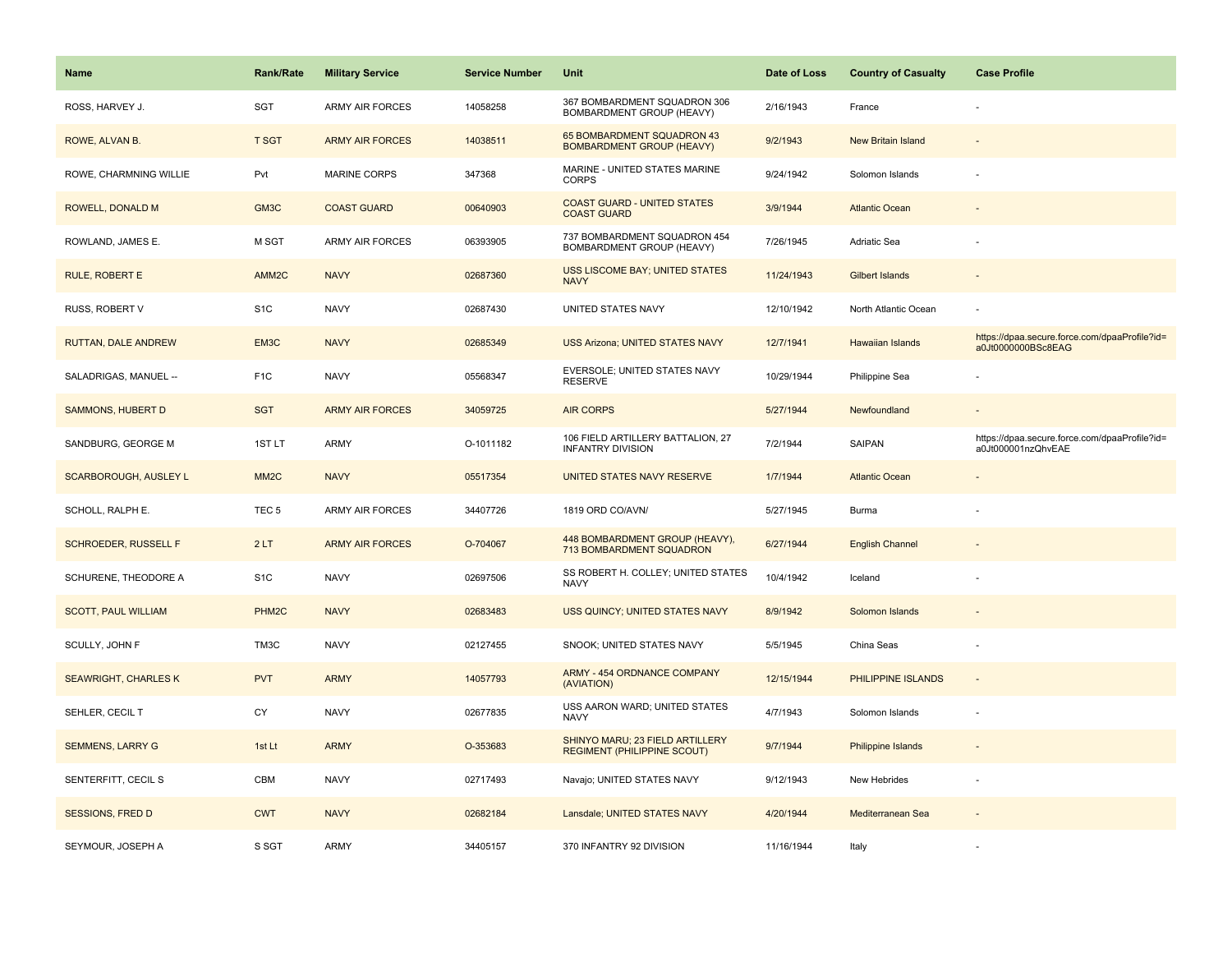| <b>Name</b>               | <b>Rank/Rate</b>  | <b>Military Service</b> | <b>Service Number</b> | Unit                                                             | Date of Loss | <b>Country of Casualty</b>     | <b>Case Profile</b>                                                 |
|---------------------------|-------------------|-------------------------|-----------------------|------------------------------------------------------------------|--------------|--------------------------------|---------------------------------------------------------------------|
| <b>SHARROCK, DONALD P</b> | RM <sub>2</sub> C | <b>NAVY</b>             | 04068509              | <b>GRAYLING; UNITED STATES NAVY</b>                              | 9/24/1943    | China Seas                     |                                                                     |
| SHAW, FREDDIE --          | STM1C             | <b>NAVY</b>             | 02684288              | USS VINCENNES; UNITED STATES NAVY                                | 8/9/1942     | Solomon Islands                |                                                                     |
| SHAW, TEDDY G             | 2LT               | <b>ARMY AIR FORCES</b>  | O-819645              | 748 BOMBARDMENT SQUADRON 457<br><b>BOMBARDMENT GROUP (HEAVY)</b> | 8/24/1944    | North Sea or Tyrrhenian<br>Sea |                                                                     |
| SHEARS, WILLIAM E         | <b>PVT</b>        | ARMY                    | 34794718              | 300 ENGINEERS COMBAT BATTALION                                   | 6/19/1944    | English Channel                |                                                                     |
| SHEERIN, WILLIAM A        | QM3C              | <b>NAVY</b>             | 05562264              | PC-558; UNITED STATES NAVY                                       | 5/9/1944     | North or Tyrrhenian Seas       |                                                                     |
| SHEPPARD, GRADY W         | <b>ACM</b>        | <b>NAVY</b>             | 02683787              | NAVY - UNITED STATES NAVY                                        | 3/19/1945    | <b>JAPAN</b>                   |                                                                     |
| SHIVER, ORVILLE R.        | FIt O             | <b>ARMY AIR FORCES</b>  | T-66127               | 2 RESCUE SQUADRON                                                | 1/5/1946     | <b>Philippine Islands</b>      |                                                                     |
| SHORNAK, JOSEPH F         | <b>PVT</b>        | <b>ARMY AIR FORCES</b>  | 34243825              | USAT DORCHESTER; AIR CORPS                                       | 2/3/1943     | Greenland                      |                                                                     |
| SHORT, HARRY L            | <b>PFC</b>        | <b>ARMY</b>             | 34789499              | <b>121 ENGINEERS COMBAT BATTALION 29</b><br><b>DIVISION</b>      | 5/2/1945     | Germany                        |                                                                     |
| SIBLEY, EDWIN L.          | 1LT               | ARMY AIR FORCES         | O-684569              | 90 SQUADRON 438 TROOP CARRIER<br><b>GROUP</b>                    | 12/3/1944    | English Channel                |                                                                     |
| <b>SIEK, ROBERT H</b>     | 2LT               | <b>ARMY AIR FORCES</b>  | O-827744              | 855 BOMBARDMENT SQUADRON 491<br><b>BOMBARDMENT GROUP (HEAVY)</b> | 3/30/1945    | North Sea or Tyrrhenian<br>Sea |                                                                     |
| SIGMAN, WARREN OAKEY      | <b>LTJG</b>       | <b>NAVY</b>             | O-145511              | USS ESSEX; UNITED STATES NAVY<br><b>RESERVE</b>                  | 3/18/1945    | Japan                          |                                                                     |
| SIKES, ROLEN C            | MOMM1C            | <b>NAVY</b>             | 02729078              | LCI(L)-219; UNITED STATES NAVY                                   | 6/11/1944    | France                         |                                                                     |
| SILCOX, BURNICE R         | S <sub>1</sub> C  | <b>NAVY</b>             | 06042935              | NAVY - UNITED STATES NAVY RESERVE                                | 7/30/1945    | PHILIPPINE SEA                 | https://dpaa.secure.force.com/dpaaProfile?id=<br>a0Jt0000000XmmuEAC |
| SILLS, JEFF SAMUEL        | S SGT             | <b>ARMY</b>             | R-721264              | 745 ORDNANCE COMPANY (AVIATION)                                  | 1/27/1945    | China Seas                     | https://dpaa.secure.force.com/dpaaProfile?id=<br>a0Jt000001CR1A0EAL |
| SIMMONS, TIMOTHY          | ST3C              | <b>NAVY</b>             | 05566659              | NAVY - UNITED STATES NAVY                                        | 11/1/1944    | PHILIPPINE ISLANDS             |                                                                     |
| SINGLETARY, GRADY R M     | S <sub>2</sub> C  | <b>NAVY</b>             | 02727687              | <b>Sims; UNITED STATES NAVY</b>                                  | 5/7/1942     | <b>Coral Sea</b>               |                                                                     |
| SIRMONS, ROBERT W         | S <sub>1</sub> C  | <b>NAVY</b>             | 02684518              | Plymouth; UNITED STATES NAVY                                     | 8/5/1942     | Atlantic Ocean                 | https://dpaa.secure.force.com/dpaaProfile?id=<br>a0Jt0000000XdwBEAS |
| <b>SKALING, HOWARD D</b>  | GM3C              | <b>NAVY</b>             | 01925011              | UNITED STATES NAVY RESERVE                                       | 6/9/1942     | Caribbean Sea                  |                                                                     |
| SLAEY, WILLARD BONITA     | MM <sub>2</sub> C | <b>NAVY</b>             | 02724584              | USS JUNEAU; UNITED STATES NAVY                                   | 11/13/1942   | Solomon Islands                |                                                                     |
| <b>SMITH, CHARLES F</b>   | STM1C             | <b>NAVY</b>             | 06049352              | NAVY - UNITED STATES NAVY RESERVE                                | 11/10/1944   | <b>ADMIRALTY ISLANDS</b>       | https://dpaa.secure.force.com/dpaaProfile?id=<br>a0Jt0000000XhDfEAK |
| SMITH, DONALD --          | EM3C              | <b>NAVY</b>             | 02689423              | Rowan; UNITED STATES NAVY                                        | 9/11/1943    | North or Tyrrhenian Seas       |                                                                     |
| SMITH, EWELL W            | AMM <sub>2C</sub> | <b>NAVY</b>             | 02688280              | <b>UNITED STATES NAVY</b>                                        | 5/6/1945     | China Seas                     |                                                                     |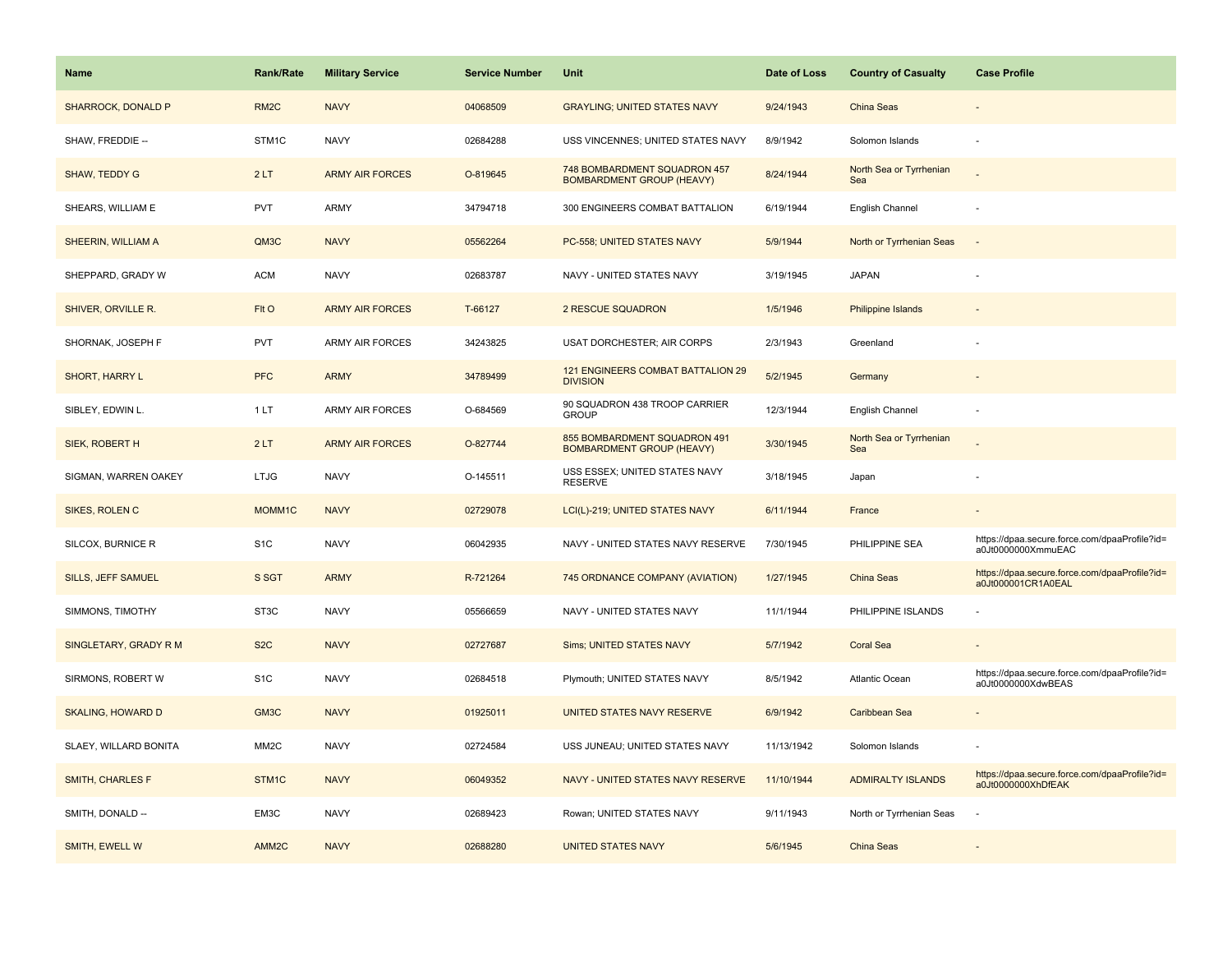| <b>Name</b>                | <b>Rank/Rate</b>   | <b>Military Service</b> | <b>Service Number</b> | Unit                                                     | Date of Loss | <b>Country of Casualty</b>                   | <b>Case Profile</b>                                                 |
|----------------------------|--------------------|-------------------------|-----------------------|----------------------------------------------------------|--------------|----------------------------------------------|---------------------------------------------------------------------|
| SMITH, FRANCIS M           | <b>PVT</b>         | ARMY                    | 14038288              | ARISAN MARU; 59 COAST ARTILLERY<br><b>REGIMENT</b>       | 10/24/1944   | China Seas                                   |                                                                     |
| SMITH, GEORGE T            | S <sub>1</sub> C   | <b>NAVY</b>             | 05609722              | NAVY - UNITED STATES NAVY RESERVE                        | 10/24/1944   | <b>PHILIPPINE SEA</b>                        |                                                                     |
| SMITH, HILTON A            | <b>PFC</b>         | ARMY                    | 34547654              | 36 INFANTRY 3 ARMORED DIVISION                           | 9/17/1944    | Germany                                      |                                                                     |
| <b>SMITH, JAMES A</b>      | COX                | <b>NAVY</b>             | 08728283              | NAVY - UNITED STATES NAVY RESERVE                        | 2/21/1945    | <b>BONIN &amp; VOLCANO</b><br><b>ISLANDS</b> |                                                                     |
| SMITH, MARTIN --           | 2LT                | <b>ARMY AIR FORCES</b>  | O-660011              | <b>AIR CORPS</b>                                         | 10/28/1942   | Palestine                                    |                                                                     |
| SMITH, MAYO P.             | TEC <sub>3</sub>   | <b>ARMY AIR FORCES</b>  | 34209892              | ARMY AIRWAYS COMMUNICATION<br><b>SYSTEM</b>              | 1/18/1945    | India                                        |                                                                     |
| SNODGRASS, EUGENE L        | T SGT              | <b>ARMY AIR FORCES</b>  | 34401911              | 42 BOMBARDMENT SQUADRON 11<br>BOMBARDMENT GROUP (HEAVY)  | 12/1/1943    | Marshall Islands                             |                                                                     |
| SOLANO, HOWARD J           | TM3C               | <b>NAVY</b>             | 05561260              | <b>HULL; UNITED STATES NAVY</b>                          | 12/18/1944   | <b>Philippine Sea</b>                        | https://dpaa.secure.force.com/dpaaProfile?id=<br>a0Jt0000000XetwEAC |
| SOMMERSCHIELD, L H         | COX                | <b>NAVY</b>             | 05516192              | HARDER; UNITED STATES NAVY<br><b>RESERVE</b>             | 8/24/1944    | Philippine Islands                           |                                                                     |
| <b>SPARKS, HERMAN TROY</b> | F <sub>2</sub> C   | <b>NAVY</b>             | 02684738              | Hugh L Scott; UNITED STATES NAVY                         | 11/12/1942   | <b>French Morocco</b>                        |                                                                     |
| SPELL, ARTHUR B.           | S Sgt              | <b>ARMY AIR FORCES</b>  | 6927162               | 341 BOMBARDMENT SQUADRON 97<br>BOMBARDMENT GROUP (HEAVY) | 11/17/1942   | France                                       |                                                                     |
| SPENCER, OLIN G            | S <sub>1C</sub>    | <b>NAVY</b>             | 05561371              | HULL; UNITED STATES NAVY RESERVE                         | 12/18/1944   | <b>Philippine Sea</b>                        | https://dpaa.secure.force.com/dpaaProfile?id=<br>a0Jt0000000Xeu4EAC |
| SPERRING, CHARLES E        | WT2C               | <b>NAVY</b>             | 02689786              | NAVY - UNITED STATES NAVY                                | 10/25/1944   | PHILIPPINE SEA                               |                                                                     |
| SQUIRES, CARL M.           | 1st Lt             | <b>ARMY AIR FORCES</b>  | O-794519              | 339 FIGHTER SQUADRON 347 FIGHTER<br><b>GROUP</b>         | 11/8/1943    | Solomon Islands                              |                                                                     |
| STANLEY, COLEN M           | MM1C               | <b>NAVY</b>             | 02678933              | NAVY - UNITED STATES NAVY                                | 1/23/1942    | <b>HAWAIIAN ISLANDS</b>                      | $\overline{a}$                                                      |
| STANLEY, JAMES H           | S <sub>2</sub> C   | <b>NAVY</b>             | 05608586              | UNITED STATES NAVY RESERVE                               | 9/29/1945    | Japan                                        |                                                                     |
| STANLEY, THOMAS F A        | Ens                | <b>NAVY</b>             | O-278614              | USS WASP (CV-18); UNITED STATES<br>NAVY RESERVE          | 6/20/1944    | Pacific Ocean                                |                                                                     |
| <b>STANTON, ARTHUR L</b>   | <b>CMOMM</b>       | <b>NAVY</b>             | 02680560              | <b>SUBMARINE Albacore; UNITED STATES</b><br><b>NAVY</b>  | 11/7/1944    | Japan                                        |                                                                     |
| STANTON, WILLIAM O         | Ens                | <b>NAVY</b>             | O-145367              | USS COWPENS (CVL 25); UNITED<br>STATES NAVY RESERVE      | 10/5/1943    | Wake Island                                  |                                                                     |
| <b>STAPLER, JAMES C</b>    | 1LT                | <b>ARMY</b>             | O-1309107             | 289 INFANTRY 75 DIVISION                                 | 12/28/1944   | <b>Belgium</b>                               |                                                                     |
| STARBUCK, JAMES G          | CPHM               | <b>NAVY</b>             | 02612845              | NAVY - UNITED STATES NAVY                                | 6/19/1944    | <b>ENGLISH CHANNEL</b>                       |                                                                     |
| STARR, JOSEPH L            | MOMM <sub>2C</sub> | <b>NAVY</b>             | 05564588              | LST-531; UNITED STATES NAVY                              | 4/28/1944    | <b>English Channel</b>                       |                                                                     |
| STEWART, ROY WILLIAM       | F <sub>1</sub> C   | <b>NAVY</b>             | 06360188              | NAVY - UNITED STATES NAVY RESERVE                        | 11/13/1942   | <b>SOLOMON ISLANDS</b>                       |                                                                     |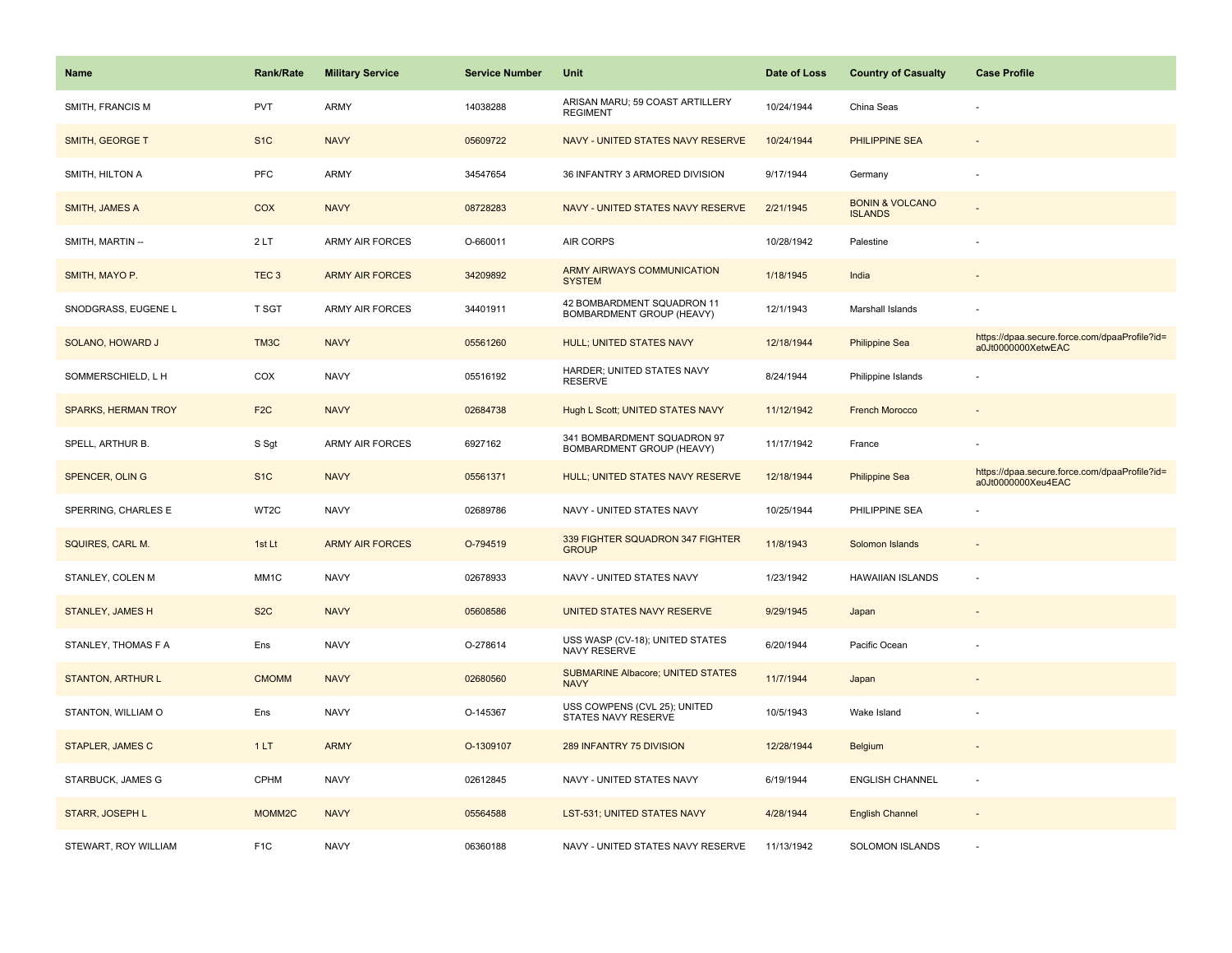| Name                        | <b>Rank/Rate</b>  | <b>Military Service</b> | <b>Service Number</b> | Unit                                                             | Date of Loss | <b>Country of Casualty</b>     | <b>Case Profile</b>                                                 |
|-----------------------------|-------------------|-------------------------|-----------------------|------------------------------------------------------------------|--------------|--------------------------------|---------------------------------------------------------------------|
| <b>STOKES, MARVIN B</b>     | 2LT               | <b>ARMY AIR FORCES</b>  | O-708296              | 710 BOMBARDMENT SQUADRON 447<br><b>BOMBARDMENT GROUP (HEAVY)</b> | 6/19/1944    | <b>English Channel</b>         |                                                                     |
| STRINGER, WILLIAM S         | AOM3C             | <b>NAVY</b>             | 05569463              | UNITED STATES NAVY RESERVE                                       | 11/30/1945   | Alaska                         |                                                                     |
| STRIPLING, CHARLES --       | STM <sub>2C</sub> | <b>NAVY</b>             | 05609190              | LST-496; UNITED STATES NAVY<br><b>RESERVE</b>                    | 6/11/1944    | <b>English Channel</b>         | https://dpaa.secure.force.com/dpaaProfile?id=<br>a0Jt000001EhlyCEAV |
| STROUD, JAMES H             | SM <sub>2</sub> C | <b>NAVY</b>             | 02722793              | Turner; UNITED STATES NAVY                                       | 1/3/1944     | Atlantic Ocean                 |                                                                     |
| <b>STUDSTILL, CHARLES W</b> | ARM2C             | <b>NAVY</b>             | 05566294              | <b>UNITED STATES NAVY</b>                                        | 2/20/1946    | <b>Hawaiian Islands</b>        |                                                                     |
| STUDSTILL, JERRY E          | Y <sub>2</sub> C  | <b>NAVY</b>             | 02684488              | USS COLHOUN; UNITED STATES NAVY                                  | 8/30/1942    | Solomon Islands                |                                                                     |
| SUDBURY, ROBERT E           | S SGT             | <b>ARMY AIR FORCES</b>  | 14064918              | 337 BOMBARDMENT SQUADRON 96<br><b>BOMBARDMENT GROUP (HEAVY)</b>  | 12/16/1943   | North Sea or Tyrrhenian<br>Sea |                                                                     |
| SUGGS, WILLIAM ALFRED       | S <sub>1</sub> C  | <b>NAVY</b>             | 02684004              | USS Arizona; UNITED STATES NAVY                                  | 12/7/1941    | Hawaiian Islands               | https://dpaa.secure.force.com/dpaaProfile?id=<br>a0Jt00000004pS9EAI |
| <b>SUMMERALL, MARVIN L</b>  | TEC <sub>5</sub>  | <b>ARMY</b>             | 34530113              | ARMY - 462 AMPHIBIOUS TRUCK<br><b>COMPANY</b>                    | 4/28/1944    | <b>ENGLISH CHANNEL</b>         |                                                                     |
| SUMNER, NATHAN A            | <b>MAJ</b>        | <b>ARMY</b>             | O-337278              | 67 REGIMENT 2 ARMORED DIVISION                                   | 1/3/1945     | Belgium                        |                                                                     |
| <b>SUMNER, WALLACE C</b>    | ART <sub>2C</sub> | <b>NAVY</b>             | 05569080              | <b>VPB-27; UNITED STATES NAVY</b><br><b>RESERVE</b>              | 8/8/1945     | Japan                          |                                                                     |
| SUTTON, ROWLAND R           | TEC <sub>5</sub>  | <b>ARMY</b>             | 34401884              | SS CAPE SAN JUAN; 855 ENGINEERS<br>BATTALION (AVIATION)          | 11/11/1943   | Fiji                           |                                                                     |
| SWEARINGEN, VAN C JR C      | S SGT             | <b>MARINE CORPS</b>     | 00486652              | MARINE - UNITED STATES MARINE<br><b>CORPS</b>                    | 5/2/1944     | <b>New Britain Island</b>      | https://dpaa.secure.force.com/dpaaProfile?id=<br>a0Jt000001nzb7aEAA |
| SWEAT, ELLIS J              | PFC               | <b>ARMY</b>             | 34531017              | 501 PARACHUTE INFANTRY REGIMENT                                  | 10/5/1944    | Holland                        | https://dpaa.secure.force.com/dpaaProfile?id=<br>a0Jt0000000XfKjEAK |
| TATE, JOSEPH S              | LT COL            | <b>ARMY AIR FORCES</b>  | O-024034              | 328 BOMBARDMENT SQUADRON 93<br><b>BOMBARDMENT GROUP (HEAVY)</b>  | 12/22/1943   | North Sea or Tyrrhenian<br>Sea |                                                                     |
| TAULBEE, JOSEPH F           | 2d Lt             | <b>ARMY AIR FORCES</b>  | O-1703812             | 513 BOMBARDMENT SQUADRON 376<br>BOMBARDMENT GROUP (HEAVY)        | 1/31/1943    | Mediterranean Sea              |                                                                     |
| <b>TAYLOR, JAMES B</b>      | FC <sub>1</sub> C | <b>NAVY</b>             | 02724306              | JOHNSTON; UNITED STATES NAVY                                     | 10/25/1944   | <b>Philippine Sea</b>          |                                                                     |
| TAYLOR, MOSBY G.            | 1LT               | ARMY AIR FORCES         | O-692573              | 515 BOMBARDMENT SQUADRON 376<br>BOMBARDMENT GROUP (HEAVY)        | 10/17/1944   | Adriatic Sea                   |                                                                     |
| TEEM, LINZIA C              | <b>CTM</b>        | <b>NAVY</b>             | 02675942              | ENOURA MARU; UNITED STATES NAVY                                  | 1/2/1945     | <b>Philippine Islands</b>      |                                                                     |
| TEW, CHARLES R              | <b>PVT</b>        | <b>ARMY</b>             | 34912164              | 359 INFANTRY 90 DIVISION                                         | 11/12/1944   | France                         |                                                                     |
| THAILLIE, MELVILLE C.       | 1LT               | <b>ARMY AIR FORCES</b>  | O-666470              | 12 SQUADRON 60 TROOP CARRIER<br><b>GROUP</b>                     | 11/7/1945    | Yugoslavia                     |                                                                     |
| THOMPSON, CHARLES E         | S <sub>2</sub> C  | <b>NAVY</b>             | 02687957              | UNITED STATES NAVY                                               | 8/22/1942    | <b>Atlantic Ocean</b>          |                                                                     |
| THOMPSON, GORDON EUGENE     | 2dLt              | <b>MARINE CORPS</b>     | O-9742                | <b>MARINE - UNITED STATES MARINE</b><br><b>CORPS</b>             | 8/30/1942    | Solomon Islands                |                                                                     |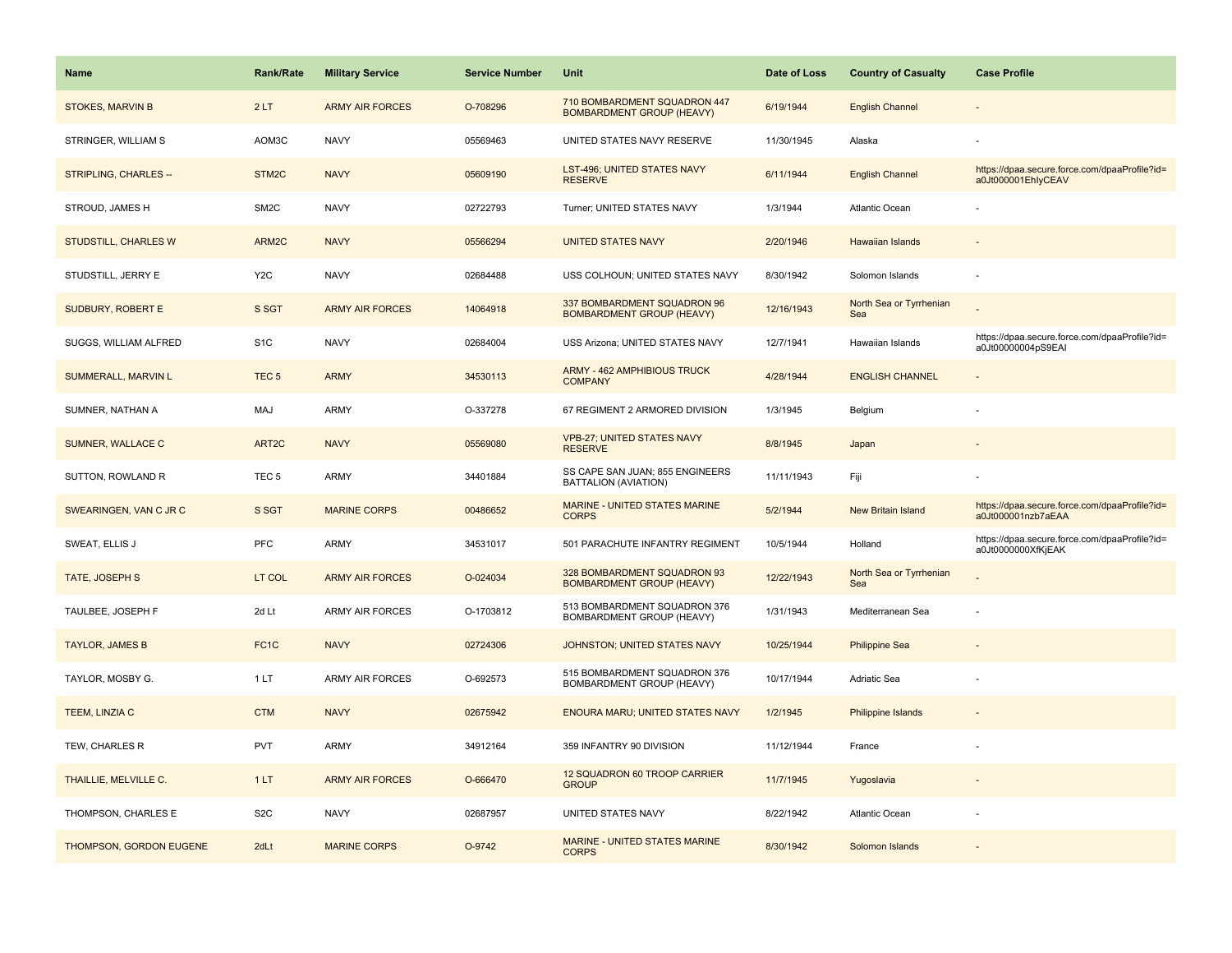| <b>Name</b>                | <b>Rank/Rate</b>  | <b>Military Service</b> | <b>Service Number</b> | Unit                                                                  | Date of Loss | <b>Country of Casualty</b>     | <b>Case Profile</b>                                                 |
|----------------------------|-------------------|-------------------------|-----------------------|-----------------------------------------------------------------------|--------------|--------------------------------|---------------------------------------------------------------------|
| THOMPSON, SIDNEY F         | SK <sub>1</sub> C | <b>NAVY</b>             | 02685856              | LIDDLE; UNITED STATES NAVY                                            | 12/7/1944    | Philippine Islands             |                                                                     |
| <b>THOMPSON, TOLBERT</b>   | <b>PFC</b>        | <b>ARMY</b>             | 34406109              | <b>ARMY - 855 ENGINEERS BATTALION</b><br>(AVIATION)                   | 11/11/1943   | <b>FIJI</b>                    |                                                                     |
| THORNTON, WILLIS L         | AOM3C             | <b>NAVY</b>             | 08303097              | UNITED STATES NAVY                                                    | 5/6/1945     | China Seas                     |                                                                     |
| THRASHER, LOUIS E          | 2LT               | <b>ARMY AIR FORCES</b>  | O-742466              | 515 BOMBARDMENT SQUADRON 376<br><b>BOMBARDMENT GROUP (HEAVY)</b>      | 2/12/1944    | North Sea or Tyrrhenian<br>Sea |                                                                     |
| THROWER, MITCHELL M        | AMM1C             | <b>NAVY</b>             | 02697672              | UNITED STATES NAVY                                                    | 9/10/1945    | Philippine Islands             |                                                                     |
| TILLER, BYRON P            | GM <sub>1C</sub>  | <b>NAVY</b>             | 05505916              | <b>HANCOCK; UNITED STATES NAVY</b><br><b>RESERVE</b>                  | 4/7/1945     | <b>Philippine Sea</b>          |                                                                     |
| TODD, ROBERT H             | 2LT               | <b>ARMY AIR FORCES</b>  | O-2060416             | 340 BOMBARDMENT SQUADRON 97<br>BOMBARDMENT GROUP (HEAVY)              | 11/17/1944   | <b>Adriatic Sea</b>            |                                                                     |
| <b>TOLSON, CHARLES E</b>   | <b>PVT</b>        | <b>ARMY</b>             | 14003782              | ARISAN MARU; 803 ENGINEERS<br><b>BATTALION (AVIATION)</b>             | 10/24/1944   | <b>China Seas</b>              |                                                                     |
| TOMPKINS, BARRETT --       | CM <sub>1</sub> C | <b>NAVY</b>             | 06246848              | OMMANEY BAY; UNITED STATES NAVY<br><b>RESERVE</b>                     | 1/4/1945     | Philippine Islands             |                                                                     |
| TOWNLEY, BRYAN H           | AMM <sub>2C</sub> | <b>NAVY</b>             | 05519860              | UNITED STATES NAVY RESERVE                                            | 5/28/1945    | Japan                          |                                                                     |
| TOWNSEND, CURTIS --        | S <sub>2</sub> C  | <b>NAVY</b>             | 06360872              | Sims; UNITED STATES NAVY RESERVE                                      | 5/7/1942     | Coral Sea                      |                                                                     |
| <b>TOWSON, LOUIS A</b>     | 1LT               | <b>ARMY AIR FORCES</b>  | O-496118              | 97 FIGHTER SQUADRON 82 FIGHTER<br><b>GROUP</b>                        | 2/21/1943    | Mediterranean Sea              |                                                                     |
| TRANTHAM, GLENWOOD O       | <b>CBM</b>        | <b>NAVY</b>             | 02701055              | USS LISCOME BAY; UNITED STATES<br><b>NAVY</b>                         | 11/24/1943   | Gilbert Islands                |                                                                     |
| <b>TROBAUGH, EUGENE R</b>  | 1st Lt            | <b>ARMY AIR FORCES</b>  | O-863128              | 792 BOMBARDMENT SQUADRON 468<br><b>BOMBARDMENT GROUP (VERY HEAVY)</b> | 7/3/1945     | <b>Marianas Islands</b>        |                                                                     |
| TROTTMAN, WARREN E         | MM <sub>2</sub> C | <b>NAVY</b>             | 02689425              | JOHNSTON; UNITED STATES NAVY                                          | 10/25/1944   | Philippine Sea                 |                                                                     |
| <b>TRUITT, ROBERT E</b>    | RM <sub>2</sub> C | <b>NAVY</b>             | 05567568              | <b>NAVY - UNITED STATES NAVY</b>                                      | 7/30/1945    | PHILIPPINE SEA                 | https://dpaa.secure.force.com/dpaaProfile?id=<br>a0Jt0000000XmPWEA0 |
| TUCKER, ANCEL BERNARD      | PFC               | <b>MARINE CORPS</b>     | 00523758              | MARINE - UNITED STATES MARINE<br><b>CORPS</b>                         | 6/15/1944    | <b>MARIANAS ISLANDS</b>        |                                                                     |
| <b>TUCKER, DICK ALLEN</b>  | 1LT               | <b>ARMY AIR FORCES</b>  | O-664696              | 555 BOMBARDMENT SQUADRON 386<br><b>BOMBARDMENT GROUP (MEDIUM)</b>     | 8/9/1943     | France                         |                                                                     |
| TUCKER, EDGAR L            | S <sub>1</sub> C  | <b>NAVY</b>             | 05567922              | UNITED STATES NAVY                                                    | 7/14/1943    | Indian Ocean                   |                                                                     |
| <b>TURNER, GENERAL L</b>   | AOM2C             | <b>NAVY</b>             | 05560642              | USS CABOT; UNITED STATES NAVY<br><b>RESERVE</b>                       | 6/8/1944     | Pacific Ocean                  | $\sim$                                                              |
| TURRENTINE, RALPH F        | 2LT               | <b>ARMY AIR FORCES</b>  | O-798376              | 71 FIGHTER SQUADRON 1 FIGHTER<br><b>GROUP</b>                         | 8/30/1943    | North Sea or Tyrrhenian<br>Sea |                                                                     |
| <b>UNDERWOOD, ROBERT R</b> | <b>SGT</b>        | <b>ARMY AIR FORCES</b>  | 14107396              | 459 BOMBARDMENT SQUADRON 330<br><b>BOMBARDMENT GROUP (VERY HEAVY)</b> | 4/24/1945    | Japan/Okinawa                  |                                                                     |
| VALDEZ, ROBERT --          | S <sub>2</sub> C  | <b>NAVY</b>             | 02686939              | USS QUINCY; UNITED STATES NAVY                                        | 8/9/1942     | Solomon Islands                |                                                                     |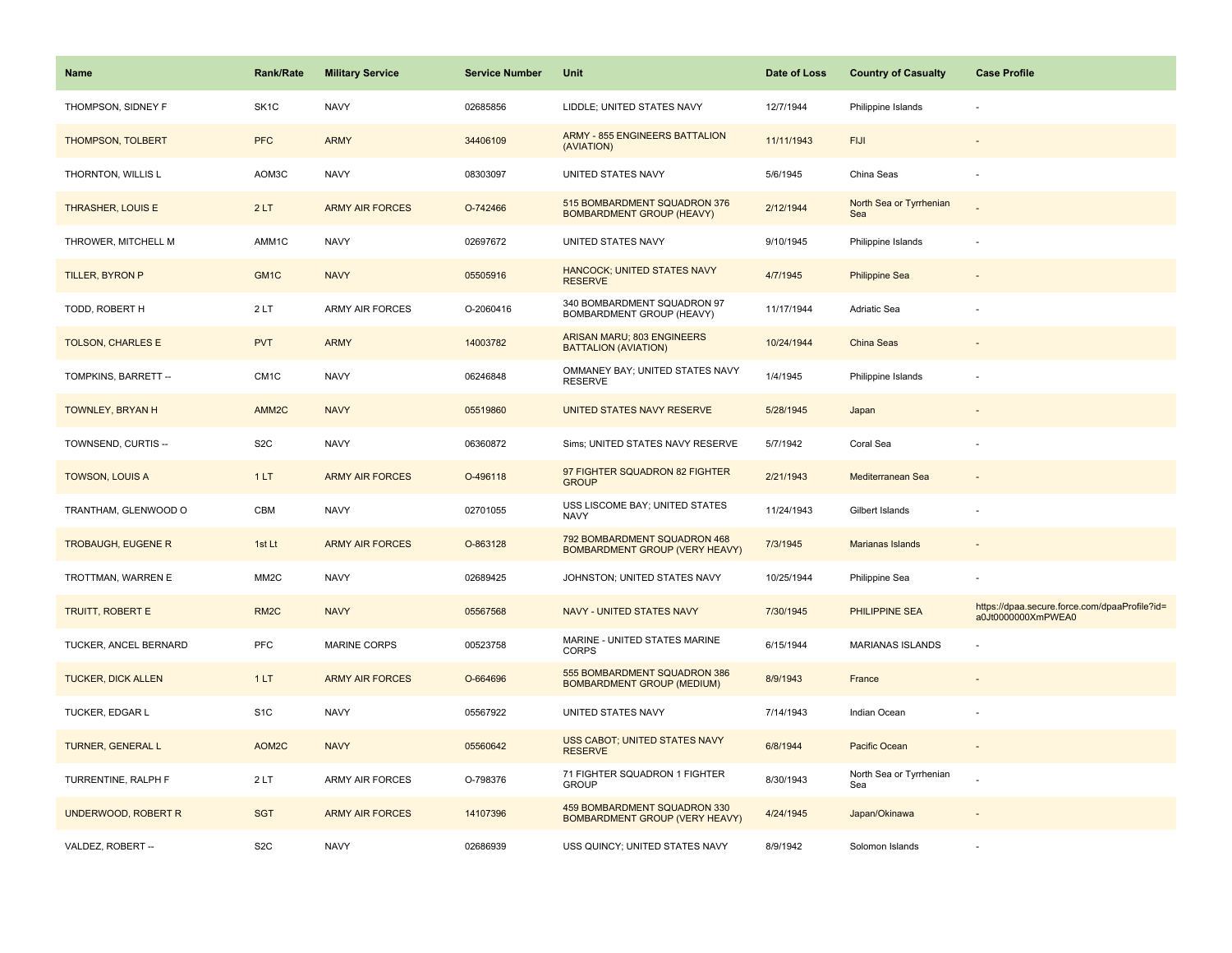| Name                        | <b>Rank/Rate</b>   | <b>Military Service</b> | <b>Service Number</b> | Unit                                                             | Date of Loss | <b>Country of Casualty</b>     | <b>Case Profile</b>                                                 |
|-----------------------------|--------------------|-------------------------|-----------------------|------------------------------------------------------------------|--------------|--------------------------------|---------------------------------------------------------------------|
| VAN MUNSTER, R C            | 2d Lt              | <b>ARMY AIR FORCES</b>  | O-715874              | 787 BOMBARDMENT SQUADRON 466<br><b>BOMBARDMENT GROUP (HEAVY)</b> | 8/12/1944    | North Sea or Tyrrhenian<br>Sea |                                                                     |
| VAN VLEET, WILLIAM E        | PFC                | <b>MARINE CORPS</b>     | 00888278              | MARINE - UNITED STATES MARINE<br><b>CORPS</b>                    | 3/19/1945    | Pacific Ocean                  |                                                                     |
| VANN, LEWIS --              | STM <sub>2</sub> C | <b>NAVY</b>             | 02687306              | USS WASP; UNITED STATES NAVY                                     | 9/15/1942    | Solomon Islands                |                                                                     |
| VARNUM, JOHN WESLEY         | SC <sub>2</sub> C  | <b>NAVY</b>             | 02723062              | Neosho; UNITED STATES NAVY                                       | 5/7/1942     | Coral Sea                      |                                                                     |
| VAUSE, LEVIE E.             | 1LT                | <b>ARMY AIR FORCES</b>  | O-393694              | 512 BOMBARDMENT SQUADRON 376<br><b>BOMBARDMENT GROUP (HEAVY)</b> | 12/19/1943   | Germany                        |                                                                     |
| VELBOOM, CLAUDE E           | S SGT              | ARMY AIR FORCES         | 34059859              | 820 BOMBARDMENT SQUADRON 41<br>BOMBARDMENT GROUP (MEDIUM)        | 1/24/1944    | Marshall Islands               |                                                                     |
| <b>VETTERS, ANTHONY E</b>   | S <sub>1</sub> C   | <b>NAVY</b>             | 05571750              | Drexler; UNITED STATES NAVY RESERVE                              | 5/28/1945    | Japan                          | $\overline{\phantom{a}}$                                            |
| VICKERS, LAWRENCE V         | BM2C               | <b>NAVY</b>             | 06362089              | NAVY - UNITED STATES NAVY RESERVE                                | 10/24/1944   | PHILIPPINE ISLANDS             | $\sim$                                                              |
| <b>VINSON, CHARLES J</b>    | LT.                | <b>NAVY</b>             | O-104801              | UNITED STATES NAVY RESERVE                                       | 4/22/1944    | <b>Marshall Islands</b>        |                                                                     |
| VOYLES, VERNON W            | MM3C               | <b>NAVY</b>             | 05517720              | UNITED STATES NAVY                                               | 7/18/1943    | Solomon Islands                |                                                                     |
| <b>WADSWORTH, WILLARD B</b> | ARM2C              | <b>NAVY</b>             | 05517239              | UNITED STATES NAVY RESERVE                                       | 9/2/1943     | <b>Atlantic Ocean</b>          |                                                                     |
| WAGGONER, WILLIAM H         | 1st Lt             | ARMY                    | O-393695              | ENOURA MARU; 24 FIELD ARTILLERY<br>REGIMENT (PHILIPPINE SCOUT)   | 1/9/1945     | Formosa                        | https://dpaa.secure.force.com/dpaaProfile?id=<br>a0Jt000000PgMEZEA3 |
| <b>WAGNER, JOHN E</b>       | LT /JG/            | <b>NAVY</b>             | O-098654              | <b>USNR</b>                                                      | 7/22/1942    | <b>Atlantic Ocean</b>          |                                                                     |
| WALK, WINTON GAIL           | SGT                | MARINE CORPS            | 00431699              | FMF 1 MAW MAG-14 VMB-423                                         | 6/22/1944    | New Britain Island             |                                                                     |
| <b>WALKER, JAMES B B</b>    | S <sub>1C</sub>    | <b>NAVY</b>             | 02689172              | <b>UNITED STATES NAVY</b>                                        | 6/30/1944    | <b>New Guinea</b>              |                                                                     |
| WALKER, JOHN S              | 1st Lt             | <b>ARMY AIR FORCES</b>  | O-729680              | 321 BOMBARDMENT SQUADRON 90<br>BOMBARDMENT GROUP (HEAVY)         | 2/19/1943    | New Guinea                     |                                                                     |
| <b>WALLACE, RALPH W</b>     | <b>SGT</b>         | <b>ARMY AIR FORCES</b>  | 34240368              | 423 BOMBARDMENT SQUADRON 306<br><b>BOMBARDMENT GROUP (HEAVY)</b> | 5/1/1943     | <b>English Channel</b>         |                                                                     |
| WALLIS, CHARLES G           | <b>PFC</b>         | ARMY                    | 18214559              | 393 INFANTRY 99 DIVISION                                         | 12/17/1944   | Belgium                        | https://dpaa.secure.force.com/dpaaProfile?id=<br>a0Jt000001nzTtEEAU |
| <b>WALSER, JAMES O</b>      | S <sub>1</sub> C   | <b>NAVY</b>             | 02724912              | Asheville; UNITED STATES NAVY                                    | 3/3/1942     | <b>Indian Ocean</b>            |                                                                     |
| WANAMAKER, JACOB L          | S SGT              | <b>ARMY AIR FORCES</b>  | 34247495              | 823 BOMBARDMENT SQUADRON 38<br>BOMBARDMENT GROUP (MEDIUM)        | 1/8/1944     | New Guinea                     |                                                                     |
| <b>WARD, FREDRIC B</b>      | 2LT                | <b>ARMY AIR FORCES</b>  | O-672912              | 337 BOMBARDMENT SQUADRON 96<br><b>BOMBARDMENT GROUP (HEAVY)</b>  | 10/17/1943   | North Sea or Tyrrhenian<br>Sea |                                                                     |
| WARD, RICHARD A             | 2d Lt              | <b>ARMY AIR FORCES</b>  | O-764531              | 499 BOMBARDMENT SQUADRON 345<br>BOMBARDMENT GROUP (MEDIUM)       | 3/6/1945     | China Seas                     |                                                                     |
| <b>WARE, NORMAN C</b>       | <b>CEM</b>         | <b>NAVY</b>             | 02721238              | <b>WAHOO; UNITED STATES NAVY</b>                                 | 11/1/1943    | Sea of Japan                   |                                                                     |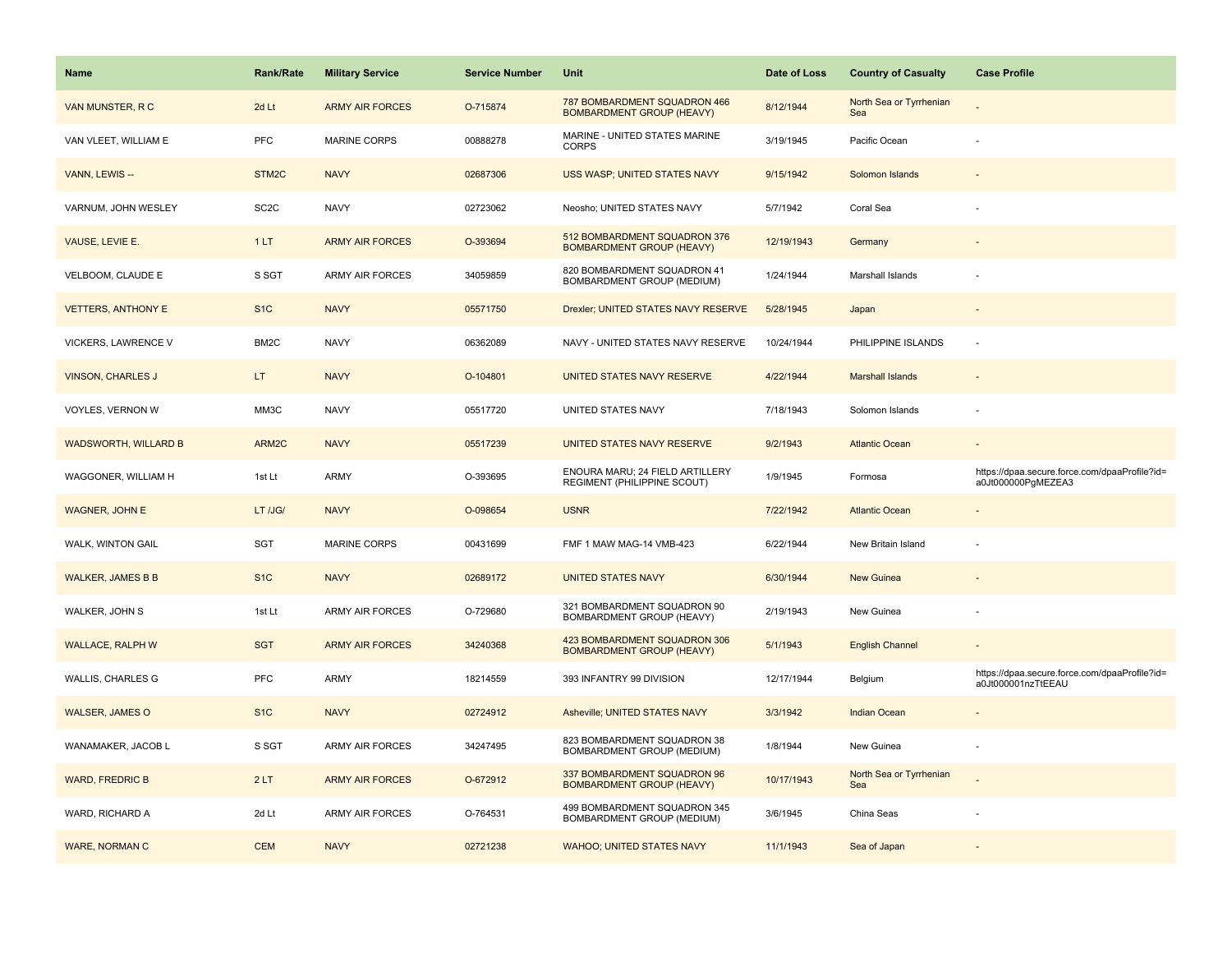| <b>Name</b>                                   | <b>Rank/Rate</b>  | <b>Military Service</b> | <b>Service Number</b> | Unit                                                            | Date of Loss | <b>Country of Casualty</b>               | <b>Case Profile</b>                                                 |
|-----------------------------------------------|-------------------|-------------------------|-----------------------|-----------------------------------------------------------------|--------------|------------------------------------------|---------------------------------------------------------------------|
| WARNES, PAUL D                                | AM2C              | <b>NAVY</b>             | 02684016              | UNITED STATES NAVY                                              | 7/13/1942    | Hawaiian Islands                         |                                                                     |
| <b>WARNOCK, WILLIAM G</b>                     | LT /JG/           | <b>NAVY</b>             | O-116110              | <b>SS WEST PORTAL</b>                                           | 2/5/1943     | <b>Atlantic Ocean</b>                    |                                                                     |
| WATKINS, DODD WAYNE                           | AMM <sub>2c</sub> | <b>NAVY</b>             | 2683694               | UNITED STATES NAVY                                              | 2/25/1942    | Netherlands East Indies                  |                                                                     |
| <b>WATSON, WILLIAM LAFAYETTE</b>              | F <sub>3</sub> C  | <b>NAVY</b>             | 03935413              | USS Arizona; UNITED STATES NAVY                                 | 12/7/1941    | Hawaiian Islands                         | https://dpaa.secure.force.com/dpaaProfile?id=<br>a0Jt00000004ouMEAQ |
| <b>WEAVER, CHARLIE T</b>                      | CK <sub>1</sub> C | <b>NAVY</b>             | 02685293              | Dickerson; UNITED STATES NAVY                                   | 4/2/1945     | Japan                                    |                                                                     |
| <b>WEEKLEY, PHARIS ESTELL</b>                 | 2LT               | <b>ARMY AIR FORCES</b>  | O-673652              | 329 BOMBARDMENT SQUADRON 93<br><b>BOMBARDMENT GROUP (HEAVY)</b> | 8/1/1943     | Rumania                                  |                                                                     |
| WEEKLY, EZRA EVERETTT                         | S <sub>2</sub> C  | <b>NAVY</b>             | 02728165              | USS VINCENNES; UNITED STATES NAVY                               | 8/9/1942     | Solomon Islands                          |                                                                     |
| <b>WELBAUM, QUENTIN R</b>                     | AOM3C             | <b>NAVY</b>             | 05606455              | USS BUNKER HILL; UNITED STATES<br><b>NAVY RESERVE</b>           | 2/2/1944     | Pacific Ocean                            |                                                                     |
| WENZEL, HANS A E                              | S SGT             | <b>ARMY AIR FORCES</b>  | 14076777              | 96 BOMBARDMENT SQUADRON 2<br>BOMBARDMENT GROUP (HEAVY)          | 3/11/1944    | <b>Adriatic Sea</b>                      |                                                                     |
| <b>WERT, CHARLES REO</b>                      | S <sub>2</sub> C  | <b>NAVY</b>             | 06361114              | Yorktown; UNITED STATES NAVY<br><b>RESERVE</b>                  | 6/4/1942     | Midway Island                            |                                                                     |
| WESTMORELAND, JAMES D                         | AMM3C             | <b>NAVY</b>             | 05515162              | USS RANGER; UNITED STATES NAVY<br><b>RESERVE</b>                | 11/26/1943   | North Atlantic Ocean                     |                                                                     |
| <b>WETHERINGTON, WOODROW</b><br><b>WILSON</b> | Pvt               | <b>MARINE CORPS</b>     | 444114                | MARINE - UNITED STATES MARINE<br><b>CORPS</b>                   | 11/20/1943   |                                          | https://dpaa.secure.force.com/dpaaProfile?id=<br>a0Jt000000E0tplEAR |
| WHEELER, WILMON P                             | ENS               | <b>NAVY</b>             | O-383289              | NAVY - UNITED STATES NAVY RESERVE                               | 3/19/1945    | <b>JAPAN</b>                             |                                                                     |
| <b>WHIDDON, LINZA T</b>                       | 1st Lt            | <b>ARMY</b>             | O-383768              | SHINYO MARU; 57 INFANTRY REGIMENT<br>(PHILIPPINE SCOUT)         | 9/7/1944     | <b>Philippine Islands</b>                |                                                                     |
| WHIPPLE, IRA R                                | 1LT               | <b>ARMY AIR FORCES</b>  | O-752161              | 385 FIGHTER SQUADRON 364 FIGHTER<br><b>GROUP</b>                | 4/26/1944    | English Channel                          |                                                                     |
| WHITE, WOODROW W                              | WT2C              | <b>NAVY</b>             | 03758758              | Atik; UNITED STATES NAVY                                        | 3/27/1942    | North Atlantic Ocean                     |                                                                     |
| WHITEHEAD, CLAYTON L                          | S <sub>2</sub> C  | <b>NAVY</b>             | 05519325              | Plymouth; UNITED STATES NAVY<br><b>RESERVE</b>                  | 8/5/1943     | Atlantic Ocean: North<br>American Waters | https://dpaa.secure.force.com/dpaaProfile?id=<br>a0Jt0000000XepfEAC |
| <b>WHITENER, RICHARD M</b>                    | <b>PFC</b>        | <b>ARMY AIR FORCES</b>  | 14056099              | 91 BOMBARDMENT SQUADRON 27<br><b>BOMBARDMENT GROUP (LIGHT)</b>  | 7/26/1942    | Philippine Islands                       | https://dpaa.secure.force.com/dpaaProfile?id=<br>a0Jt0000000XmeqEAC |
| WHITENER, WILLIAM ALFRED                      | ARM3c             | <b>NAVY</b>             | 5571576               | UNITED STATES NAVY RESERVE                                      | 6/16/1945    | Netherlands East Indies                  |                                                                     |
| WHITFIELD, HD                                 | 1 SGT             | <b>ARMY</b>             | 06329169              | ARISAN MARU; UNITED STATES ARMY<br><b>MINE PLANTER HARRISON</b> | 10/24/1944   | China Seas                               |                                                                     |
| WHITMAN, RICHARD EDWIN                        | 2d Lt             | <b>ARMY AIR FORCES</b>  | O-735717              | 500 BOMBARDMENT SQUADRON 345<br>BOMBARDMENT GROUP (MEDIUM)      | 12/26/1943   | New Britain Island                       |                                                                     |
| <b>WHITMORE, TILLMAN B</b>                    | WT <sub>2</sub> C | <b>NAVY</b>             | 02685667              | <b>Buck; UNITED STATES NAVY</b>                                 | 10/9/1943    | North or Tyrrhenian Seas                 | $\sim$                                                              |
| WILKINS, CHARLES H                            | MM1C              | <b>NAVY</b>             | 02722062              | Turner; UNITED STATES NAVY                                      | 1/3/1944     | Atlantic Ocean                           |                                                                     |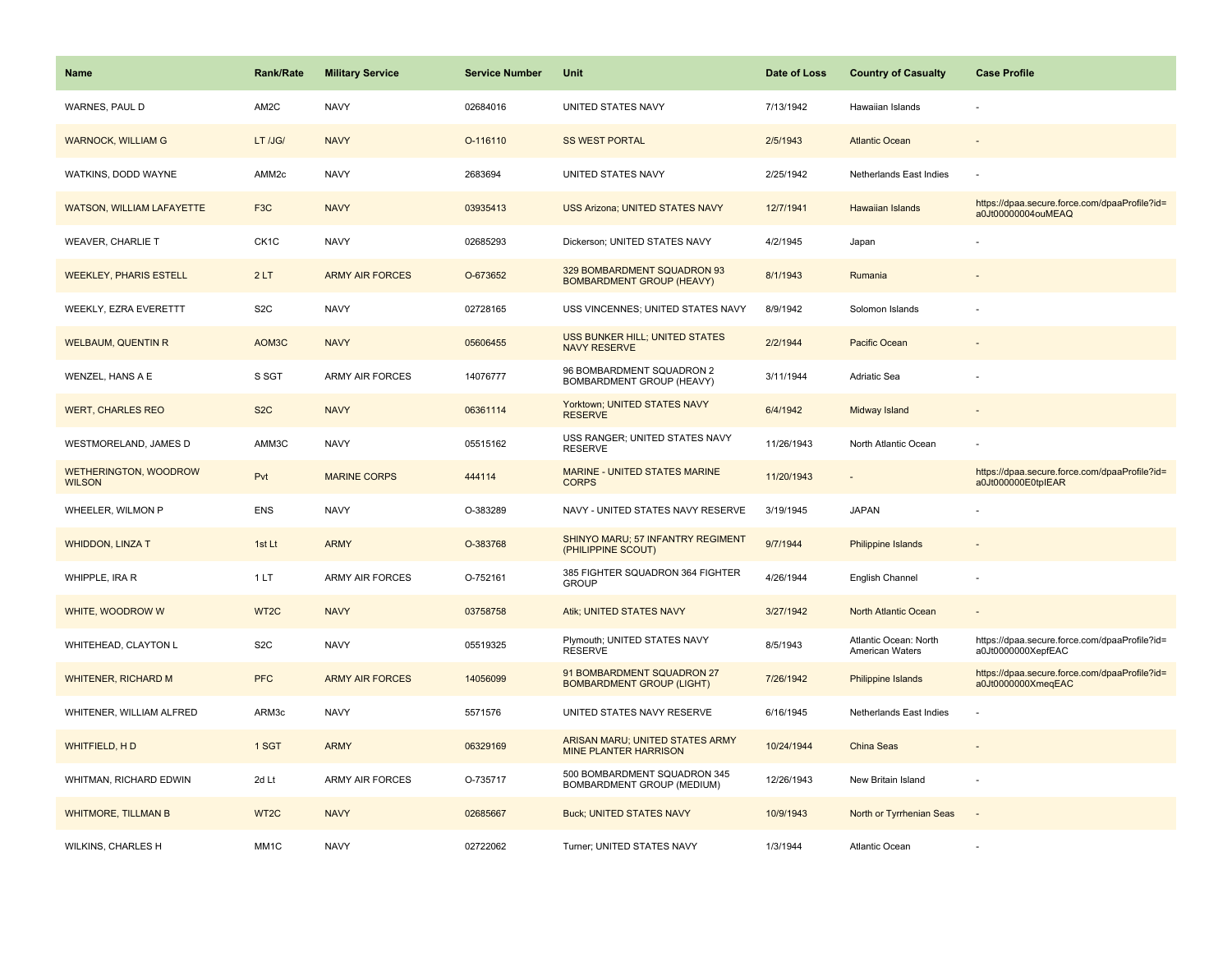| Name                        | <b>Rank/Rate</b> | <b>Military Service</b> | <b>Service Number</b> | Unit                                                            | Date of Loss | <b>Country of Casualty</b> | <b>Case Profile</b>                                                 |
|-----------------------------|------------------|-------------------------|-----------------------|-----------------------------------------------------------------|--------------|----------------------------|---------------------------------------------------------------------|
| <b>WILKINSON, PORTER V</b>  | AOM3C            | <b>NAVY</b>             | 04068507              | USS WASP; UNITED STATES NAVY                                    | 9/15/1942    | Solomon Islands            |                                                                     |
| WILLIAMS, CARL F            | S <sub>1</sub> C | <b>NAVY</b>             | 05605346              | Lansdale; UNITED STATES NAVY<br><b>RESERVE</b>                  | 4/20/1944    | Mediterranean Sea          |                                                                     |
| <b>WILLIAMS, JERRY T</b>    | ARM1C            | <b>NAVY</b>             | 02688381              | <b>UNITED STATES NAVY</b>                                       | 6/13/1944    | Marianas Islands           | https://dpaa.secure.force.com/dpaaProfile?id=<br>a0Jt000001nzZ5IEAU |
| WILLIAMS, JOHN W            | PFC              | <b>ARMY AIR FORCES</b>  | 14022832              | AIR CORPS                                                       | 1/18/1945    | Philippine Islands         | https://dpaa.secure.force.com/dpaaProfile?id=<br>a0Jt000001CnHQqEAN |
| <b>WILLIAMS, LYMAN L</b>    | F <sub>1C</sub>  | <b>NAVY</b>             | 03814256              | USS CHICAGO; UNITED STATES NAVY                                 | 1/29/1943    | Solomon Islands            |                                                                     |
| WILLIAMS, LYNN H            | MM1C             | <b>NAVY</b>             | 03759569              | USS CHICAGO; UNITED STATES NAVY                                 | 1/29/1943    | Solomon Islands            |                                                                     |
| <b>WILLIAMS, ODIE E</b>     | AMM1C            | <b>NAVY</b>             | 0002689701            | <b>UNITED STATES NAVY</b>                                       | 10/22/1944   | Pacific Ocean              |                                                                     |
| WILLIAMS, OSCAR W.          | 2d Lt            | <b>ARMY AIR FORCES</b>  | O-683518              | ARMY AIR FORCE                                                  | 10/25/1943   |                            |                                                                     |
| <b>WILLIAMSON, WALTER A</b> | 1st Lt           | <b>ARMY AIR FORCES</b>  | O-576726              | 4 PHOTO CHARTING SQUADRON                                       | 10/5/1944    | <b>Brazil</b>              |                                                                     |
| WILLIFORD, RAYMOND B        | AMM3C            | <b>NAVY</b>             | 02686789              | <b>UNITED STATES NAVY</b>                                       | 5/15/1943    | Pacific Ocean              |                                                                     |
| <b>WILLIS, AUBREY C</b>     | <b>PVT</b>       | <b>ARMY</b>             | 34209836              | <b>USAT DORCHESTER; UNITED STATES</b><br><b>ARMY</b>            | 2/3/1943     | Greenland                  |                                                                     |
| WILLIS, HENRY Y.            | S SGT            | <b>ARMY AIR FORCES</b>  | 34058608              | HEADQUARTERS SQUADRON V AIR<br>FORCE SERVICES COMMAND           | 7/8/1944     | New Guinea                 |                                                                     |
| <b>WILSON, JAMES R</b>      | 2d Lt            | <b>ARMY AIR FORCES</b>  | O-670697              | 72 BOMBARDMENT SQUADRON 5<br><b>BOMBARDMENT GROUP (HEAVY)</b>   | 11/3/1943    | Solomon Islands            |                                                                     |
| WILSON, WILLIAM W           | RM3C             | <b>NAVY</b>             | 02687720              | NAVY - UNITED STATES NAVY                                       | 11/13/1942   | <b>SOLOMON ISLANDS</b>     |                                                                     |
| WIMBERLY, OLIN J            | 1st Lt           | <b>ARMY AIR FORCES</b>  | O-660539              | 400 BOMBARDMENT SQUADRON 90<br><b>BOMBARDMENT GROUP (HEAVY)</b> | 2/12/1943    | New Guinea                 |                                                                     |
| WIMMER, ORMAN RUDOLPH       | F <sub>2C</sub>  | <b>NAVY</b>             | 06361119              | USS WALKE; UNITED STATES NAVY<br><b>RESERVE</b>                 | 11/15/1942   | Solomon Islands            |                                                                     |
| <b>WINBURN, PAUL A</b>      | S <sub>1</sub> C | <b>NAVY</b>             | 02684726              | Pillsbury; UNITED STATES NAVY                                   | 3/1/1942     | <b>Indian Ocean</b>        |                                                                     |
| WINGATE, IVY HAMILTON       | FC3C             | <b>NAVY</b>             | 02685185              | USS VINCENNES; UNITED STATES NAVY                               | 8/9/1942     | Solomon Islands            |                                                                     |
| <b>WINSTON, JOE G</b>       | Ens              | <b>NAVY</b>             | O-363975              | UNITED STATES NAVY RESERVE                                      | 10/1/1944    | Pacific Ocean              |                                                                     |
| WISE, PRESTON K             | 2d Lt            | ARMY                    | O-890208              | 31 INFANTRY 7 INFANTRY DIVISION                                 | 6/30/1944    | Philippine Islands         |                                                                     |
| <b>WISE, ROBERT FLOYD</b>   | F <sub>3</sub> C | <b>NAVY</b>             | 02729111              | USS SMITH; UNITED STATES NAVY                                   | 10/26/1942   | <b>New Hebrides</b>        |                                                                     |
| WISMANN, EDWARD --          | <b>PVT</b>       | <b>ARMY</b>             | 34054391              | Nippon Draft; 131 FIELD ARTILLERY<br><b>REGIMENT</b>            | 6/24/1944    | Japan/Okinawa              |                                                                     |
| <b>WOLFE, FRANK J</b>       | S SGT            | <b>ARMY AIR FORCES</b>  | 06375437              | 91 BOMBARDMENT SQUADRON 27<br><b>BOMBARDMENT GROUP (LIGHT)</b>  | 9/23/1942    | <b>Philippine Islands</b>  | https://dpaa.secure.force.com/dpaaProfile?id=<br>a0Jt0000000LI4OEAS |